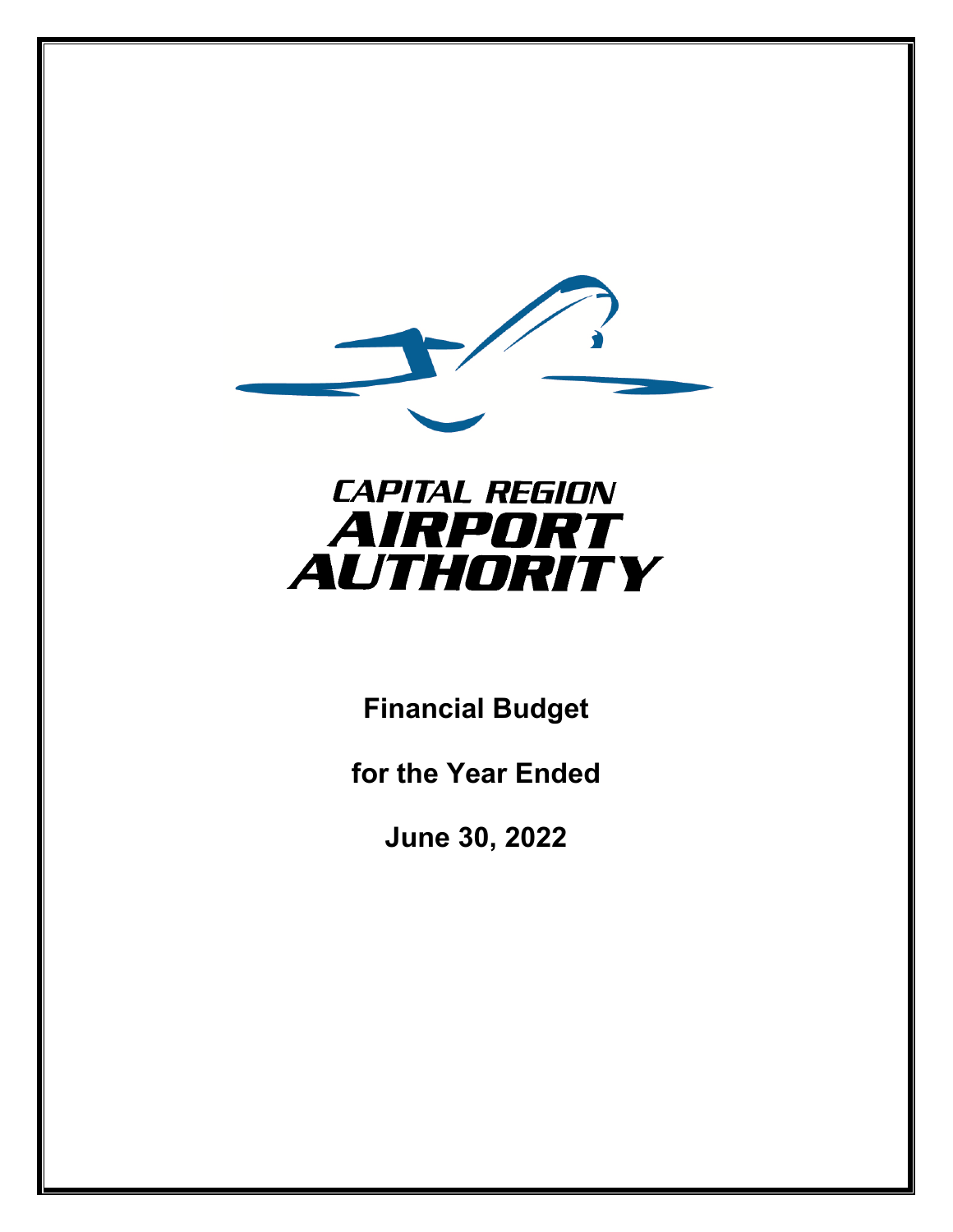### **Mill Levy Allocation**

### **2022 Budget**

| <b>Budgeted Uses of Mill Levy Collected</b> | 2022        | 2021        | 2020        |
|---------------------------------------------|-------------|-------------|-------------|
| Marketing & Advertising                     | \$413,630   | \$394,802   | \$639,302   |
| <b>Airport Development</b>                  | \$131,429   | \$78,500    | \$84,500    |
| <b>International Operations</b>             | \$646,750   | \$749,450   | \$714,900   |
| Add'l MERS/OPEB Contribution                | \$500,000   | \$1,200,000 | \$1,200,000 |
| Airline Development - Reserve               | \$1,542,120 | \$0         | \$0         |
| <b>Operating Shortfall</b>                  | \$227,214   | \$1,330,600 | \$456,000   |
| <b>Capital Fund</b>                         | \$2,672,816 | \$2,148,298 | \$2,574,507 |
| Total:                                      | \$6,133,959 | \$5,901,650 | \$5,669,209 |
| 0.6990<br><b>Mill Levy Rate:</b>            |             |             |             |

Mill Levy amount is an estimate only, provided by Ingham County Equalization Department. Actual Mill Levy revenue may vary based on final determination of Taxable Value. (Per Ingham County)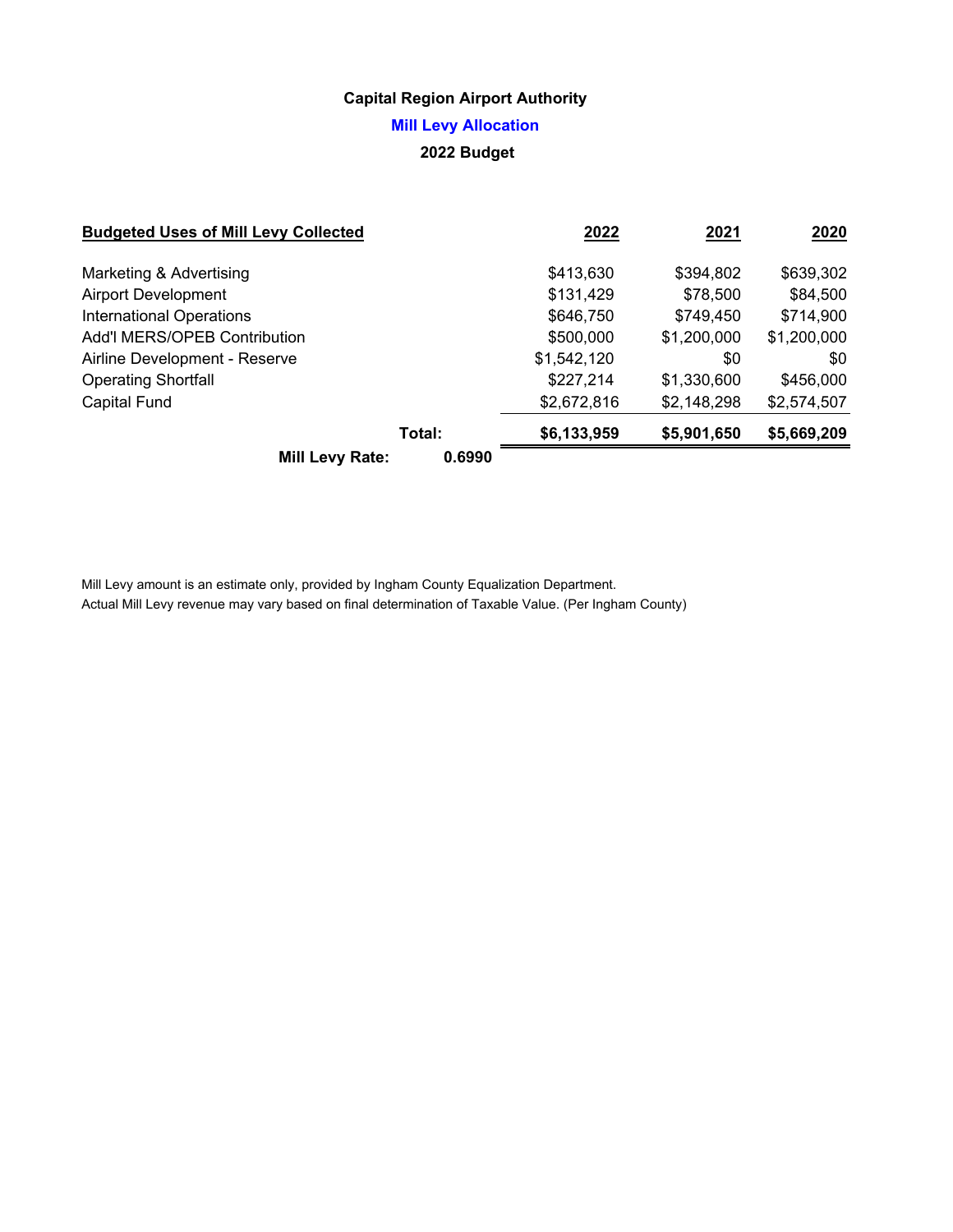### **Statement of Source, Use of Funds**

| <b>Source of Funds</b>                   | <b>Budget</b><br>2020 | <b>Budget</b><br>2021 | <b>Budget</b><br>2022 |
|------------------------------------------|-----------------------|-----------------------|-----------------------|
| <b>Operating Revenues:</b>               |                       |                       |                       |
| Airline                                  | \$5,287,532           | \$4,887,375           | \$3,686,187           |
| Parking Lot                              | 1,100,000             | 250,000               | 855,893               |
| Concession                               | 955,113               | 236,905               | 633,590               |
| Other                                    | 244,979               | 189,361               | 181,457               |
| <b>Building/Office Rents</b>             | 613,369               | 625,966               | 580,612               |
| <b>Land Rent</b>                         | 947,633               | 943,443               | 930,898               |
| <b>Fuel Revenue</b>                      | 93,145                | 59,636                | 62,787                |
| <b>Total Operating Revenues</b>          | \$9,241,771           | \$7,192,686           | \$6,931,424           |
| <b>Other Revenues:</b>                   |                       |                       |                       |
| Mill Levy                                | 5,669,209             | 5,901,650             | 6,133,959             |
|                                          |                       |                       |                       |
| Passenger Facility Charges (PFC)         | 659,817               | 188,770               | 400,000               |
| <b>Customer Facility Charges (CFC)</b>   | 330,000               | 92,400                | 216,000               |
| Investment Income                        | 107,000               | 40,000                | 50,000                |
| <b>CARES ACT</b>                         |                       | \$786,506             | \$1,602,718           |
| <b>Total Source of Funds:</b>            | \$16,007,797          | \$14,202,011          | \$15,334,101          |
| Use of Funds                             |                       |                       |                       |
| <b>Operating Expenses:</b>               |                       |                       |                       |
| Payroll                                  | \$4,404,843           | \$4,552,390           | \$4,701,875           |
| <b>Supplies</b>                          | 210,781               | 187,838               | \$209,400             |
| Maintenance                              | 879,776               | 636,100               | \$965,500             |
| Repairs                                  | 37,600                | 31,300                | \$32,500              |
| <b>Services</b>                          | 1,283,261             | 1,361,260             | \$1,642,173           |
| Insurance                                | 160,113               | 181,581               | \$226,695             |
| <b>Employee Development</b>              | 162,259               | 98,577                | \$178,773             |
| Utilities, Fuel, Communications          | 1,172,360             | 1,126,220             | \$1,139,850           |
| Equipment                                | 226,620               | 176,852               | \$198,640             |
| <b>Customer Service</b>                  | 167,100               | 4,000                 | \$53,500              |
| Marketing & Advertising                  | 679,302               | 434,802               | \$453,630             |
| <b>Airport Development</b>               | 84,500                | 122,608               | \$132,129             |
| Other                                    | 130,636               | 64,117                | 68,500                |
| <b>Total Operating Expenses</b>          | \$9,599,151           | \$8,977,645           | \$10,003,165          |
| <b>Other Uses of Funds:</b>              |                       |                       |                       |
| Bond - Debt Service 2012 Bonds           | 1,077,991             | 1,078,898             | 0                     |
| Capital Items / Airlines                 | 300,000               | 300,000               | 0                     |
| Capital Reserves / Mill Levy             | 2,575,000             | 2,148,298             | 2,672,816             |
| MERS / OPEB Contribution **              | 1,200,000             | 1,200,000             | 500,000               |
| <b>Bond - Debt Service Coverage</b>      | 216,000               | 216,000               | 0                     |
| Bond - Reserve Fund                      | 49,838                | 0                     | 0                     |
| Airline Development - Reserve            |                       |                       | 1,542,120             |
| <b>Customer Facility Charge Reserves</b> | 330,000               | 92,400                | 216,000               |
| Passenger Facility Charge Reserves       | 659,817               | 188,770               | 400,000               |
| <b>Total Use of Funds</b>                | \$16,007,797          | \$14,202,011          | \$15,334,101          |
| <b>Net Source of Funds</b>               | \$0                   | \$0                   | \$0                   |

\*\* - Municipal Employees Retirement System

\*\* - Other Post Employment Benefits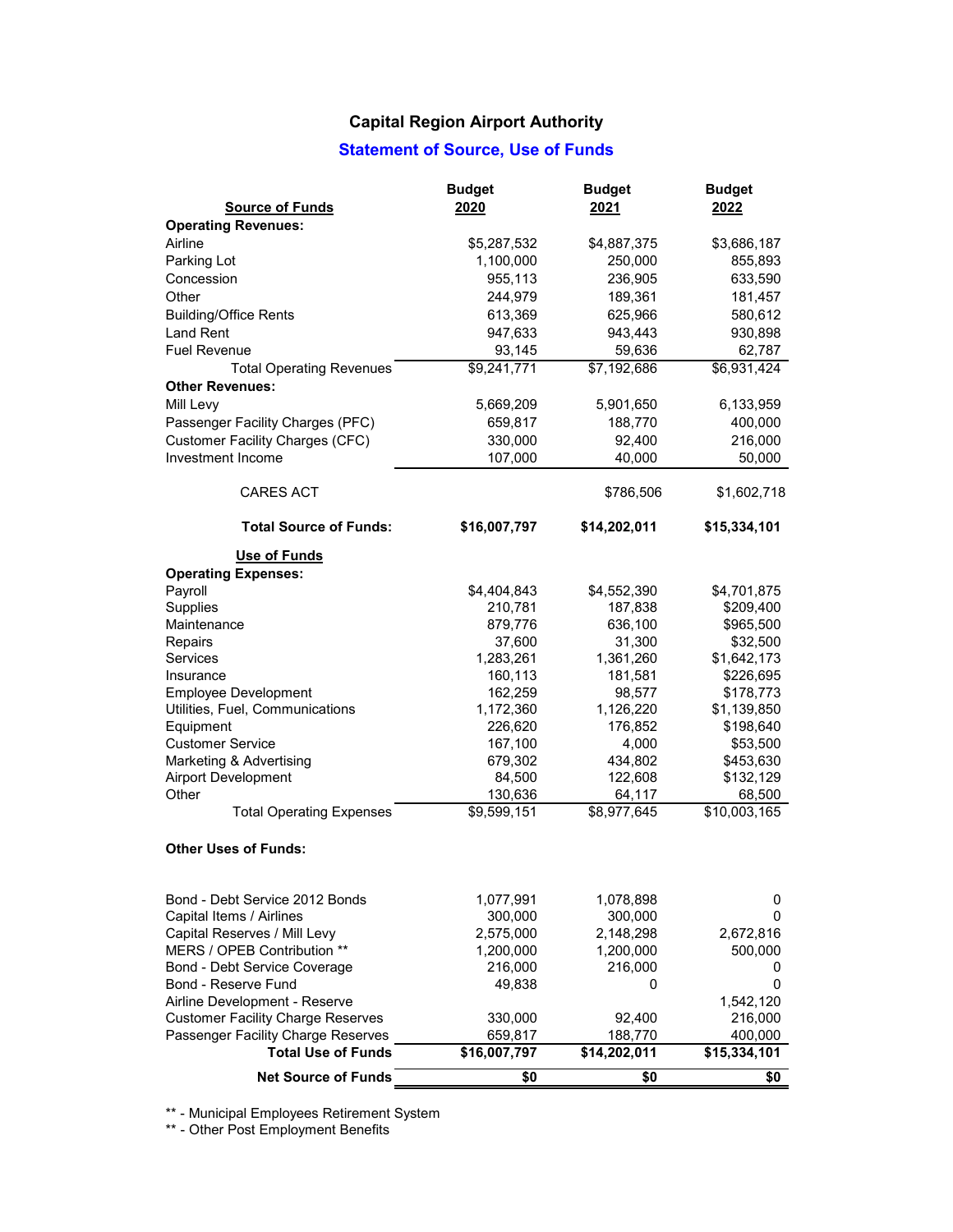#### **Statement of Source, Use of Funds**

#### **2022 Budget**

|                                                               |                          |                        |                   | <b>Buildings &amp;</b> |                   |                      |                |                 |                |
|---------------------------------------------------------------|--------------------------|------------------------|-------------------|------------------------|-------------------|----------------------|----------------|-----------------|----------------|
| <b>Source of Funds:</b>                                       | Total                    | Airfield               | Terminal          | Grounds                | <b>Operations</b> | <b>Public Safety</b> | Administration | Mason           | International  |
|                                                               |                          |                        |                   |                        |                   |                      |                |                 |                |
|                                                               |                          |                        |                   |                        |                   |                      |                |                 |                |
| <b>Operating Revenues</b>                                     |                          |                        |                   |                        |                   |                      |                |                 |                |
| Airline                                                       | \$3,686,187              | 1,505,582.00           | \$2,180,605       |                        |                   |                      |                |                 |                |
| Parking Lot                                                   | \$855,893                |                        |                   | \$855,893              |                   |                      |                |                 |                |
| Concession                                                    | \$633,590                |                        | 633,590           |                        |                   |                      |                |                 |                |
| Other                                                         | \$181,457                | 150,000                | 10,549            | 6,908                  | 5,000             |                      |                |                 | 9,000          |
| <b>Building/Office Rents</b>                                  | \$580,612                |                        | 330,382           | 225,780                |                   |                      |                | 24,450          |                |
| Land Rent                                                     | \$930,898                |                        |                   | 840,118                |                   |                      |                | 90,780          |                |
| <b>Fuel Revenue</b>                                           | \$62,787                 | 34,915                 |                   |                        |                   |                      |                | 27,872          |                |
| <b>Total Operating Revenue</b>                                | \$6,931,424              | \$1,690,497            | \$3,155,126       | \$1,928,699            | \$5,000           | \$0                  | \$0            | \$143,102       | \$9,000        |
| <b>CARES ACT \$</b>                                           | 1,602,718                |                        |                   |                        |                   |                      |                |                 |                |
|                                                               |                          |                        |                   |                        |                   |                      |                |                 |                |
| <b>Other Source of Funds</b>                                  |                          |                        |                   |                        |                   |                      |                |                 |                |
| Mill Levy                                                     | \$6,133,959              |                        |                   |                        |                   |                      | \$5,496,209    |                 | \$637,750      |
| Passenger Facility Charges (PFC)                              | \$400,000                | 400,000                |                   |                        |                   |                      |                |                 |                |
| Customer Facility Charges (CFC)                               | \$216,000                |                        | 216,000           |                        |                   |                      |                |                 |                |
| Investment Income                                             | \$50,000                 |                        |                   |                        |                   |                      | 50,000         |                 |                |
| <b>Total Other Sources</b>                                    | \$6,799,959              | \$400,000              | \$216,000         | \$0                    | \$0               | \$0                  | \$5,546,209    | \$0             | \$637,750      |
| <b>Total Sources of Funds:</b>                                | \$15,334,101             | \$2,090,497            | \$3,371,126       | \$1,928,699            | \$5,000           | \$0                  | \$5,546,209    | \$143,102       | \$646,750      |
| Use of Funds:                                                 |                          |                        |                   |                        |                   |                      |                |                 |                |
| <b>Operating Expenses</b>                                     |                          |                        |                   |                        |                   |                      |                |                 |                |
| Payroll                                                       | \$4,701,875              | \$1,061,507            | \$640,369         |                        | \$591,305         | \$1,171,357          | \$1.197.197    | \$40,140        |                |
| Supplies                                                      | \$209,400                | 133,700                | 14,450            | 10,000                 | 15,200            | 17,800               | 10,000         | 8,250           |                |
| Maintenance                                                   | \$965,500<br>\$32,500    | 305,500<br>17,500      | 459,500<br>5,500  | 108,500<br>2,500       | 20,000<br>500     | 25,000<br>500        | 14,500         | 27,500<br>6,000 | 5,000          |
| Repairs                                                       |                          |                        |                   |                        |                   |                      | 263,200        | 2,650           |                |
| Services<br>Insurance                                         | \$1,642,173<br>\$226,695 | 7,500<br>81,914        | 373,500<br>68,649 | 376,673<br>13,064      | 12,111            | 35,500<br>29,138     | 14,214         | 7,105           | 583,150<br>500 |
|                                                               | \$178,773                | 29,540                 | 17,125            |                        | 27,800            | 38,058               | 66,250         |                 |                |
| <b>Employee Development</b>                                   |                          |                        |                   |                        |                   |                      |                |                 |                |
| Utilities, Fuel, Communications                               | \$1,139,850              | 324,500                | 586,000           | 113,500                | 16,500            | 41,200               | 26,000         | 22,250          | 9,900          |
| Equipment                                                     | \$198,640                | 36,200                 | 32,800            | 12,000                 | 50,000            | 4,640                | 51,000         | 4,500           | 7,500          |
| <b>Customer Service</b>                                       | \$53,500                 |                        | 48,000            |                        |                   |                      | 5,500          |                 |                |
| Marketing & Advertising                                       | \$453,630                |                        |                   |                        |                   |                      | 413,630        |                 | 40,000         |
| Airport Development                                           | \$132,129                |                        |                   |                        |                   |                      | 131,429        |                 | 700            |
| Other                                                         | \$68,500                 | 10,000                 | 6,000             | 7,000                  | 6,000             |                      | 27,000         | 12,500          |                |
| <b>Total Operating Expense</b>                                | \$10,003,165             | \$2,007,861            | \$2,251,893       | \$643,237              | \$739,416         | \$1,363,193          | \$2,219,920    | \$130,895       | \$646,750      |
|                                                               |                          |                        |                   |                        |                   |                      |                |                 |                |
| <b>Other Uses of Funds</b><br>Capital Items / Airlines        | \$0                      |                        |                   |                        |                   |                      |                |                 |                |
|                                                               | \$2,672,816              |                        |                   |                        |                   |                      | 2,672,816      |                 |                |
| Capital Reserves / Mill Levy                                  |                          |                        |                   |                        |                   |                      |                |                 |                |
| MERS \ OPEB Contribution                                      | \$500,000                | 500,000                |                   |                        |                   |                      |                |                 |                |
| Bond - Debt Service 2012 Bonds                                | \$0                      |                        |                   |                        |                   |                      |                |                 |                |
| Bond - Debt Service Coverage                                  | \$0                      |                        |                   |                        |                   |                      |                |                 |                |
| Bond - Reserve Fund                                           | \$0                      |                        |                   |                        |                   |                      |                |                 |                |
| Airline Development - Reserve                                 | \$1,542,120              | 1,200,000              | 342,120           |                        |                   |                      |                |                 |                |
| <b>Customer Facility Charge Reserves</b>                      | \$216,000                |                        | 216,000           |                        |                   |                      |                |                 |                |
| Passenger Facility Charge Reserves<br><b>Total Other Uses</b> | \$400,000<br>\$5,330,936 | 400,000<br>\$2,100,000 | \$558,120         | \$0                    | \$0               | \$0                  | \$2,672,816    | \$0             | \$0            |
| <b>Total Use of Funds:</b>                                    | \$15,334,101             | \$4,107,861            | \$2,810,013       | \$643,237              | \$739,416         | \$1,363,193          | \$4,892,736    | \$130,895       | \$646,750      |
|                                                               |                          |                        |                   |                        |                   |                      |                |                 |                |
| Net Source / Use of Funds:                                    | \$0                      | (\$2,017,364)          | \$561,113         | \$1,285,462            | (\$734,416)       | (\$1,363,193)        | \$653,473      | \$12,207        | \$0            |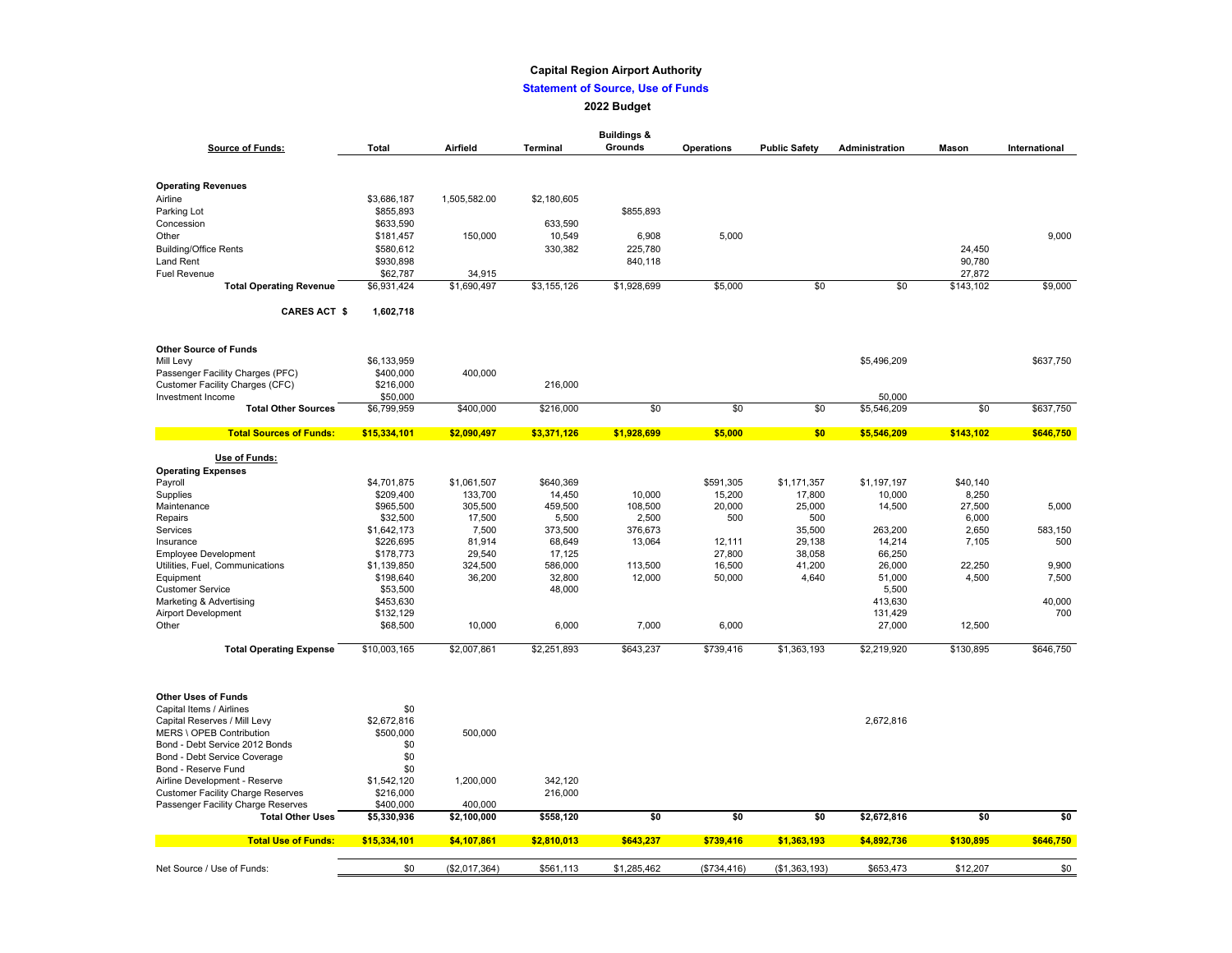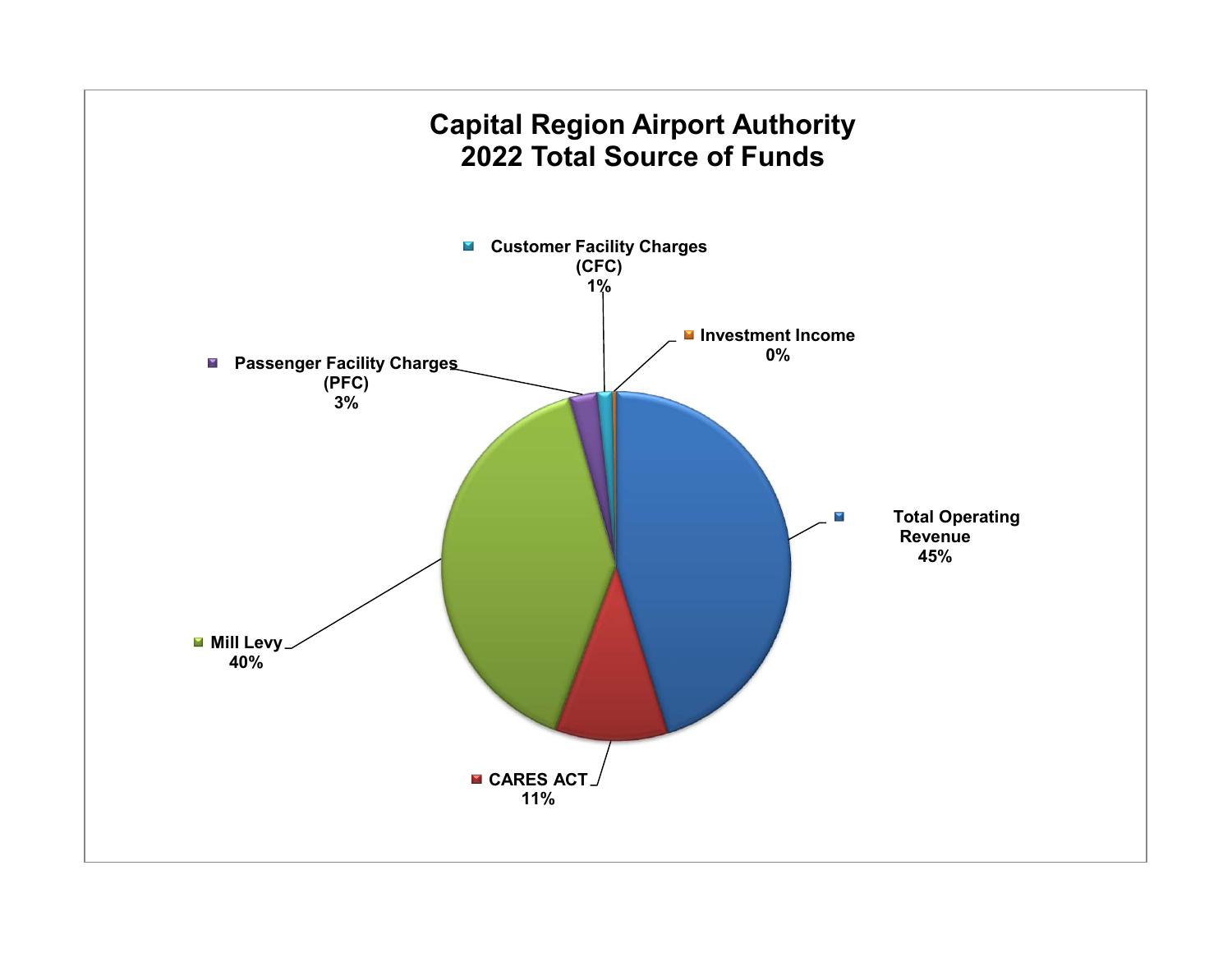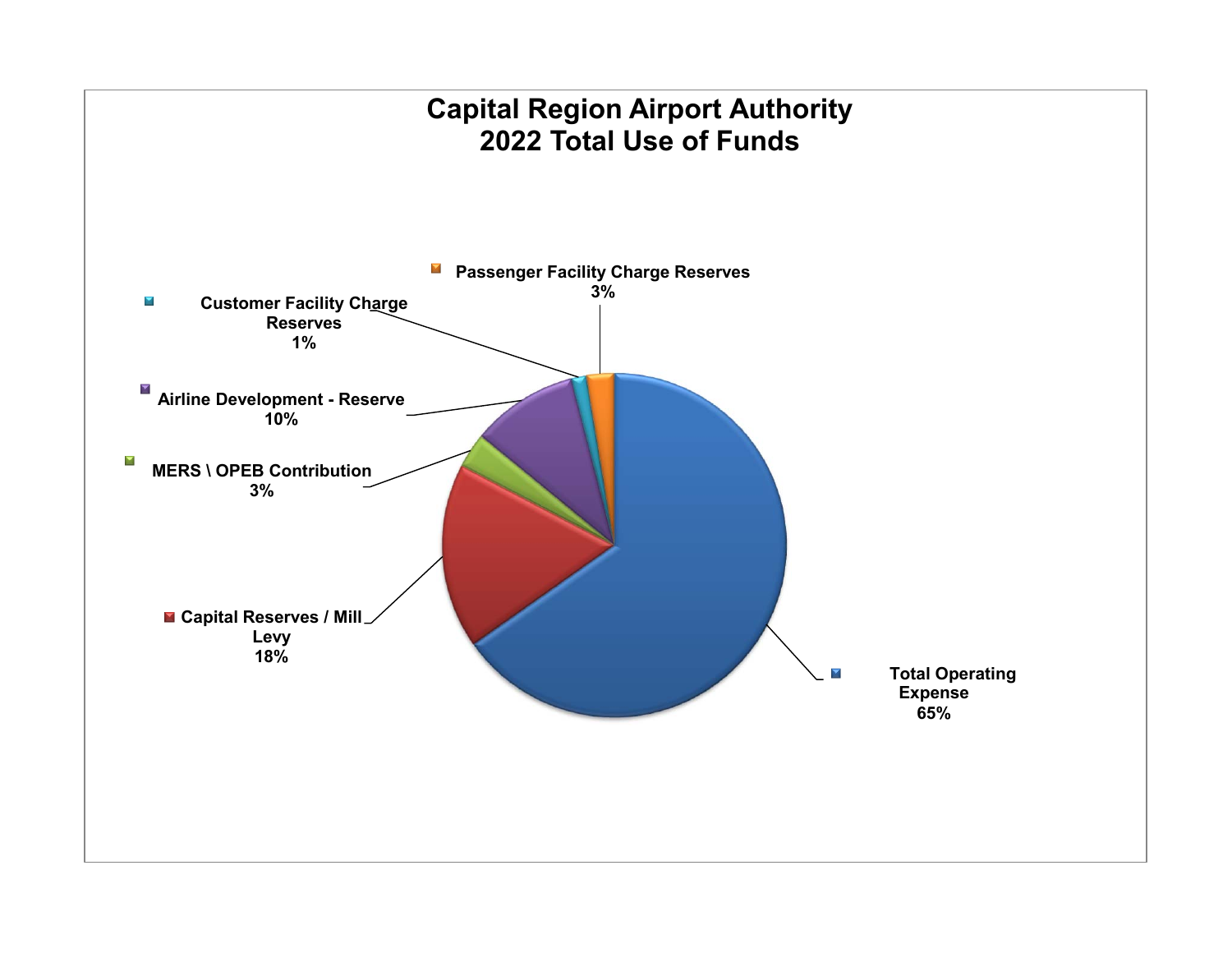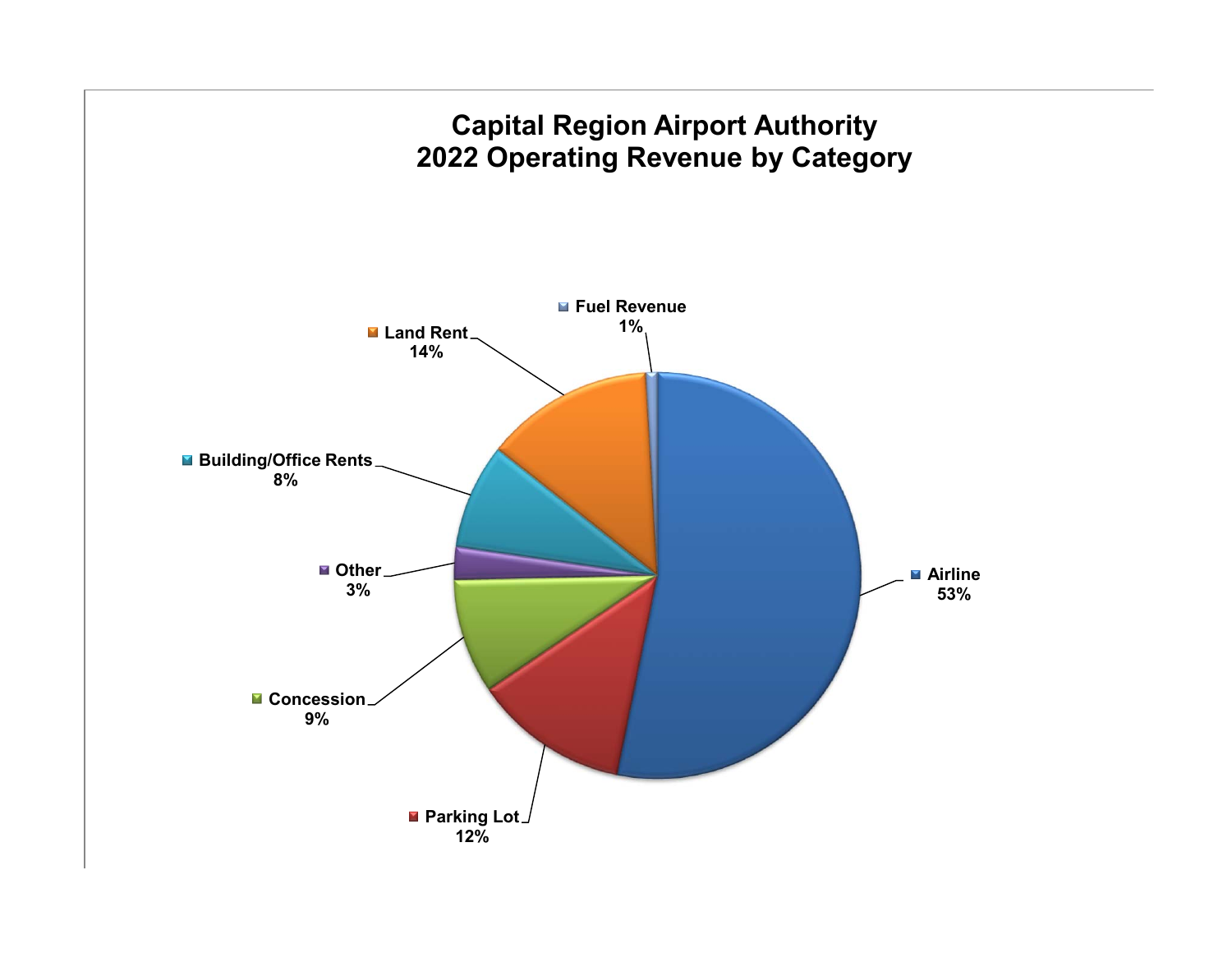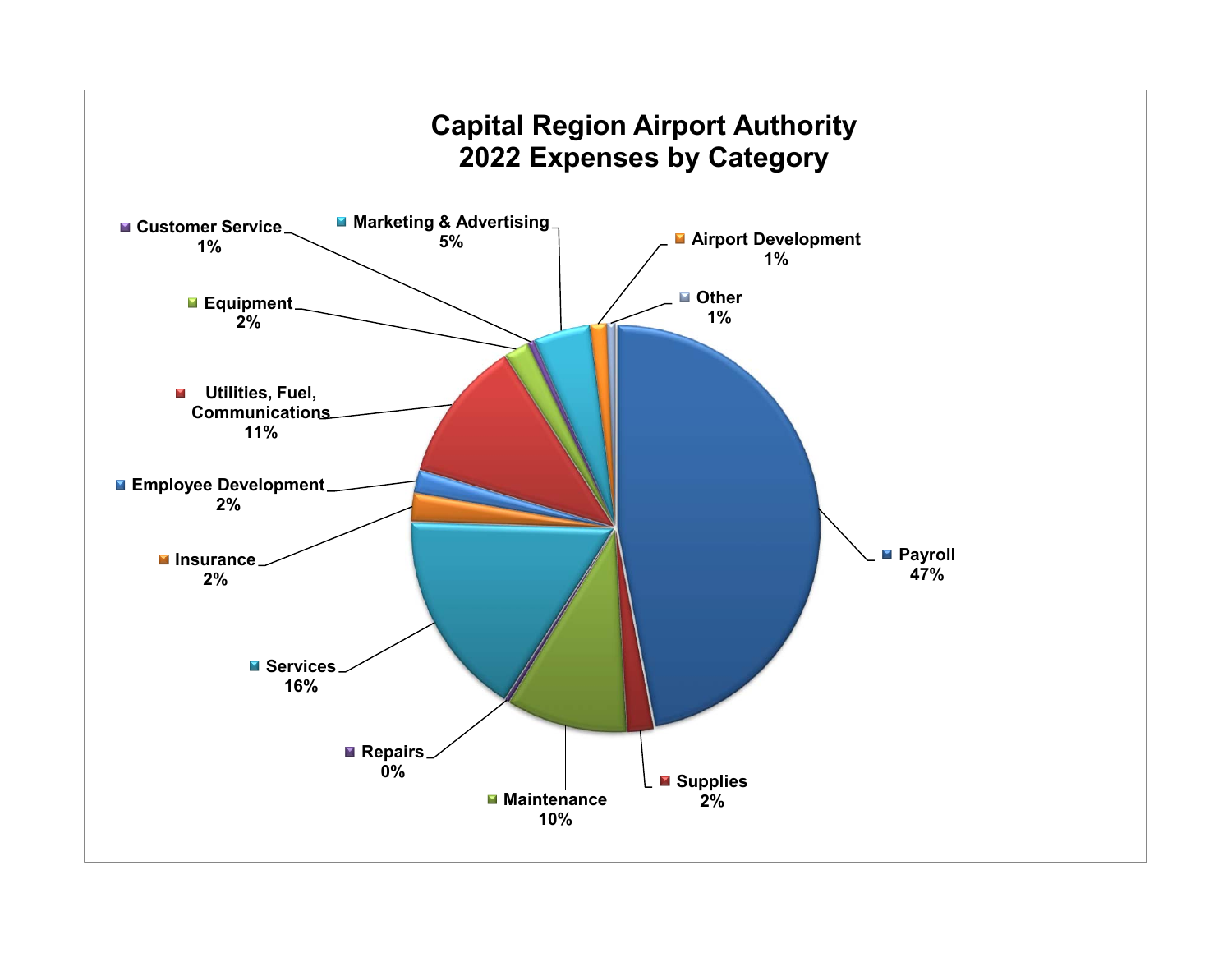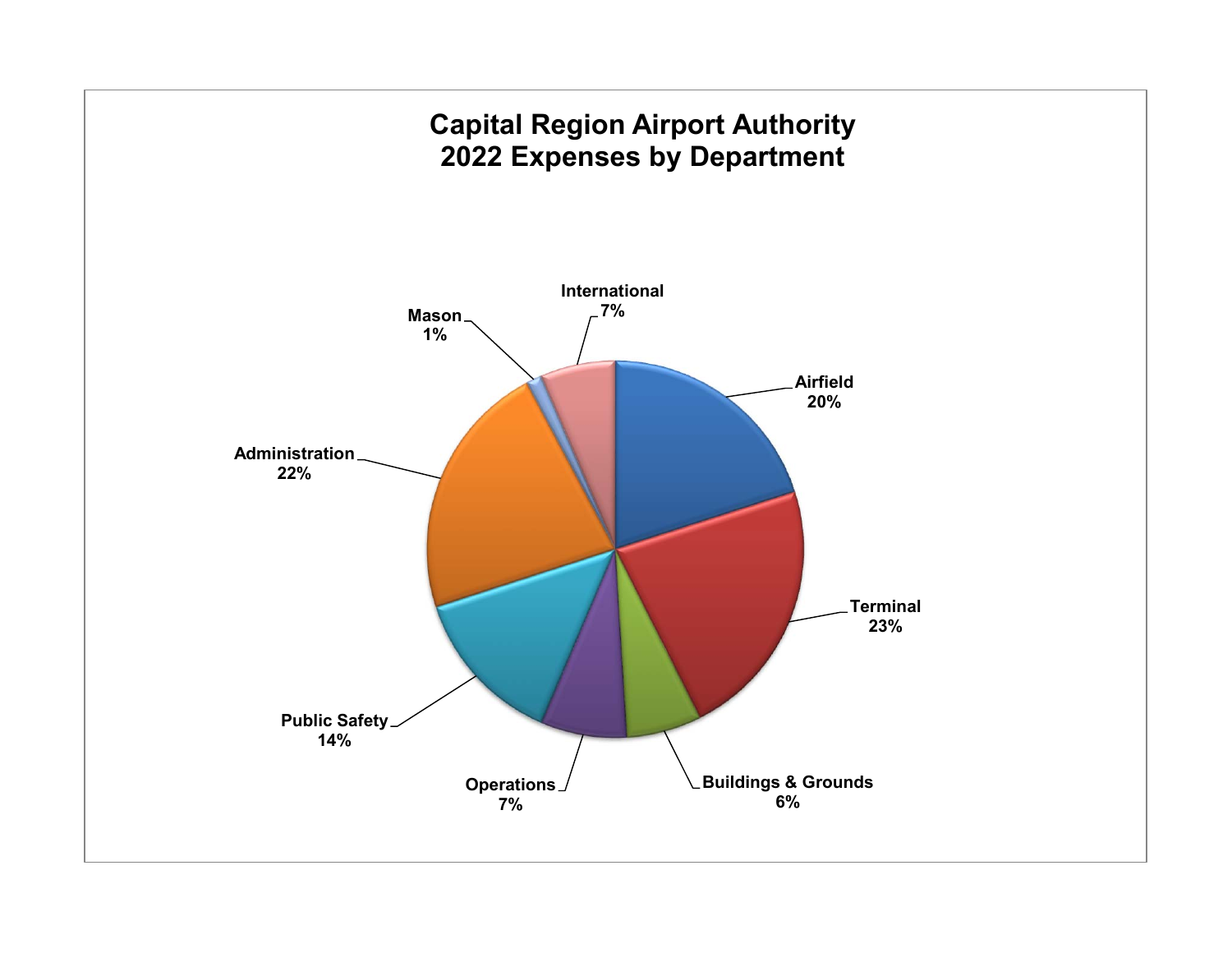**Capital Region Airport Authority**

|                                                       | <b>YTD</b><br>Budget 2022    | <b>YTD</b><br>Budget 2021    | <b>YTD</b><br>Variance         | <b>YTD</b><br>Variance % |
|-------------------------------------------------------|------------------------------|------------------------------|--------------------------------|--------------------------|
| <b>Revenues</b>                                       |                              |                              |                                |                          |
| Airline                                               |                              |                              |                                |                          |
| 4000 Landing Fees                                     | \$785,291.00                 | \$846,433.00                 | $(\$61,142.00)$                | (7.22%)                  |
| 4010 Apron Fees                                       | \$689,791.00                 | \$696,631.00                 | (\$6,840.00)                   | (0.98%)                  |
| 4015 Airline Rents                                    | \$2,131,978.00               | \$3,213,543.00               | (\$1,081,565.00)               | (33.66%)                 |
| 4017 Airline Per Use Fee                              | \$38,627.00                  | \$64,743.00                  | (\$26,116.00)                  | $(40.34\%)$              |
| 4145 Non Scheduled Charter Airline Fees               | \$40,500.00                  | \$66,025.00                  | (\$25,525.00)                  | (38.66%)                 |
| Airline                                               | \$3,686,187.00               | \$4,887,375.00               | (\$1,201,188.00)               | (24.58%)                 |
| <b>Parking Lot</b>                                    |                              |                              |                                |                          |
| 4040 Parking Lot Fees                                 | \$855,893.00                 | \$250,000.00                 | \$605,893.00                   | 242.36%                  |
| <b>Parking Lot</b>                                    | \$855,893.00                 | \$250,000.00                 | \$605,893.00                   | 242.36%                  |
| <b>Concessions</b>                                    |                              |                              |                                |                          |
| 4080 Concessions - Restaurant                         | \$0.00                       | \$19,546.00                  | (\$19,546.00)                  | $(100.00\%)$             |
| 4090 Concessions - Taxi                               | \$11,290.00                  | \$17,679.00                  | (\$6,389.00)                   | (36.14%)                 |
| 4100 Concessions - Rental Cars                        | \$600,000.00                 | \$176,000.00                 | \$424,000.00                   | 240.91%                  |
| 4110 Concessions - Advertising                        | \$18,500.00                  | \$22,680.00                  | (\$4,180.00)                   | (18.43%)                 |
| 4120 Concessions - Other                              | \$3,800.00                   | \$1,000.00                   | \$2,800.00                     | 280.00%                  |
| <b>Concessions</b>                                    | \$633,590.00                 | \$236,905.00                 | \$396,685.00                   | 167.44%                  |
| Other                                                 |                              |                              |                                |                          |
| 4050 Tie Downs/Parking                                | \$6,908.00                   | \$11,229.00                  | (\$4,321.00)                   | (38.48%)                 |
| 4140 Tenant Electric Sales                            | \$10,549.00                  | \$14,995.00                  | (\$4,446.00)                   | (29.65%)                 |
| 4150 FBO / G.A. Fees                                  | \$150,000.00                 | \$131,137.00                 | \$18,863.00                    | 14.38%                   |
| 4190 Security/Fingerprints                            | \$5,000.00                   | \$10,000.00                  | (\$5,000.00)                   | $(50.00\%)$              |
| 4200 FTZ / F.I.S. Fees                                | \$3,000.00                   | \$12,000.00                  | (\$9,000.00)                   | $(75.00\%)$              |
| 4340 Miscellaneous<br>Other                           | \$6,000.00<br>\$181,457.00   | \$10,000.00<br>\$189,361.00  | (\$4,000.00)<br>(\$7,904.00)   | $(40.00\%)$<br>(4.17%)   |
|                                                       |                              |                              |                                |                          |
| <b>Building / Office Rents</b>                        |                              |                              |                                |                          |
| 4070 Building Rents<br><b>Building / Office Rents</b> | \$580,612.00<br>\$580,612.00 | \$625,966.00<br>\$625,966.00 | (\$45,354.00)<br>(\$45,354.00) | (7.25%)<br>(7.25%)       |
|                                                       |                              |                              |                                |                          |
| <b>Land Rent</b><br>4020 Land Rent                    | \$871,666.00                 | \$884,955.00                 | (\$13,289.00)                  | $(1.50\%)$               |
| 4060 Wireless Tower                                   | \$59,232.00                  | \$58,488.00                  | \$744.00                       | 1.27%                    |
| <b>Land Rent</b>                                      | \$930,898.00                 | \$943,443.00                 | (\$12,545.00)                  | (1.33%)                  |
| <b>Fuel Revenue</b>                                   |                              |                              |                                |                          |
| 4030 Fuel Flowage Fees                                | \$34,915.00                  | \$47,676.00                  | (\$12,761.00)                  | (26.77%)                 |
| 4035 Fuel Sales                                       | \$137,255.00                 | \$213,286.00                 | (\$76,031.00)                  | (35.65%)                 |
| 5000 Aviation fuel - Cost of sales                    | (\$109,383.00)               | (\$201,326.00)               | \$91,943.00                    | 45.67%                   |
| <b>Fuel Revenue</b>                                   | \$62,787.00                  | \$59,636.00                  | \$3,151.00                     | 5.28%                    |
| <b>Revenues</b>                                       | \$6,931,424.00               | \$7,192,686.00               | (\$261, 262.00)                | (3.63%)                  |
| <b>Expenses</b>                                       |                              |                              |                                |                          |
| <b>Payroll Expenses</b>                               |                              |                              |                                |                          |
| 5100 Wages                                            | \$2,596,000.00               | \$2,555,549.00               | $(\$40,451.00)$                | (1.58%)                  |
| 5110 Wages - Overtime                                 | \$144,000.00                 | \$152,950.00                 | \$8,950.00                     | 5.85%                    |
| 5120 Outside Labor                                    | \$37,000.00                  | \$35,000.00                  | (\$2,000.00)                   | $(5.71\%)$               |
| 5130 MERS - Defined Benefit                           | \$766,000.00                 | \$670,971.00                 | (\$95,029.00)                  | (14.16%)                 |
| 5135 MERS - Defined Contribution                      | \$17,000.00                  | \$31,506.00                  | \$14,506.00                    | 46.04%                   |
| 5137 MERS - Health Care Svgs Plan                     | \$46,000.00                  | \$42,000.00                  | (\$4,000.00)                   | (9.52%)                  |
| <b>5140 FICA</b>                                      | \$208,000.00                 | \$204,661.00                 | (\$3,339.00)                   | (1.63%)                  |
| 5150 Compensated Absences                             | \$41,235.00                  | \$38,972.00                  | $(\$2,263.00)$                 | $(5.81\%)$               |
| 5170 Health Insurance                                 | \$717,000.00                 | \$709,910.00                 | (\$7,090.00)                   | $(1.00\%)$               |
| 5180 Life Insurance                                   | \$35,140.00                  | \$21,799.00                  | (\$13,341.00)                  | (61.20%)                 |
| 5190 Dental Insurance                                 | \$42,000.00                  | \$31,427.00                  | (\$10,573.00)                  | (33.64%)                 |
| 5200 Disability Insurance                             | \$14,500.00                  | \$14,806.00                  | \$306.00                       | 2.07%                    |
| 5205 Wellness/CARES Program                           | \$2,000.00                   | \$1,188.00                   | (\$812.00)                     | (68.35%)                 |
| 5210 Worker's Comp                                    | \$36,000.00                  | \$41,651.00                  | \$5,651.00                     | 13.57%                   |
| <b>Payroll Expenses</b>                               | \$4,701,875.00               | \$4,552,390.00               | (\$149,485.00)                 | (3.28%)                  |
| <b>Supplies</b>                                       |                              |                              |                                |                          |
| 5220 Supplies - Restroom                              | \$500.00                     | \$500.00                     | \$0.00                         | $0.00\%$                 |
| 5230 Supplies - Firearms                              | \$5,000.00                   | \$2,814.00                   | (\$2,186.00)                   | (77.68%)                 |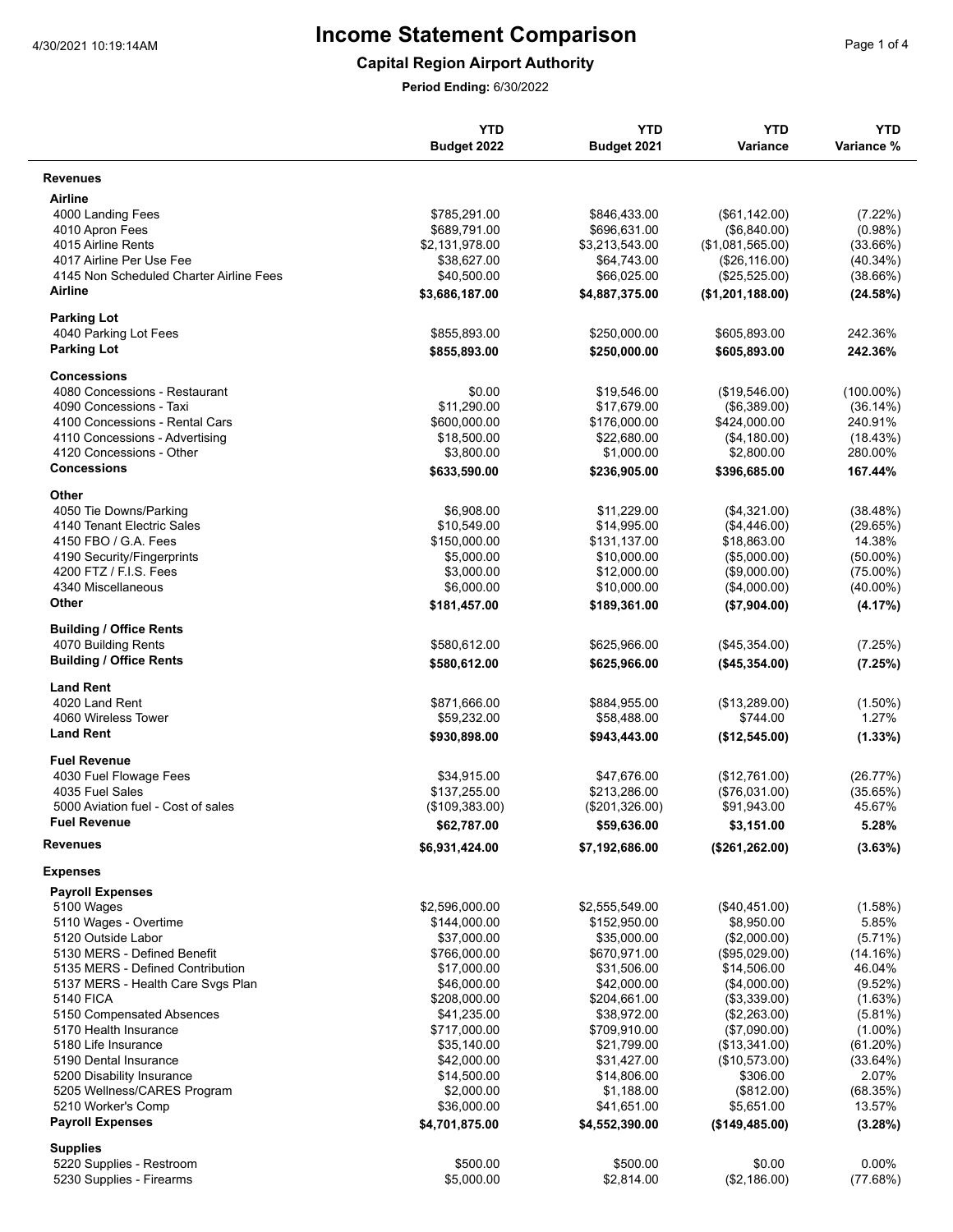### **Capital Region Airport Authority**

|                                                     | <b>YTD</b><br>Budget 2022 | <b>YTD</b><br>Budget 2021 | <b>YTD</b><br>Variance | <b>YTD</b><br>Variance % |
|-----------------------------------------------------|---------------------------|---------------------------|------------------------|--------------------------|
|                                                     |                           |                           |                        |                          |
| 5240 Supplies - Firefighting<br>5245 Supplies - LEO | \$5,000.00<br>\$1,500.00  | \$1,395.00<br>\$1,500.00  | (\$3,605.00)<br>\$0.00 | (258.42%)<br>0.00%       |
| 5250 Supplies - Machine & Equip.                    | \$6,500.00                | \$6,500.00                | \$0.00                 | 0.00%                    |
| 5260 Supplies - MCI Trailer                         | \$300.00                  | \$250.00                  | (\$50.00)              | $(20.00\%)$              |
| 5270 Supplies - Medical                             | \$4,000.00                | \$3,400.00                | (\$600.00)             | (17.65%)                 |
| 5280 Supplies - Safety (OSHA)                       | \$17,200.00               | \$12,200.00               | (\$5,000.00)           | (40.98%)                 |
| 5290 Supplies - Security System                     | \$10,000.00               | \$8,579.00                | (\$1,421.00)           | (16.56%)                 |
| 5300 Supplies - Shop / Cleaning                     | \$2,750.00                | \$2,500.00                | (\$250.00)             | $(10.00\%)$              |
| 5310 Supplies - Shop Tools                          | \$12,500.00               | \$7,750.00                | (\$4,750.00)           | (61.29%)                 |
| 5320 Supplies - Snow Removal                        | \$117,500.00              | \$117,500.00              | \$0.00                 | 0.00%                    |
| 5330 Supplies - Office                              | \$15,900.00               | \$16,750.00               | \$850.00               | 5.07%                    |
| 5350 Supplies - Building                            | \$1,000.00                | \$0.00                    | (\$1,000.00)           | 0.00%                    |
| 5370 Supplies - Misc.                               | \$9,750.00                | \$6,200.00                | (\$3,550.00)           | (57.26%)                 |
| <b>Supplies</b>                                     | \$209,400.00              | \$187,838.00              | (\$21,562.00)          | (11.48%)                 |
| <b>Maintenance</b>                                  |                           |                           |                        |                          |
| 5390 Maintenance - Building                         | \$219,000.00              | \$196,500.00              | (\$22,500.00)          | (11.45%)                 |
| 5392 Maintenance - Bldg - Global Logistics          | \$5,000.00                | \$5,000.00                | \$0.00                 | 0.00%                    |
| 5396 Maintenance - HVAC                             | \$115,000.00              | \$55,000.00               | $($ \$60,000.00)       | (109.09%)                |
| 5397 Maintenance - AWOS                             | \$2,500.00                | \$0.00                    | (\$2,500.00)           | 0.00%                    |
| 5405 Maintenance - Electrical                       | \$87,000.00               | \$54,000.00               | (\$33,000.00)          | $(61.11\%)$              |
| 5410 Maintenance - Fire Exting. Syst.               | \$73,000.00               | \$9,500.00                | (\$63,500.00)          | (668.42%)                |
| 5430 Maintenance - Fuel System                      | \$7,500.00                | \$12,500.00               | \$5,000.00             | 40.00%                   |
| 5435 Maintenance - Jet Bridge                       | \$40,000.00               | \$40,000.00               | \$0.00                 | 0.00%                    |
| 5440 Maintenance - Office Equipment                 | \$8,100.00                | \$7,100.00                | (\$1,000.00)           | (14.08%)                 |
| 5450 Maintenance - Elev / Escalator                 | \$30,000.00               | \$28,000.00               | (\$2,000.00)           | (7.14%)                  |
| 5460 Maintenance - Pavement                         | \$260,000.00              | \$115,000.00              | (\$145,000.00)         | (126.09%)                |
| 5470 Maintenance - Security System                  | \$10,000.00               | \$20,000.00               | \$10,000.00            | 50.00%                   |
| 5480 Maintenance - Office Foliage                   | \$10,000.00               | \$8,000.00                | (\$2,000.00)           | $(25.00\%)$              |
| 5490 Maintenance - Vehicles                         | \$98,400.00               | \$85,500.00               | (\$12,900.00)          | (15.09%)                 |
| Maintenance                                         | \$965,500.00              | \$636,100.00              | (\$329,400.00)         | (51.78%)                 |
| <b>Repairs</b><br>5500 Repairs - Conveyor Belts     | \$3,500.00                | \$3,500.00                | \$0.00                 | $0.00\%$                 |
|                                                     | \$15,000.00               | \$15,000.00               | \$0.00                 | 0.00%                    |
| 5510 Repairs - Fence<br>5520 Repairs - Hangars      | \$5,000.00                | \$4,000.00                | (\$1,000.00)           | $(25.00\%)$              |
| 5540 Repairs - Radios & MDT's                       | \$6,500.00                | \$6,300.00                | (\$200.00)             |                          |
| 5550 Repairs - Rental Car Facilities                | \$2,500.00                | \$2,500.00                | \$0.00                 | (3.17%)<br>0.00%         |
| <b>Repairs</b>                                      | \$32,500.00               | \$31,300.00               | (\$1,200.00)           | (3.83%)                  |
| <b>Services</b>                                     |                           |                           |                        |                          |
| 5600 Payroll Processing                             | \$7,200.00                | \$7,200.00                | \$0.00                 | $0.00\%$                 |
| 5610 Benefits Processing                            | \$3,000.00                | \$2,000.00                | (\$1,000.00)           | $(50.00\%)$              |
| 5615 Hiring Expense                                 | \$5,000.00                | \$0.00                    | (\$5,000.00)           | $0.00\%$                 |
| 5630 Prof. Svc - Audit                              | \$34,000.00               | \$34,000.00               | \$0.00                 | 0.00%                    |
| 5640 Prof. Svc - Finance                            | \$22,000.00               | \$12,000.00               | (\$10,000.00)          | (83.33%)                 |
| 5645 Prof. Svc - I.T.                               | \$100,000.00              | \$110,860.00              | \$10,860.00            | 9.80%                    |
| 5650 Prof. Svc - Legal                              | \$50,000.00               | \$65,000.00               | \$15,000.00            | 23.08%                   |
| 5652 Prof. Svc - Customs                            | \$570,000.00              | \$700,000.00              | \$130,000.00           | 18.57%                   |
| 5654 Prof. Svc - Engineering                        | \$8,000.00                | \$1,000.00                | (\$7,000.00)           | $(700.00\%)$             |
| 5655 Prof. Svc - Misc.                              | \$47,000.00               | \$37,000.00               | (\$10,000.00)          | (27.03%)                 |
| 5660 Janitorial Services                            | \$373,000.00              | \$323,000.00              | (\$50,000.00)          | (15.48%)                 |
| 5670 Lawn Care/Snow Removal                         | \$35,000.00               | \$20,000.00               | (\$15,000.00)          | $(75.00\%)$              |
| 5680 Security Services                              | \$35,000.00               | \$32,000.00               | (\$3,000.00)           | (9.38%)                  |
| 5685 Services - Parking Lot Mgmt                    | \$332,673.00              | \$0.00                    | (\$332,673.00)         | 0.00%                    |
| 5690 Trash Hauling                                  | \$14,200.00               | \$11,700.00               | (\$2,500.00)           | (21.37%)                 |
| 5700 Exterminator Services                          | \$6,100.00                | \$5,500.00                | (\$600.00)             | $(10.91\%)$              |
| <b>Services</b>                                     | \$1,642,173.00            | \$1,361,260.00            | (\$280,913.00)         | (20.64%)                 |
| <b>Insurance</b>                                    |                           |                           |                        |                          |
| 5720 Insurance - Auto                               | \$55,000.00               | \$43,000.00               | (\$12,000.00)          | (27.91%)                 |
| 5730 Insurance - Liability                          | \$52,066.00               | \$44,838.00               | (\$7,228.00)           | (16.12%)                 |
| 5740 Insurance - Police Liability                   | \$20,806.00               | \$22,750.00               | \$1,944.00             | 8.55%                    |
| 5750 Insurance - Public Officials                   | \$11,160.00               | \$13,426.00               | \$2,266.00             | 16.88%                   |
| 5760 Insurance - Property                           | \$87,096.00               | \$57,000.00               | (\$30,096.00)          | (52.80%)                 |
| 5770 Insurance - Bond                               | \$567.00                  | \$567.00                  | \$0.00                 | $0.00\%$                 |
| Insurance                                           | \$226,695.00              | \$181,581.00              | (\$45, 114.00)         | (24.85%)                 |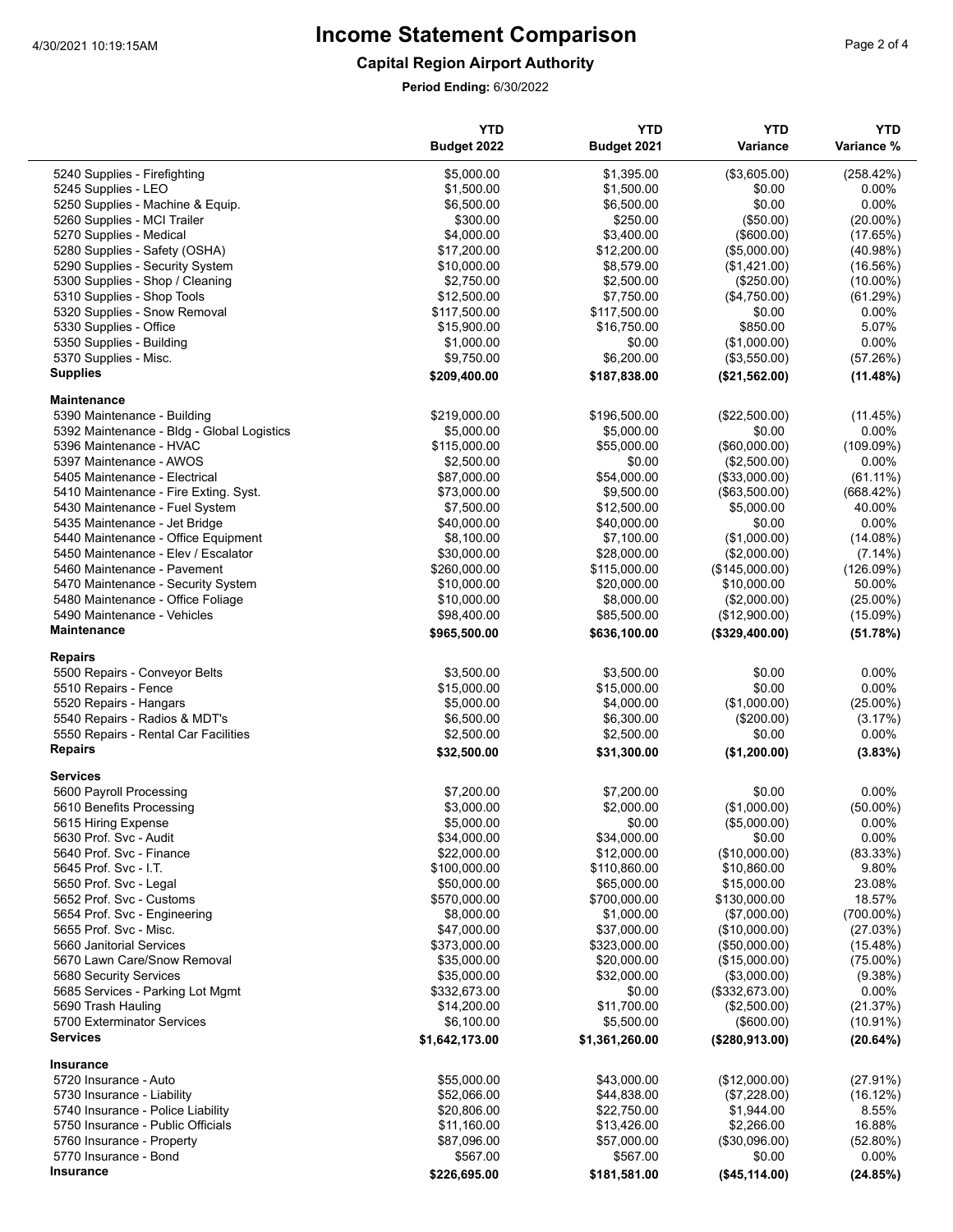**Capital Region Airport Authority**

|                                         | <b>YTD</b><br>Budget 2022 | <b>YTD</b><br>Budget 2021 | <b>YTD</b><br>Variance | <b>YTD</b><br>Variance % |
|-----------------------------------------|---------------------------|---------------------------|------------------------|--------------------------|
|                                         |                           |                           |                        |                          |
| <b>Employee Development</b>             |                           |                           |                        |                          |
| 5780 Education & Training               | \$124,250.00              | \$55,028.00               | (\$69,222.00)          | (125.79%)                |
| 5790 Dues & Subscriptions               | \$9,023.00                | \$3,549.00                | (\$5,474.00)           | $(154.24\%)$             |
| 5800 Employee Events                    | \$9,500.00                | \$9,500.00                | \$0.00                 | $0.00\%$                 |
| 5820 Medical Evaluation                 | \$4,500.00                | \$3,500.00                | (\$1,000.00)           | (28.57%)                 |
| 5830 Uniforms                           | \$31,500.00               | \$27,000.00               | (\$4,500.00)           | (16.67%)                 |
| <b>Employee Development</b>             | \$178,773.00              | \$98,577.00               | (\$80,196.00)          | (81.35%)                 |
| <b>Utilities, Fuel, Communications</b>  |                           |                           |                        |                          |
| 5840 Glycol Remediation                 | \$130,000.00              | \$130,000.00              | \$0.00                 | $0.00\%$                 |
| 5845 Environmental Testing              | \$10,000.00               | \$15,000.00               | \$5,000.00             | 33.33%                   |
| 5850 Fuel & Oil                         | \$85,500.00               | \$87,000.00               | \$1,500.00             | 1.72%                    |
| 5860 Telephone                          | \$56,000.00               | \$44,208.00               | (\$11,792.00)          | (26.67%)                 |
| 5865 Cell Phones                        | \$24,600.00               | \$24,688.00               | \$88.00                | 0.36%                    |
| 5880 Utilities - Electricity            | \$581,600.00              | \$564,974.00              | (\$16,626.00)          | $(2.94\%)$               |
| 5885 Utilities - H20, Sewer             | \$102,850.00              | \$102,850.00              | \$0.00                 | 0.00%                    |
| 5890 Utilities - Natural Gas            | \$120,000.00              | \$114,000.00              | (\$6,000.00)           | (5.26%)                  |
| 5900 Waste Disposal                     | \$29,300.00               | \$43,500.00               | \$14,200.00            | 32.64%                   |
| Utilities, Fuel, Communications         | \$1,139,850.00            | \$1,126,220.00            | (\$13,630.00)          | $(1.21\%)$               |
| Equipment                               |                           |                           |                        |                          |
| 5910 Computer - Hardware                | \$12,500.00               | \$10,000.00               | (\$2,500.00)           | $(25.00\%)$              |
| 5920 Computer - Software                | \$105,000.00              | \$101,295.00              | (\$3,705.00)           | $(3.66\%)$               |
| 5930 Computer - Network/Internet        | \$14,500.00               | \$8,040.00                | (\$6,460.00)           | (80.35%)                 |
| 5940 Leased / Rental Equipment          | \$41,500.00               | \$32,500.00               | (\$9,000.00)           | (27.69%)                 |
| 5960 Licenses/Registration Fees         | \$12,140.00               | \$12,017.00               | (\$123.00)             | $(1.02\%)$               |
|                                         | \$13,000.00               | \$13,000.00               | \$0.00                 | 0.00%                    |
| 5965 Small Equipment                    |                           |                           |                        |                          |
| <b>Equipment</b>                        | \$198,640.00              | \$176,852.00              | (\$21,788.00)          | (12.32%)                 |
| <b>Customer Service</b>                 |                           |                           |                        |                          |
| 5360 Information Center                 | \$2,500.00                | \$4,000.00                | \$1,500.00             | 37.50%                   |
| 5657 Studies / Surveys                  | \$3,000.00                | \$0.00                    | (\$3,000.00)           | $0.00\%$                 |
| 5658 Porter Service                     | \$48,000.00               | \$0.00                    | (\$48,000.00)          | 0.00%                    |
| <b>Customer Service</b>                 | \$53,500.00               | \$4,000.00                | (\$49,500.00)          | $(1,237.50\%)$           |
| <b>Marketing &amp; Advertising</b>      |                           |                           |                        |                          |
| 5970 Marketing                          | \$82,000.00               | \$82,000.00               | \$0.00                 | $0.00\%$                 |
| 5980 Advertising                        | \$317,295.00              | \$297,995.00              | (\$19,300.00)          | $(6.48\%)$               |
| 5982 Promotions / Promo Items           | \$33,825.00               | \$28,825.00               | (\$5,000.00)           | (17.35%)                 |
| 5984 Events                             | \$18,350.00               | \$18,350.00               | \$0.00                 | 0.00%                    |
| 5986 Web Hosting / Domains              | \$2,160.00                | \$7,632.00                | \$5,472.00             | 71.70%                   |
| <b>Marketing &amp; Advertising</b>      | \$453,630.00              | \$434,802.00              | (\$18,828.00)          | (4.33%)                  |
| <b>Airport Development</b>              |                           |                           |                        |                          |
| 5994 Consulting Services                | \$60,000.00               | \$60,000.00               | \$0.00                 | 0.00%                    |
| 5995 Data Mining Services               | \$9,900.00                | \$9,900.00                | \$0.00                 | 0.00%                    |
| 5996 Meetings / Airline Conferences     | \$20,000.00               | \$8,600.00                | (\$11,400.00)          | (132.56%)                |
| 6016 Memberships - Regional / Local     | \$42,229.00               | \$44,108.00               | \$1,879.00             | 4.26%                    |
| <b>Airport Development</b>              | \$132,129.00              | \$122,608.00              | (\$9,521.00)           | (7.77%)                  |
| Other                                   |                           |                           |                        |                          |
| 6010 Business Meetings                  | \$4,000.00                | \$4,000.00                | \$0.00                 | $0.00\%$                 |
| 6015 Memberships - Aviation Industry    | \$14,000.00               | \$16,895.00               | \$2,895.00             | 17.14%                   |
| 6020 Postage/Shipping Fees              | \$4,000.00                | \$4,000.00                | \$0.00                 | 0.00%                    |
| 6030 Property Tax / Assessments         | \$10,000.00               | \$8,000.00                | (\$2,000.00)           | $(25.00\%)$              |
| 6040 Signage                            | \$22,500.00               |                           |                        |                          |
|                                         |                           | \$19,000.00               | (\$3,500.00)           | (18.42%)                 |
| 6070 Wildlife Management                | \$9,000.00                | \$7,222.00                | (\$1,778.00)           | (24.62%)                 |
| 6080 Miscellaneous Expense<br>Other     | \$5,000.00<br>\$68,500.00 | \$5,000.00<br>\$64,117.00 | \$0.00<br>(\$4,383.00) | 0.00%<br>(6.84%)         |
| <b>Expenses</b>                         | \$10,003,165.00           | \$8,977,645.00            | (\$1,025,520.00)       | (11.42%)                 |
|                                         | (\$3,071,741.00)          | (\$1,784,959.00)          | (\$1,286,782.00)       | (72.09%)                 |
| <b>Operating Income</b>                 |                           |                           |                        |                          |
| <b>Other Income/Expense</b>             |                           |                           |                        |                          |
| <b>Property Tax</b><br>4300 Tax Revenue | \$6,133,959.00            | \$5,901,650.00            | \$232,309.00           | 3.94%                    |
| <b>Property Tax</b>                     | \$6,133,959.00            | \$5,901,650.00            | \$232,309.00           | 3.94%                    |
|                                         |                           |                           |                        |                          |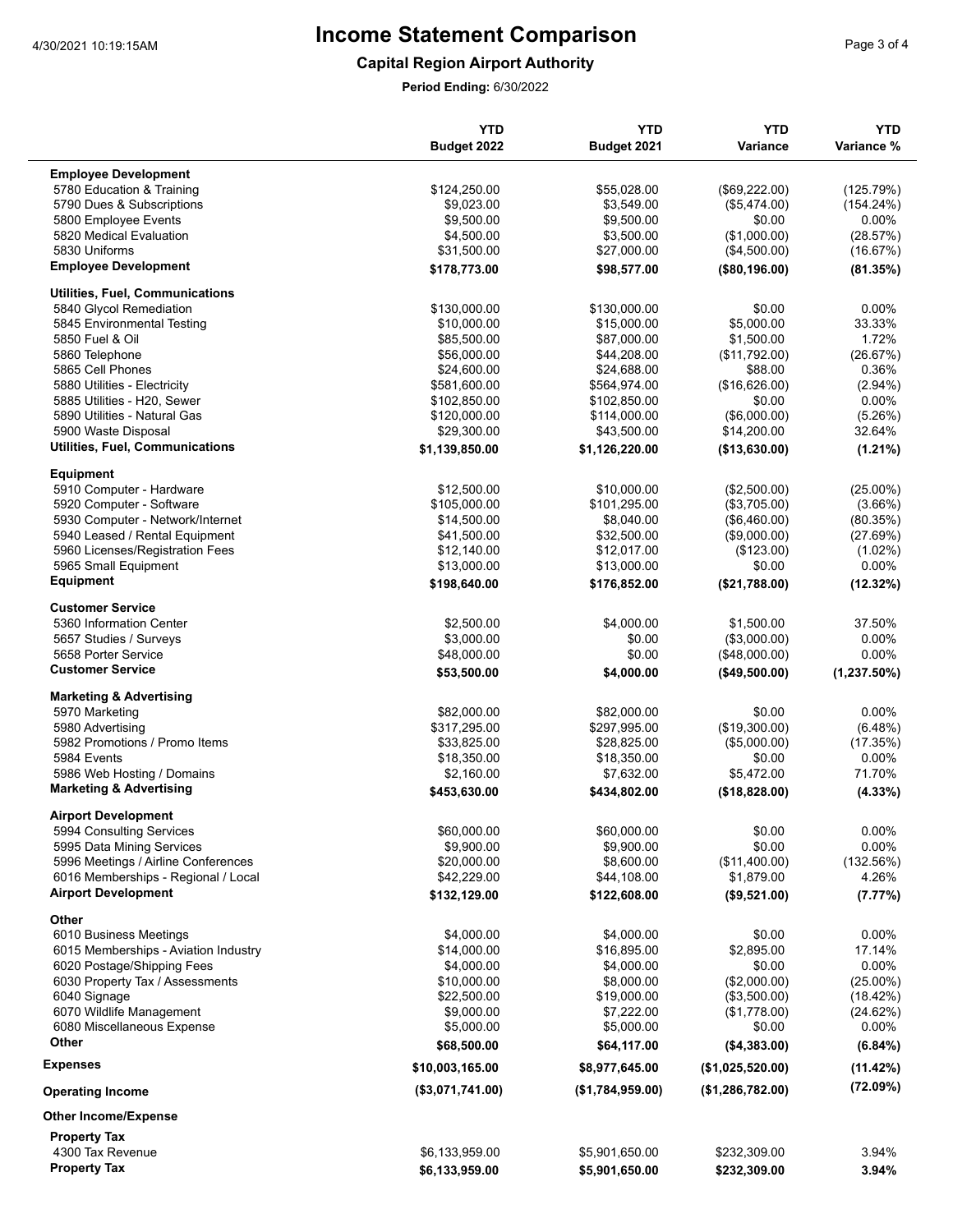**Capital Region Airport Authority**

|                                             | <b>YTD</b>        | <b>YTD</b>        | <b>YTD</b>        | <b>YTD</b>   |
|---------------------------------------------|-------------------|-------------------|-------------------|--------------|
|                                             | Budget 2022       | Budget 2021       | Variance          | Variance %   |
| <b>Grant Revenue</b>                        |                   |                   |                   |              |
| 6000 Grant Revenue                          | \$0.00            | \$32,500.00       | (\$32,500.00)     | $(100.00\%)$ |
| <b>Grant Revenue</b>                        | \$0.00            | \$32,500.00       | (\$32,500.00)     | $(100.00\%)$ |
| <b>PFC Collections</b>                      |                   |                   |                   |              |
| 4310 PFC Revenue                            | \$400,000.00      | \$188,770.00      | \$211,230.00      | 111.90%      |
| <b>PFC Collections</b>                      | \$400,000.00      | \$188,770.00      | \$211,230.00      | 111.90%      |
| <b>CFC Collections</b>                      |                   |                   |                   |              |
| 4315 CFC Revenue                            | \$216,000.00      | \$92,400.00       | \$123,600.00      | 133.77%      |
| <b>CFC Collections</b>                      | \$216,000.00      | \$92,400.00       | \$123,600.00      | 133.77%      |
| <b>CARES Reimbursement</b>                  |                   |                   |                   |              |
| 4091 CARES Reimbursement for Operating Expe | \$1,602,718.00    | \$0.00            | \$1,602,718.00    | 0.00%        |
| <b>CARES Reimbursement</b>                  | \$1,602,718.00    | \$0.00            | \$1,602,718.00    | 0.00%        |
| <b>Investment Income</b>                    |                   |                   |                   |              |
| 4320 Investment Income                      | \$50,000.00       | \$40,000.00       | \$10,000.00       | 25.00%       |
| <b>Investment Income</b>                    | \$50,000.00       | \$40,000.00       | \$10,000.00       | 25.00%       |
| Interest and finance charges                |                   |                   |                   |              |
| 7010 Interest Expense                       | (\$42,000.00)     | (\$41,303.00)     | (\$697.00)        | $(1.69\%)$   |
| 7015 Bond Amortization                      | \$0.00            | (\$55,807.00)     | \$55,807.00       | 100.00%      |
| Interest and finance charges                | (\$42,000.00)     | (\$97,110.00)     | \$55,110.00       | 56.75%       |
| <b>Business Development</b>                 |                   |                   |                   |              |
| 7020 Airport Development                    | (\$1,200,000.00)  | \$0.00            | (\$1,200,000.00)  | 0.00%        |
| 7030 Branding & Marketing                   | (\$42,120.00)     | \$0.00            | (\$42,120.00)     | 0.00%        |
| 7040 Public Awareness                       | (\$300,000.00)    | \$0.00            | (\$300,000.00)    | 0.00%        |
| <b>Business Development</b>                 | (\$1,542,120.00)  | \$0.00            | (\$1,542,120.00)  | 0.00%        |
| <b>Depreciation &amp; OPEB</b>              |                   |                   |                   |              |
| 7000 Depreciation                           | (\$4,000,000.00)  | (\$3,500,000.00)  | (\$500,000.00)    | (14.29%)     |
| 7002 Amortization                           | (\$15,000.00)     | \$0.00            | (\$15,000.00)     | 0.00%        |
| 7005 OPEB Expense                           | (\$500,000.00)    | (\$500,000.00)    | \$0.00            | 0.00%        |
| <b>Depreciation &amp; OPEB</b>              | ( \$4,515,000.00) | ( \$4,000,000.00) | $($ \$515,000.00) | (12.88%)     |
| <b>Other Income/Expense</b>                 | \$2,303,557.00    | \$2,158,210.00    | \$145,347.00      | 6.73%        |
| N.I. Before Capital Contributions           | (\$768, 184.00)   | \$373,251.00      | ( \$1,141,435.00) | (305.81%)    |
| <b>Capital Contributions</b>                |                   |                   |                   |              |
| 8000 Capital Contributions - FAA            | \$0.00            | \$1,400,000.00    | (\$1,400,000.00)  | $(100.00\%)$ |
| <b>Capital Contributions</b>                | \$0.00            | \$1,400,000.00    | (\$1,400,000.00)  | $(100.00\%)$ |
| Net Income                                  | (\$768, 184.00)   | \$1,773,251.00    | (\$2,541,435.00)  | (143.32%)    |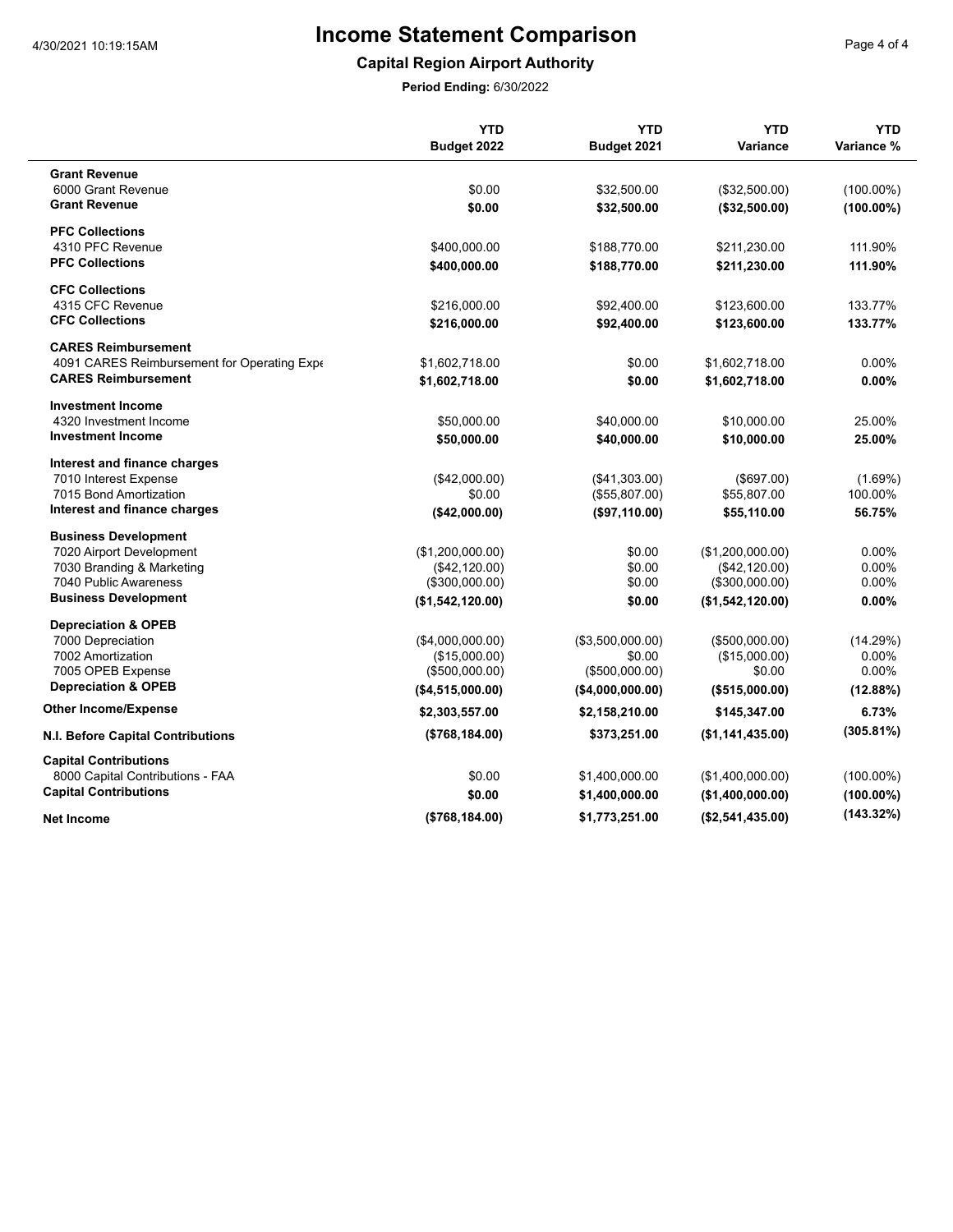#### **Administration**

|                                                     | <b>YTD</b>                | <b>YTD</b>                | <b>YTD</b>              | <b>YTD</b>           |
|-----------------------------------------------------|---------------------------|---------------------------|-------------------------|----------------------|
|                                                     | Budget 2022               | Budget 2021               | <b>Variance</b>         | Variance %           |
| <b>Expenses</b>                                     |                           |                           |                         |                      |
| <b>Payroll Expenses</b>                             |                           |                           |                         |                      |
| 5100 Wages                                          | \$730,000.00              | \$752,177.00              | \$22,177.00             | 2.95%                |
| 5110 Wages - Overtime                               | \$1,000.00                | \$1,462.00                | \$462.00                | 31.60%               |
| 5130 MERS - Defined Benefit                         | \$169,000.00              | \$133,611.00              | (\$35,389.00)           | (26.49%)             |
| 5135 MERS - Defined Contribution                    | \$6,000.00                | \$21,763.00               | \$15,763.00             | 72.43%               |
| 5137 MERS - Health Care Svgs Plan                   | \$12,000.00               | \$12,000.00               | \$0.00                  | 0.00%                |
| <b>5140 FICA</b>                                    | \$56,000.00               | \$57,445.00               | \$1,445.00              | 2.52%                |
| 5150 Compensated Absences                           | \$11,572.00               | \$10,622.00               | $(\$950.00)$            | $(8.94\%)$           |
| 5170 Health Insurance                               | \$181,000.00              | \$183,754.00              | \$2,754.00              | 1.50%                |
| 5180 Life Insurance                                 | \$10,000.00               | \$6,485.00                | (\$3,515.00)            | (54.20%)             |
| 5190 Dental Insurance                               | \$10,000.00               | \$7,524.00                | (\$2,476.00)            | $(32.91\%)$          |
| 5200 Disability Insurance                           | \$3,000.00                | \$3,410.00                | \$410.00                | 12.02%               |
| 5205 Wellness/CARES Program                         | \$2,000.00                | \$1,188.00                | (\$812.00)              | (68.35%)             |
| 5210 Worker's Comp                                  | \$5,625.00                | \$6,508.00                | \$883.00                | 13.57%               |
| <b>Payroll Expenses</b>                             | \$1,197,197.00            | \$1,197,949.00            | \$752.00                | 0.06%                |
| <b>Supplies</b>                                     |                           |                           |                         |                      |
| 5330 Supplies - Office                              | \$10,000.00               | \$10,000.00               | \$0.00                  | $0.00\%$             |
| <b>Supplies</b>                                     | \$10,000.00               | \$10,000.00               | \$0.00                  | 0.00%                |
| <b>Maintenance</b>                                  |                           |                           |                         |                      |
| 5440 Maintenance - Office Equipment                 | \$4,000.00                | \$3,500.00                | (\$500.00)              | (14.29%)             |
| 5480 Maintenance - Office Foliage                   | \$10,000.00               | \$8,000.00                | (\$2,000.00)            | $(25.00\%)$          |
| 5490 Maintenance - Vehicles                         | \$500.00                  | \$500.00                  | \$0.00                  | 0.00%                |
| <b>Maintenance</b>                                  | \$14,500.00               | \$12,000.00               | (\$2,500.00)            | (20.83%)             |
| <b>Services</b>                                     |                           |                           |                         |                      |
|                                                     |                           |                           |                         |                      |
| 5600 Payroll Processing                             | \$7,200.00                | \$7,200.00                | \$0.00                  | $0.00\%$             |
| 5610 Benefits Processing                            | \$3,000.00                | \$2,000.00                | (\$1,000.00)            | $(50.00\%)$          |
| 5615 Hiring Expense                                 | \$5,000.00                | \$0.00                    | (\$5,000.00)            | $0.00\%$             |
| 5630 Prof. Svc - Audit                              | \$34,000.00               | \$34,000.00               | \$0.00                  | 0.00%                |
| 5640 Prof. Svc - Finance                            | \$22,000.00               | \$12,000.00               | (\$10,000.00)           | (83.33%)             |
| 5645 Prof. Svc - I.T.                               | \$100,000.00              | \$110,860.00              | \$10,860.00             | 9.80%                |
| 5650 Prof. Svc - Legal                              | \$50,000.00               | \$65,000.00               | \$15,000.00             | 23.08%               |
| 5654 Prof. Svc - Engineering                        | \$7,000.00                | \$0.00                    | (\$7,000.00)            | $0.00\%$             |
| 5655 Prof. Svc - Misc.                              | \$35,000.00               | \$25,000.00               | (\$10,000.00)           | $(40.00\%)$          |
| <b>Services</b>                                     | \$263,200.00              | \$256,060.00              | (\$7,140.00)            | (2.79%)              |
| <b>Insurance</b>                                    |                           |                           |                         |                      |
| 5730 Insurance - Liability                          | \$2.987.00                | \$1,978.00                | (\$1,009.00)            | $(51.01\%)$          |
| 5750 Insurance - Public Officials                   | \$11,160.00               | \$13,426.00               | \$2,266.00              | 16.88%               |
| 5770 Insurance - Bond                               | \$67.00                   | \$67.00                   | \$0.00                  | 0.00%                |
| Insurance                                           | \$14,214.00               | \$15,471.00               | \$1,257.00              | 8.12%                |
| <b>Employee Development</b>                         |                           |                           |                         |                      |
| 5780 Education & Training                           | \$51,750.00               | \$32,463.00               | (\$19,287.00)           | $(59.41\%)$          |
| 5790 Dues & Subscriptions                           |                           | \$1,791.00                |                         |                      |
|                                                     | \$5,000.00                |                           | (\$3,209.00)            | (179.17%)            |
| 5800 Employee Events<br><b>Employee Development</b> | \$9,500.00<br>\$66,250.00 | \$9,500.00<br>\$43,754.00 | \$0.00<br>(\$22,496.00) | $0.00\%$<br>(51.41%) |
|                                                     |                           |                           |                         |                      |
| <b>Utilities, Fuel, Communications</b>              |                           |                           |                         |                      |
| 5850 Fuel & Oil                                     | \$1,000.00                | \$1,000.00                | \$0.00                  | $0.00\%$             |
| 5860 Telephone                                      | \$20,000.00               | \$11,508.00               | (\$8,492.00)            | (73.79%)             |
| 5865 Cell Phones                                    | \$5,000.00                | \$5,518.00                | \$518.00                | 9.39%                |
| <b>Utilities, Fuel, Communications</b>              | \$26,000.00               | \$18,026.00               | (\$7,974.00)            | (44.24%)             |
| Equipment                                           |                           |                           |                         |                      |
| 5910 Computer - Hardware                            | \$5,000.00                | \$5,000.00                | \$0.00                  | $0.00\%$             |
| 5920 Computer - Software                            | \$28,000.00               | \$32,586.00               | \$4,586.00              | 14.07%               |
| 5930 Computer - Network/Internet                    | \$7,000.00                | \$3,540.00                | (\$3,460.00)            | (97.74%)             |
| 5940 Leased / Rental Equipment                      | \$6,000.00                | \$6,000.00                | \$0.00                  | $0.00\%$             |
| 5960 Licenses/Registration Fees                     | \$2,000.00                | \$2,000.00                | \$0.00                  | $0.00\%$             |
| 5965 Small Equipment                                | \$3,000.00                | \$3,000.00                | \$0.00                  | 0.00%                |
| <b>Equipment</b>                                    | \$51,000.00               | \$52,126.00               | \$1,126.00              | 2.16%                |
| <b>Customer Service</b>                             |                           |                           |                         |                      |
| 5360 Information Center                             | \$2,500.00                | \$4,000.00                | \$1,500.00              | 37.50%               |
|                                                     |                           |                           |                         |                      |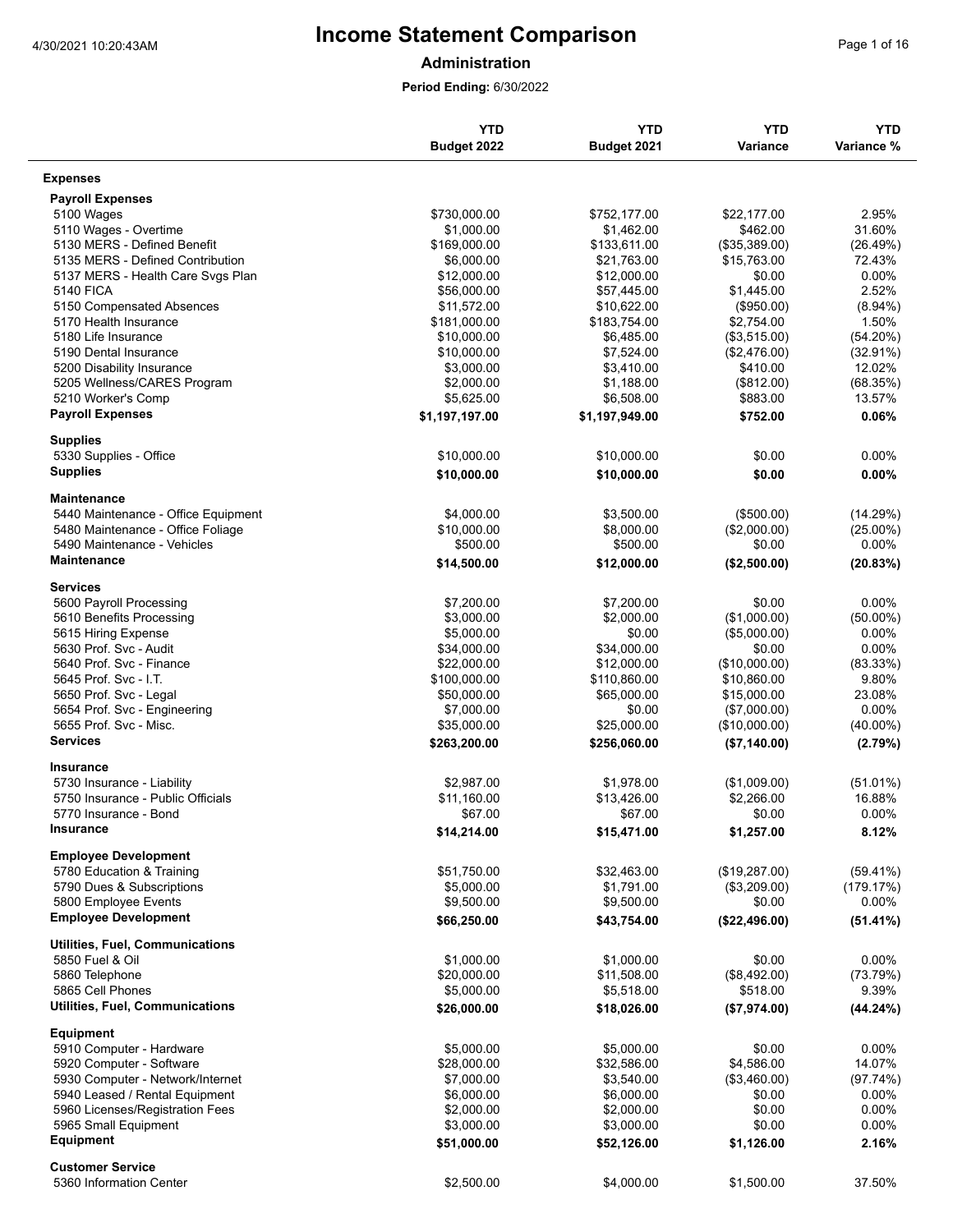**Administration**

|                                             | <b>YTD</b><br>Budget 2022 | <b>YTD</b><br>Budget 2021 | <b>YTD</b><br><b>Variance</b> | <b>YTD</b><br>Variance % |
|---------------------------------------------|---------------------------|---------------------------|-------------------------------|--------------------------|
| 5657 Studies / Surveys                      | \$3,000.00                | \$0.00                    | (\$3,000.00)                  | 0.00%                    |
| <b>Customer Service</b>                     | \$5,500.00                | \$4,000.00                | (\$1,500.00)                  | $(37.50\%)$              |
| <b>Marketing &amp; Advertising</b>          |                           |                           |                               |                          |
| 5970 Marketing                              | \$82,000.00               | \$82,000.00               | \$0.00                        | $0.00\%$                 |
| 5980 Advertising                            | \$277,295.00              | \$257,995.00              | (\$19,300.00)                 | (7.48%)                  |
| 5982 Promotions / Promo Items               | \$33,825.00               | \$28,825.00               | (\$5,000.00)                  | (17.35%)                 |
| 5984 Events                                 | \$18,350.00               | \$18,350.00               | \$0.00                        | $0.00\%$                 |
| 5986 Web Hosting / Domains                  | \$2,160.00                | \$7,632.00                | \$5,472.00                    | 71.70%                   |
| <b>Marketing &amp; Advertising</b>          | \$413,630.00              | \$394,802.00              | (\$18,828.00)                 | $(4.77\%)$               |
| <b>Airport Development</b>                  |                           |                           |                               |                          |
| 5994 Consulting Services                    | \$60,000.00               | \$60,000.00               | \$0.00                        | 0.00%                    |
| 5995 Data Mining Services                   | \$9,900.00                | \$9,900.00                | \$0.00                        | 0.00%                    |
| 5996 Meetings / Airline Conferences         | \$20,000.00               | \$8,600.00                | (\$11,400.00)                 | (132.56%)                |
| 6016 Memberships - Regional / Local         | \$41,529.00               | \$42,108.00               | \$579.00                      | 1.38%                    |
| <b>Airport Development</b>                  | \$131,429.00              | \$120,608.00              | (\$10,821.00)                 | (8.97%)                  |
| Other                                       |                           |                           |                               |                          |
| 6010 Business Meetings                      | \$4,000.00                | \$4,000.00                | \$0.00                        | 0.00%                    |
| 6015 Memberships - Aviation Industry        | \$14,000.00               | \$14,395.00               | \$395.00                      | 2.74%                    |
| 6020 Postage/Shipping Fees                  | \$4,000.00                | \$4,000.00                | \$0.00                        | $0.00\%$                 |
| 6080 Miscellaneous Expense                  | \$5,000.00                | \$5,000.00                | \$0.00                        | 0.00%                    |
| Other                                       | \$27,000.00               | \$27,395.00               | \$395.00                      | 1.44%                    |
| <b>Expenses</b>                             | \$2,219,920.00            | \$2,152,191.00            | (\$67,729.00)                 | (3.15%)                  |
| <b>Operating Income</b>                     | (\$2,219,920.00)          | (\$2,152,191.00)          | (\$67,729.00)                 | (3.15%)                  |
| <b>Other Income/Expense</b>                 |                           |                           |                               |                          |
| <b>Property Tax</b>                         |                           |                           |                               |                          |
| 4300 Tax Revenue                            | \$6,133,959.00            | \$5,901,650.00            | \$232,309.00                  | 3.94%                    |
| <b>Property Tax</b>                         | \$6,133,959.00            | \$5,901,650.00            | \$232,309.00                  | 3.94%                    |
| <b>PFC Collections</b>                      |                           |                           |                               |                          |
| 4310 PFC Revenue                            | \$400,000.00              | \$188,770.00              | \$211,230.00                  | 111.90%                  |
| <b>PFC Collections</b>                      | \$400,000.00              | \$188,770.00              | \$211,230.00                  | 111.90%                  |
| <b>CARES Reimbursement</b>                  |                           |                           |                               |                          |
| 4091 CARES Reimbursement for Operating Expe | \$1,602,718.00            | \$0.00                    | \$1,602,718.00                | 0.00%                    |
| <b>CARES Reimbursement</b>                  | \$1,602,718.00            | \$0.00                    | \$1,602,718.00                | 0.00%                    |
| <b>Investment Income</b>                    |                           |                           |                               |                          |
| 4320 Investment Income                      | \$50,000.00               | \$40,000.00               | \$10,000.00                   | 25.00%                   |
| <b>Investment Income</b>                    | \$50,000.00               | \$40,000.00               | \$10,000.00                   | 25.00%                   |
| Interest and finance charges                |                           |                           |                               |                          |
| 7010 Interest Expense                       | (\$42,000.00)             | (\$41,303.00)             | (\$697.00)                    | (1.69%)                  |
| 7015 Bond Amortization                      | \$0.00                    | (\$55,807.00)             | \$55,807.00                   | 100.00%                  |
| Interest and finance charges                | (\$42,000.00)             | (\$97,110.00)             | \$55,110.00                   | 56.75%                   |
| <b>Business Development</b>                 |                           |                           |                               |                          |
| 7020 Airport Development                    | (\$1,200,000.00)          | \$0.00                    | (\$1,200,000.00)              | 0.00%                    |
| 7030 Branding & Marketing                   | (\$42,120.00)             | \$0.00                    | (\$42,120.00)                 | 0.00%                    |
| 7040 Public Awareness                       | (\$300,000.00)            | \$0.00                    | (\$300,000.00)                | 0.00%                    |
| <b>Business Development</b>                 | (\$1,542,120.00)          | \$0.00                    | (\$1,542,120.00)              | 0.00%                    |
| <b>Depreciation &amp; OPEB</b>              |                           |                           |                               |                          |
| 7000 Depreciation                           | (\$4,000,000.00)          | (\$3,500,000.00)          | (\$500,000.00)                | (14.29%)                 |
| 7002 Amortization                           | (\$15,000.00)             | \$0.00                    | (\$15,000.00)                 | $0.00\%$                 |
| 7005 OPEB Expense                           | (\$500,000.00)            | (\$500,000.00)            | \$0.00                        | 0.00%                    |
| <b>Depreciation &amp; OPEB</b>              | (\$4,515,000.00)          | ( \$4,000,000.00)         | (\$515,000.00)                | (12.88%)                 |
| <b>Other Income/Expense</b>                 | \$2,087,557.00            | \$2,033,310.00            | \$54,247.00                   | 2.67%                    |
| N.I. Before Capital Contributions           | (\$132,363.00)            | (\$118,881.00)            | (\$13,482.00)                 | (11.34%)                 |
| <b>Capital Contributions</b>                |                           |                           |                               |                          |
| 8000 Capital Contributions - FAA            | \$0.00                    | \$1,400,000.00            | (\$1,400,000.00)              | $(100.00\%)$             |
| <b>Capital Contributions</b>                | \$0.00                    | \$1,400,000.00            | (\$1,400,000.00)              | $(100.00\%)$             |
|                                             |                           |                           |                               |                          |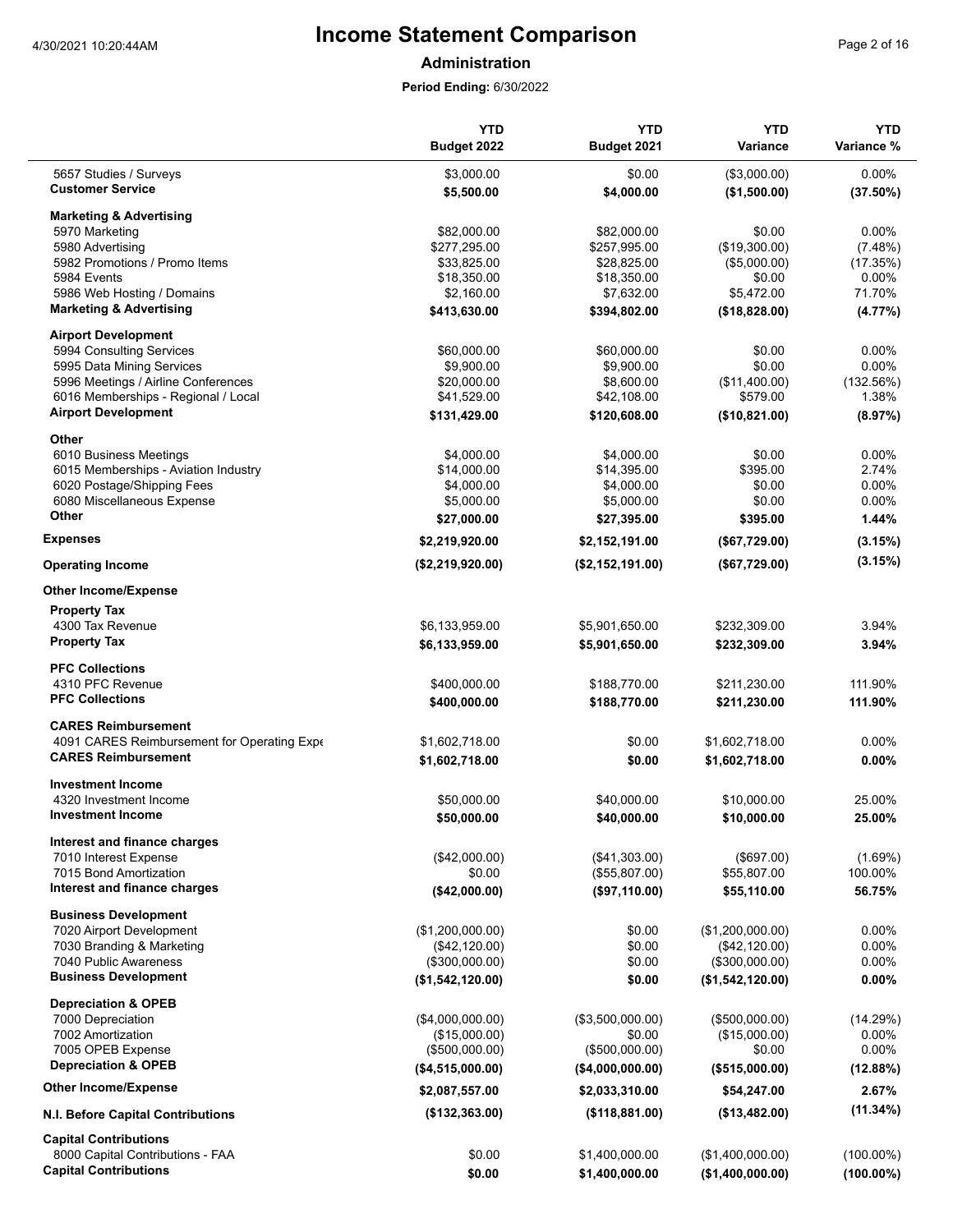**Administration**

|            | YTD            | <b>YTD</b>     | YTD              | <b>YTD</b>   |
|------------|----------------|----------------|------------------|--------------|
|            | Budget 2022    | Budget 2021    | <b>Variance</b>  | Variance %   |
| Net Income | (\$132,363.00) | \$1,281,119.00 | (\$1,413,482.00) | $(110.33\%)$ |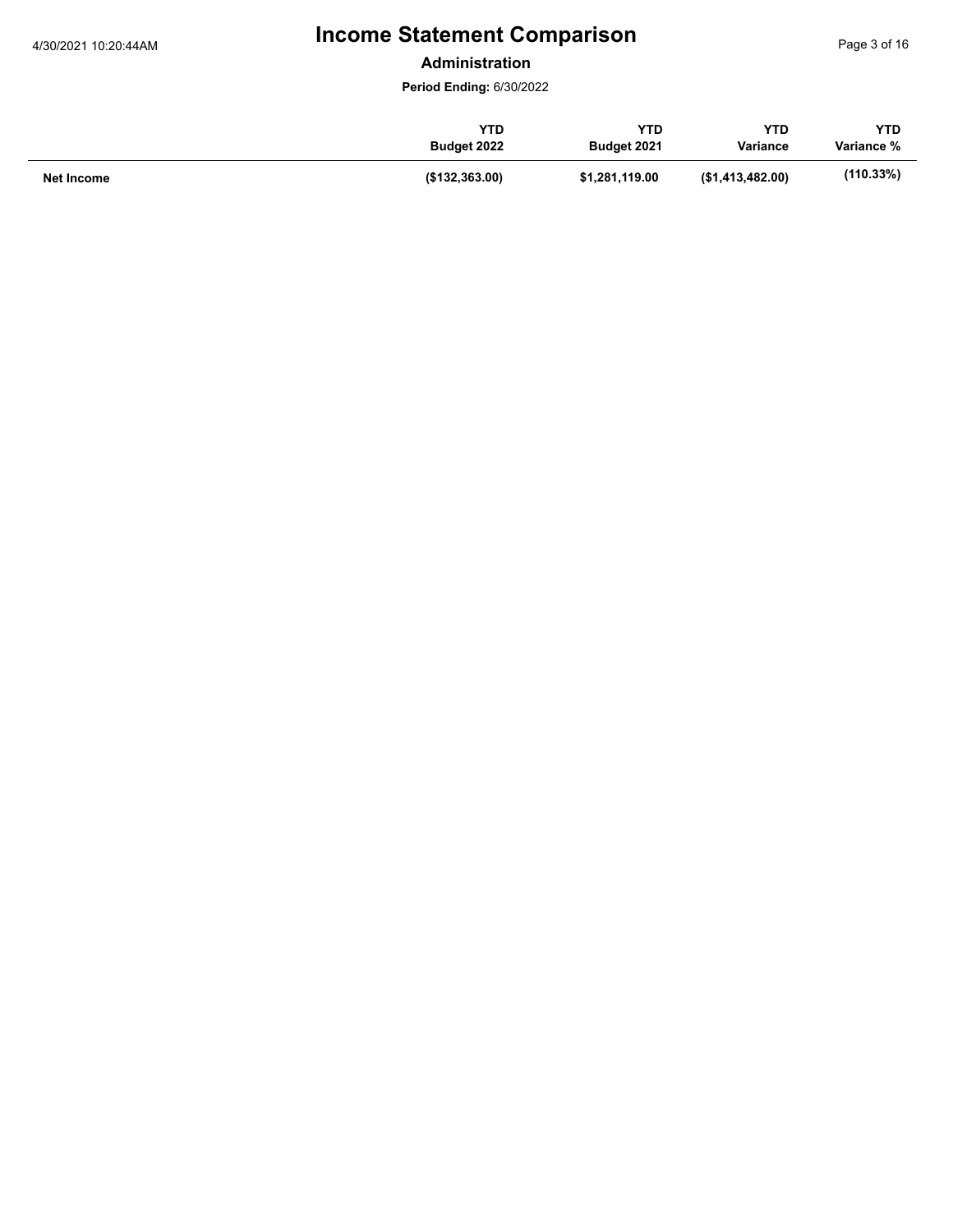### **2022** Administration

|         | <b>Posting Account Account Description</b> | <b>Footnote</b>                                                                     |
|---------|--------------------------------------------|-------------------------------------------------------------------------------------|
| 4310.10 | <b>PFC Revenue</b>                         | Based on estimated increased traffic                                                |
| 4315.10 | CFC Revenue                                | Based on estimated increased traffic                                                |
| 5640.10 | Prof. Svc - Finance                        | Contract with Landrum & Brown                                                       |
| 5654.10 | Prof. Svc - Engineering                    | Miscellaneous drawings and maps                                                     |
| 5655.10 | Prof. Svc - Misc.                          | Employee survey, salary survey, executive coaching, and<br>property appraisals.     |
| 5657.10 | Studies / Surveys                          | Was eliminated from FY2021 budget                                                   |
| 5780.10 | Education & Training                       | Was reduced in FY2021 budget. Also increased in FY2022 for<br>the new CEO.          |
| 5790.10 | Dues & Subscriptions                       | Increased budget for the new CEO                                                    |
| 7020.10 | <b>Airport Development</b>                 | Start airport development fund (i.e. revenue guarantees and<br>incentive programs). |
| 7030.10 | <b>Branding &amp; Marketing</b>            | Increased for website re-design                                                     |
| 7040.10 | <b>Public Awareness</b>                    | In conjunction with Airport Development                                             |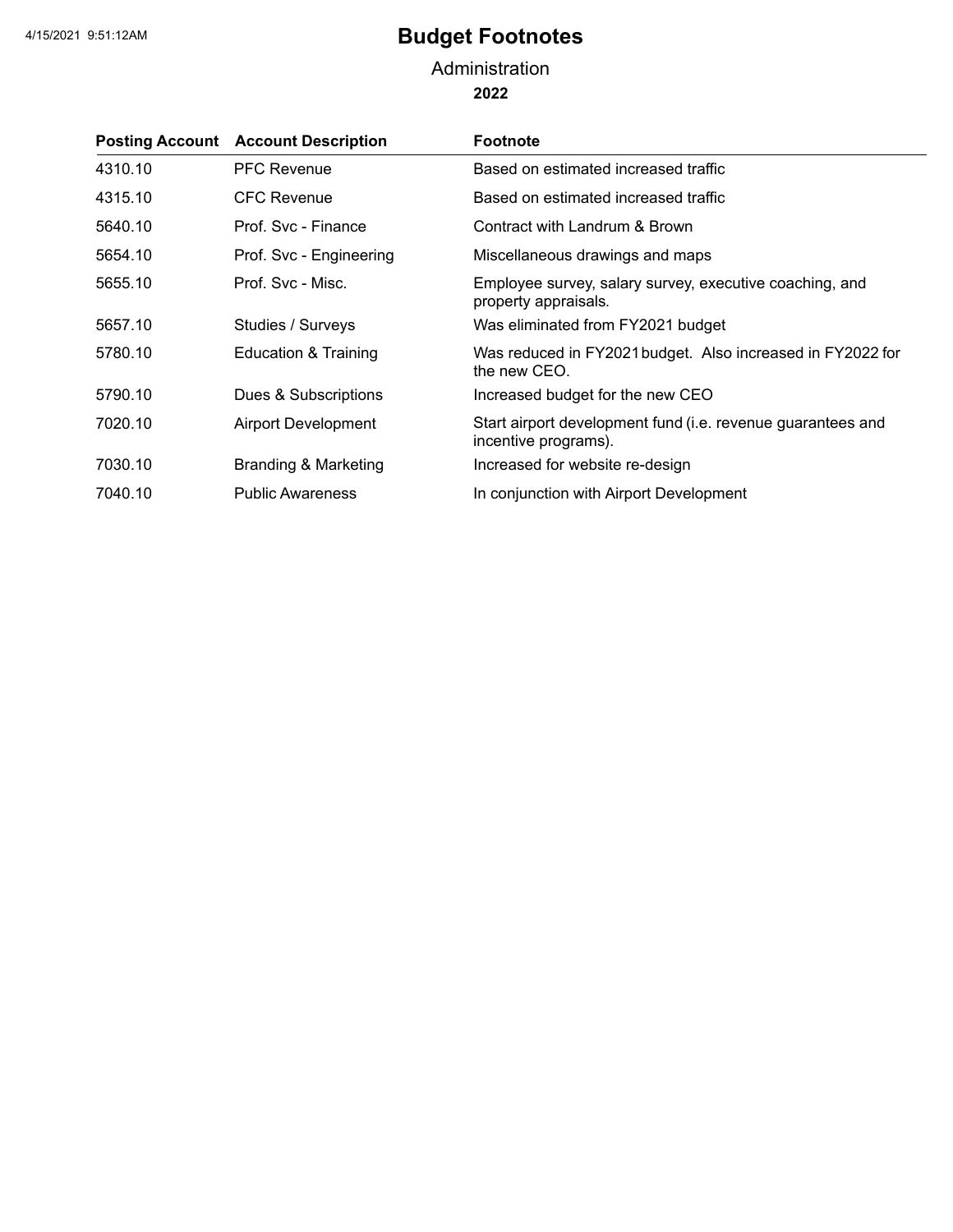**Airfield**

|                                                   | <b>YTD</b><br>Budget 2022    | <b>YTD</b><br>Budget 2021   | <b>YTD</b><br>Variance          | <b>YTD</b><br>Variance % |
|---------------------------------------------------|------------------------------|-----------------------------|---------------------------------|--------------------------|
| <b>Revenues</b>                                   |                              |                             |                                 |                          |
| Airline                                           |                              |                             |                                 |                          |
| 4000 Landing Fees                                 | \$785,291.00                 | \$846,433.00                | (\$61,142.00)                   | (7.22%)                  |
| 4010 Apron Fees                                   | \$689,791.00                 | \$696,631.00                | (\$6,840.00)                    | (0.98%)                  |
| 4145 Non Scheduled Charter Airline Fees           | \$30,500.00                  | \$48,025.00                 | (\$17,525.00)                   | (36.49%)                 |
| Airline                                           | \$1,505,582.00               | \$1,591,089.00              | (\$85,507.00)                   | (5.37%)                  |
| Other                                             |                              |                             |                                 |                          |
| 4150 FBO / G.A. Fees<br>Other                     | \$150,000.00                 | \$131,137.00                | \$18,863.00                     | 14.38%                   |
|                                                   | \$150,000.00                 | \$131,137.00                | \$18,863.00                     | 14.38%                   |
| <b>Fuel Revenue</b>                               |                              |                             |                                 |                          |
| 4030 Fuel Flowage Fees<br><b>Fuel Revenue</b>     | \$34,915.00<br>\$34,915.00   | \$47,676.00<br>\$47,676.00  | (\$12,761.00)                   | (26.77%)                 |
| <b>Revenues</b>                                   | \$1,690,497.00               | \$1,769,902.00              | (\$12,761.00)<br>(\$79,405.00)  | (26.77%)<br>(4.49%)      |
|                                                   |                              |                             |                                 |                          |
| <b>Expenses</b><br><b>Payroll Expenses</b>        |                              |                             |                                 |                          |
| 5100 Wages                                        | \$593,000.00                 | \$558,169.00                | (\$34,831.00)                   | $(6.24\%)$               |
| 5110 Wages - Overtime                             | \$38,000.00                  | \$35,166.00                 | (\$2,834.00)                    | $(8.06\%)$               |
| 5130 MERS - Defined Benefit                       | \$147.000.00                 | \$131,464.00                | (\$15,536.00)                   | (11.82%)                 |
| 5135 MERS - Defined Contribution                  | \$4,000.00                   | \$3,517.00                  | (\$483.00)                      | (13.73%)                 |
| 5137 MERS - Health Care Svgs Plan                 | \$12,000.00                  | \$12,000.00                 | \$0.00                          | $0.00\%$                 |
| 5140 FICA                                         | \$48,000.00                  | \$45,178.00                 | (\$2,822.00)                    | (6.25%)                  |
| 5150 Compensated Absences                         | \$9,507.00                   | \$8,935.00                  | (\$572.00)                      | $(6.40\%)$               |
| 5170 Health Insurance                             | \$178,000.00                 | \$176,070.00                | (\$1,930.00)                    | $(1.10\%)$               |
| 5180 Life Insurance                               | \$8,000.00                   | \$4,922.00                  | (\$3,078.00)                    | (62.54%)                 |
| 5190 Dental Insurance                             | \$12,000.00                  | \$9,071.00                  | (\$2,929.00)                    | (32.29%)                 |
| 5200 Disability Insurance                         | \$3,000.00                   | \$2,898.00                  | (\$102.00)                      | (3.52%)                  |
| 5210 Worker's Comp<br><b>Payroll Expenses</b>     | \$9,000.00<br>\$1,061,507.00 | \$10,413.00<br>\$997,803.00 | \$1,413.00<br>( \$63,704.00)    | 13.57%<br>(6.38%)        |
| <b>Supplies</b>                                   |                              |                             |                                 |                          |
| 5250 Supplies - Machine & Equip.                  | \$6,500.00                   | \$6,500.00                  | \$0.00                          | $0.00\%$                 |
| 5280 Supplies - Safety (OSHA)                     | \$7,200.00                   | \$7,200.00                  | \$0.00                          | 0.00%                    |
| 5300 Supplies - Shop / Cleaning                   | \$2,000.00                   | \$2,000.00                  | \$0.00                          | $0.00\%$                 |
| 5310 Supplies - Shop Tools                        | \$5,000.00                   | \$5,000.00                  | \$0.00                          | 0.00%                    |
| 5320 Supplies - Snow Removal                      | \$105,000.00                 | \$105,000.00                | \$0.00                          | 0.00%                    |
| 5330 Supplies - Office                            | \$500.00                     | \$500.00                    | \$0.00                          | 0.00%                    |
| 5370 Supplies - Misc.                             | \$7,500.00                   | \$4,500.00                  | (\$3,000.00)                    | (66.67%)                 |
| <b>Supplies</b>                                   | \$133,700.00                 | \$130,700.00                | (\$3,000.00)                    | $(2.30\%)$               |
| Maintenance                                       |                              |                             |                                 |                          |
| 5390 Maintenance - Building                       | \$40,000.00                  | \$40,000.00                 | \$0.00                          | 0.00%                    |
| 5405 Maintenance - Electrical                     | \$8,000.00                   | \$10,000.00                 | \$2,000.00                      | 20.00%                   |
| 5430 Maintenance - Fuel System                    | \$2,500.00                   | \$2,500.00                  | \$0.00                          | 0.00%                    |
| 5460 Maintenance - Pavement                       | \$175,000.00                 | \$75,000.00                 | (\$100,000.00)                  | (133.33%)                |
| 5490 Maintenance - Vehicles<br><b>Maintenance</b> | \$80,000.00<br>\$305,500.00  | \$70,000.00<br>\$197,500.00 | (\$10,000.00)<br>(\$108,000.00) | (14.29%)<br>(54.68%)     |
|                                                   |                              |                             |                                 |                          |
| Repairs<br>5510 Repairs - Fence                   | \$14,000.00                  | \$14,000.00                 | \$0.00                          | $0.00\%$                 |
| 5540 Repairs - Radios & MDT's                     | \$3,500.00                   | \$3,500.00                  | \$0.00                          | $0.00\%$                 |
| <b>Repairs</b>                                    | \$17,500.00                  | \$17,500.00                 | \$0.00                          | 0.00%                    |
| <b>Services</b>                                   |                              |                             |                                 |                          |
| 5655 Prof. Svc - Misc.                            | \$2,000.00                   | \$2,000.00                  | \$0.00                          | 0.00%                    |
| 5690 Trash Hauling                                | \$4,000.00                   | \$2,500.00                  | (\$1,500.00)                    | $(60.00\%)$              |
| 5700 Exterminator Services                        | \$1,500.00                   | \$1,000.00                  | (\$500.00)                      | $(50.00\%)$              |
| <b>Services</b>                                   | \$7,500.00                   | \$5,500.00                  | (\$2,000.00)                    | (36.36%)                 |
| Insurance                                         |                              |                             |                                 |                          |
| 5720 Insurance - Auto                             | \$30,250.00                  | \$23,650.00                 | (\$6,600.00)                    | (27.91%)                 |
| 5730 Insurance - Liability                        | \$25,535.00                  | \$22,139.00                 | (\$3,396.00)                    | (15.34%)                 |
| 5760 Insurance - Property                         | \$26,129.00                  | \$17,100.00                 | (\$9,029.00)                    | (52.80%)                 |
| <b>Insurance</b>                                  | \$81,914.00                  | \$62,889.00                 | (\$19,025.00)                   | (30.25%)                 |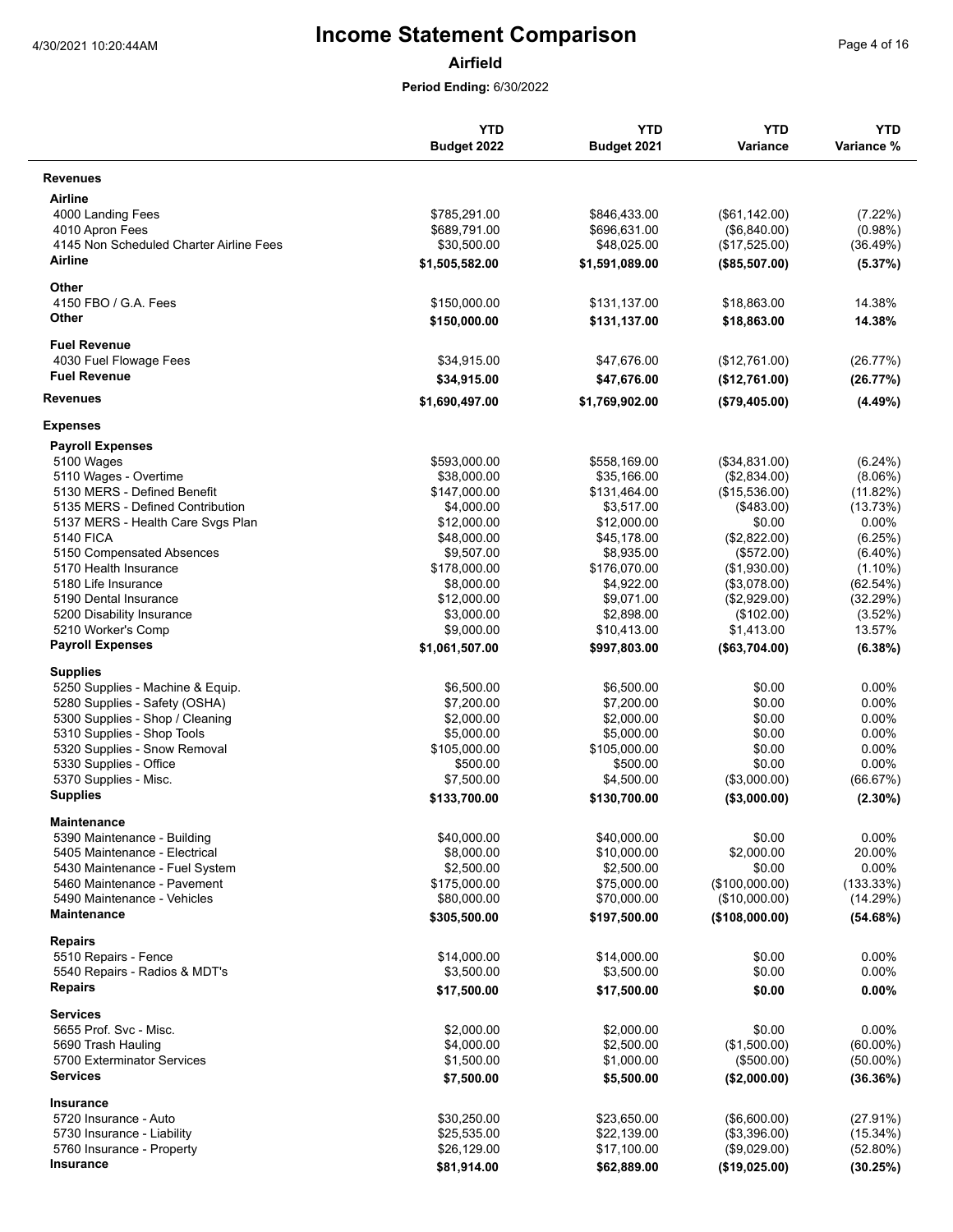**Airfield**

|                                          | <b>YTD</b>     | <b>YTD</b>     | <b>YTD</b>      | <b>YTD</b>     |
|------------------------------------------|----------------|----------------|-----------------|----------------|
|                                          | Budget 2022    | Budget 2021    | Variance        | Variance %     |
| <b>Employee Development</b>              |                |                |                 |                |
| 5780 Education & Training                | \$14,500.00    | \$1,000.00     | (\$13,500.00)   | $(1,350.00\%)$ |
| 5790 Dues & Subscriptions                | \$40.00        | \$40.00        | \$0.00          | 0.00%          |
| 5820 Medical Evaluation                  | \$1,000.00     | \$1.000.00     | \$0.00          | $0.00\%$       |
| 5830 Uniforms                            | \$14,000.00    | \$14,000.00    | \$0.00          | 0.00%          |
| <b>Employee Development</b>              | \$29,540.00    | \$16,040.00    | (\$13,500.00)   | (84.16%)       |
| <b>Utilities, Fuel, Communications</b>   |                |                |                 |                |
| 5840 Glycol Remediation                  | \$130,000.00   | \$130,000.00   | \$0.00          | 0.00%          |
| 5845 Environmental Testing               | \$7,000.00     | \$14,000.00    | \$7,000.00      | 50.00%         |
| 5850 Fuel & Oil                          | \$70,000.00    | \$73,000.00    | \$3,000.00      | 4.11%          |
| 5860 Telephone                           | \$7,500.00     | \$6,300.00     | (\$1,200.00)    | (19.05%)       |
| 5865 Cell Phones                         | \$7,500.00     | \$7,600.00     | \$100.00        | 1.32%          |
| 5880 Utilities - Electricity             | \$65,000.00    | \$65,000.00    | \$0.00          | 0.00%          |
| 5885 Utilities - H20, Sewer              | \$1,500.00     | \$1,500.00     | \$0.00          | 0.00%          |
| 5890 Utilities - Natural Gas             | \$16,000.00    | \$14,000.00    | (\$2,000.00)    | (14.29%)       |
| 5900 Waste Disposal                      | \$20,000.00    | \$34,200.00    | \$14,200.00     | 41.52%         |
| <b>Utilities, Fuel, Communications</b>   | \$324,500.00   | \$345,600.00   | \$21,100.00     | 6.11%          |
| <b>Equipment</b>                         |                |                |                 |                |
| 5910 Computer - Hardware                 | \$3,500.00     | \$3,500.00     | \$0.00          | 0.00%          |
| 5920 Computer - Software                 | \$6,000.00     | \$5,700.00     | (\$300.00)      | (5.26%)        |
| 5940 Leased / Rental Equipment           | \$15,000.00    | \$15,000.00    | \$0.00          | 0.00%          |
| 5960 Licenses/Registration Fees          | \$1.700.00     | \$1,685.00     | (\$15.00)       | $(0.89\%)$     |
| 5965 Small Equipment                     | \$10,000.00    | \$10,000.00    | \$0.00          | $0.00\%$       |
| <b>Equipment</b>                         | \$36,200.00    | \$35,885.00    | (\$315.00)      | (0.88%)        |
| Other                                    |                |                |                 |                |
| 6040 Signage                             | \$10,000.00    | \$10,000.00    | \$0.00          | 0.00%          |
| Other                                    | \$10,000.00    | \$10,000.00    | \$0.00          | 0.00%          |
| <b>Expenses</b>                          | \$2,007,861.00 | \$1,819,417.00 | (\$188,444.00)  | (10.36%)       |
| <b>Operating Income</b>                  | (\$317,364.00) | (\$49,515.00)  | (\$267,849.00)  | (540.95%)      |
| <b>N.I. Before Capital Contributions</b> | (\$317,364.00) | (\$49,515.00)  | (\$267,849.00)  | (540.95%)      |
| <b>Net Income</b>                        | (\$317,364.00) | ( \$49,515.00) | (\$267, 849.00) | (540.95%)      |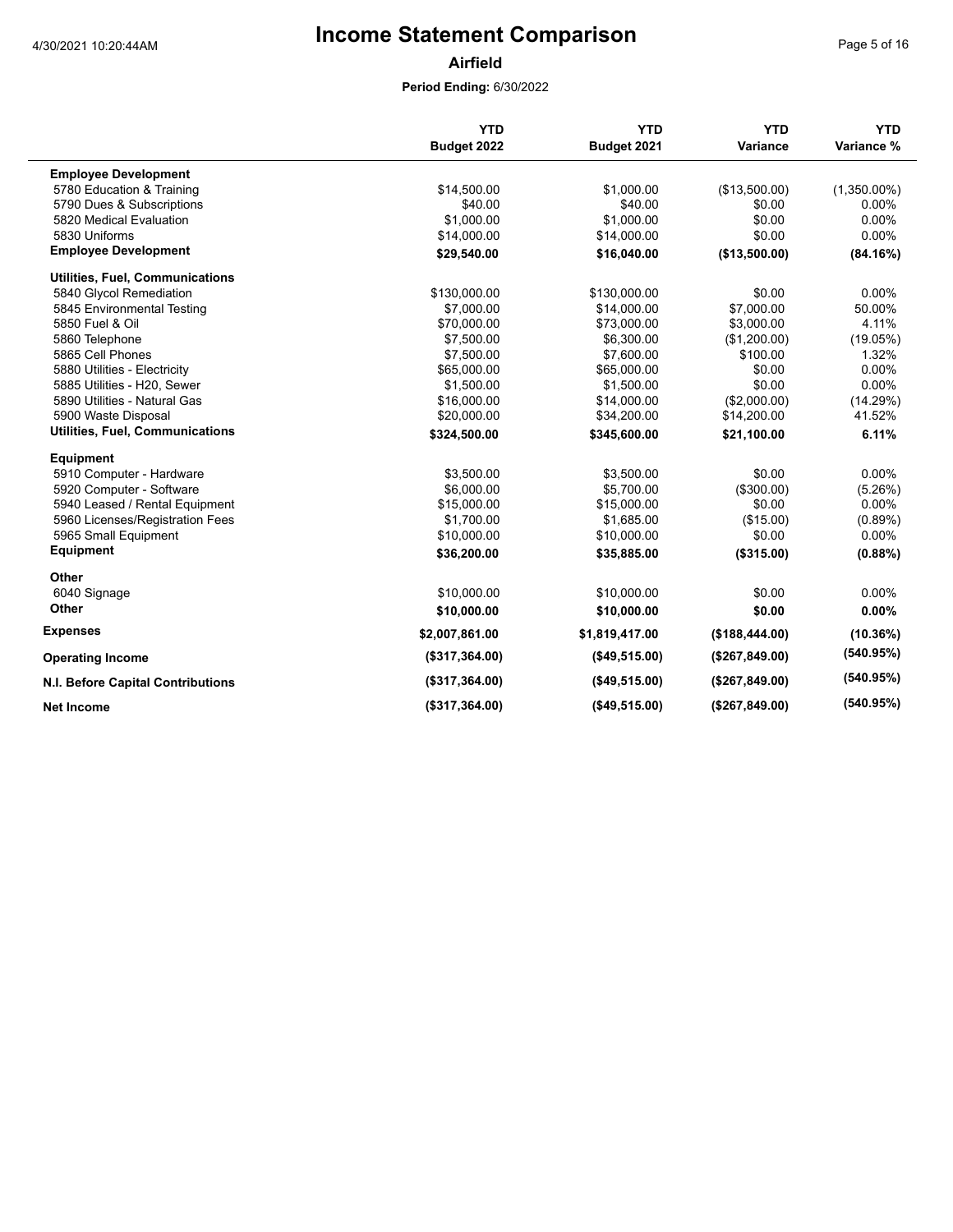**2022** Airfield

|         | <b>Posting Account Account Description</b> | <b>Footnote</b>                                                                                                   |
|---------|--------------------------------------------|-------------------------------------------------------------------------------------------------------------------|
| 4000.20 | <b>Landing Fees</b>                        | Reduced activity due to COVID plus changes to Rates & Charges                                                     |
| 4030.20 | <b>Fuel Flowage Fees</b>                   | Reduced activity due to COVID                                                                                     |
| 4145.20 |                                            | Non Scheduled Charter Airline Fe Reduced activity due to COVID plus changes to Rates & Charges                    |
| 4150.20 | FBO / G.A. Fees                            | Increased per estimated traffic                                                                                   |
| 5370.20 | Supplies - Misc.                           | Increased \$3,000 for misc parts / hydraulic fittings for equipment                                               |
| 5405.20 | Maintenance - Electrical                   | Decreased \$2,000, all lighting / electrical upgrades have been<br>completed                                      |
| 5460.20 | Maintenance - Pavement                     | Increased \$100,000 due to moving the expense from Capital to<br><b>Operating Budget</b>                          |
| 5490.20 | Maintenance - Vehicles                     | Increased \$10,000 for equipment tire replacement and spares                                                      |
| 5690.20 | Trash Hauling                              | Increased dumpster size for Maintenance and ARFF - provide a<br>roll off dumpster for clean up / used broom cores |
| 5700.20 | <b>Exterminator Services</b>               | Increased \$500 - added maintenance building to program                                                           |
| 5760.20 | Insurance - Property                       | Increased insurance rates                                                                                         |
| 5780.20 | Education & Training                       | Re-established training budget                                                                                    |
| 5900.20 | Waste Disposal                             | Due to the purchase of our new floor scrubber this account will<br>decrease by \$14,200                           |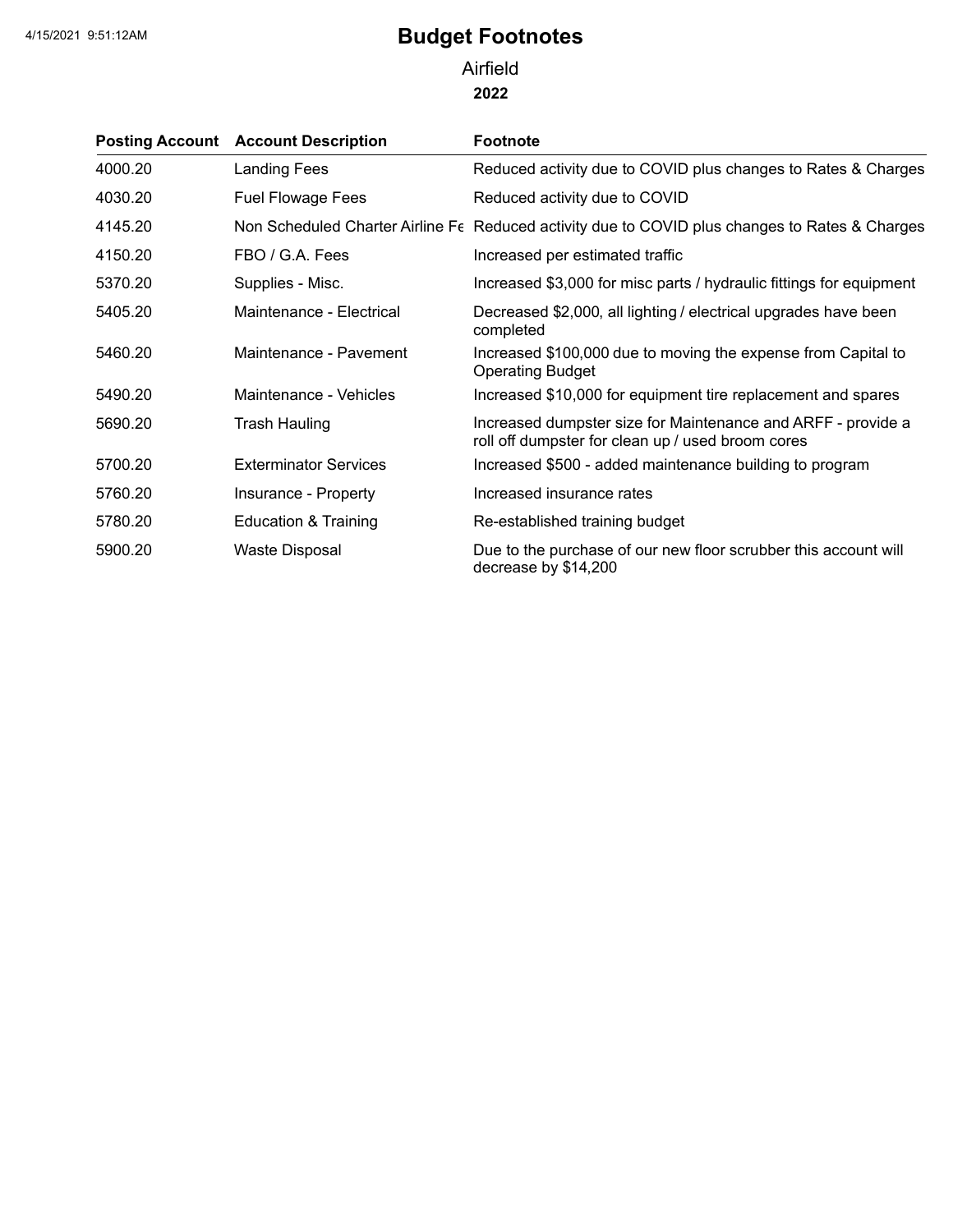**Terminal**

|                                                    | <b>YTD</b><br>Budget 2022  | <b>YTD</b><br>Budget 2021  | <b>YTD</b><br>Variance       | <b>YTD</b><br>Variance % |
|----------------------------------------------------|----------------------------|----------------------------|------------------------------|--------------------------|
| <b>Revenues</b>                                    |                            |                            |                              |                          |
| <b>Airline</b>                                     |                            |                            |                              |                          |
| 4015 Airline Rents                                 | \$2,131,978.00             | \$3,213,543.00             | (\$1,081,565.00)             | $(33.66\%)$              |
| 4017 Airline Per Use Fee                           | \$38,627.00                | \$64,743.00                | (\$26,116.00)                | $(40.34\%)$              |
| 4145 Non Scheduled Charter Airline Fees            | \$10,000.00                | \$18,000.00                | (\$8,000.00)                 | (44.44%)                 |
| Airline                                            | \$2,180,605.00             | \$3,296,286.00             | (\$1,115,681.00)             | (33.85%)                 |
| Concessions                                        |                            |                            |                              |                          |
| 4080 Concessions - Restaurant                      | \$0.00                     | \$19,546.00                | (\$19,546.00)                | $(100.00\%)$             |
| 4090 Concessions - Taxi                            | \$11,290.00                | \$17,679.00                | (\$6,389.00)                 | (36.14%)                 |
| 4100 Concessions - Rental Cars                     | \$600,000.00               | \$176,000.00               | \$424,000.00                 | 240.91%                  |
| 4110 Concessions - Advertising                     | \$18,500.00                | \$22,680.00                | (\$4,180.00)                 | (18.43%)                 |
| 4120 Concessions - Other                           | \$3,800.00                 | \$1,000.00                 | \$2,800.00                   | 280.00%                  |
| <b>Concessions</b>                                 | \$633,590.00               | \$236,905.00               | \$396,685.00                 | 167.44%                  |
| Other                                              |                            |                            |                              |                          |
| 4140 Tenant Electric Sales                         | \$10,549.00                | \$14,995.00                | (\$4,446.00)                 | (29.65%)                 |
| Other                                              | \$10,549.00                | \$14,995.00                | (\$4,446.00)                 | (29.65%)                 |
| <b>Building / Office Rents</b>                     |                            |                            |                              |                          |
| 4070 Building Rents                                | \$330,382.00               | \$342,586.00               | (\$12,204.00)                | (3.56%)                  |
| <b>Building / Office Rents</b>                     | \$330,382.00               | \$342,586.00               | (\$12,204.00)                | (3.56%)                  |
| <b>Revenues</b>                                    | \$3,155,126.00             | \$3,890,772.00             | (\$735,646.00)               | $(18.91\%)$              |
| <b>Expenses</b>                                    |                            |                            |                              |                          |
| <b>Payroll Expenses</b>                            |                            |                            |                              |                          |
| 5100 Wages                                         | \$347,000.00               | \$332,977.00               | (\$14,023.00)                | $(4.21\%)$               |
| 5110 Wages - Overtime                              | \$17,000.00                | \$20,559.00                | \$3,559.00                   | 17.31%                   |
| 5130 MERS - Defined Benefit                        | \$83,000.00                | \$76,265.00                | (\$6,735.00)                 | (8.83%)                  |
| 5135 MERS - Defined Contribution                   | \$1,000.00                 | \$916.00                   | (\$84.00)                    | (9.17%)                  |
| <b>5140 FICA</b>                                   | \$28,000.00                | \$26,919.00                | (\$1,081.00)                 | $(4.02\%)$               |
| 5150 Compensated Absences                          | \$5,494.00                 | \$5,056.00                 | $(\$438.00)$                 | $(8.66\%)$               |
| 5170 Health Insurance                              | \$136,000.00               | \$133,384.00               | (\$2,616.00)                 | $(1.96\%)$               |
| 5180 Life Insurance                                | \$5,000.00                 | \$2,707.00                 | (\$2,293.00)                 | $(84.71\%)$              |
| 5190 Dental Insurance                              | \$6,000.00                 | \$4,889.00                 | (\$1,111.00)                 | (22.72%)                 |
| 5200 Disability Insurance                          | \$4,000.00                 | \$3,340.00                 | $($ \$660.00)                | (19.76%)                 |
| 5210 Worker's Comp<br><b>Payroll Expenses</b>      | \$7,875.00<br>\$640,369.00 | \$9,111.00<br>\$616,123.00 | \$1,236.00<br>(\$24, 246.00) | 13.57%<br>$(3.94\%)$     |
|                                                    |                            |                            |                              |                          |
| <b>Supplies</b><br>5280 Supplies - Safety (OSHA)   | \$10,000.00                | \$5,000.00                 | (\$5,000.00)                 | $(100.00\%)$             |
| 5300 Supplies - Shop / Cleaning                    | \$750.00                   | \$500.00                   | (\$250.00)                   | $(50.00\%)$              |
| 5310 Supplies - Shop Tools                         | \$2,500.00                 | \$2,500.00                 | \$0.00                       | $0.00\%$                 |
| 5330 Supplies - Office                             | \$450.00                   | \$450.00                   | \$0.00                       | 0.00%                    |
| 5370 Supplies - Misc.                              | \$750.00                   | \$500.00                   | $(\$250.00)$                 | $(50.00\%)$              |
| <b>Supplies</b>                                    | \$14,450.00                | \$8,950.00                 | (\$5,500.00)                 | (61.45%)                 |
| Maintenance                                        |                            |                            |                              |                          |
| 5390 Maintenance - Building                        | \$150,000.00               | \$140,000.00               | (\$10,000.00)                | (7.14%)                  |
| 5396 Maintenance - HVAC                            | \$115,000.00               | \$55,000.00                | $(\$60,000.00)$              | (109.09%)                |
| 5405 Maintenance - Electrical                      | \$55,000.00                | \$25,000.00                | (\$30,000.00)                | $(120.00\%)$             |
| 5410 Maintenance - Fire Exting. Syst.              | \$66,000.00                | \$6,000.00                 | $(\$60,000.00)$              | $(1,000.00\%)$           |
| 5435 Maintenance - Jet Bridge                      | \$40,000.00                | \$40,000.00                | \$0.00                       | $0.00\%$                 |
| 5450 Maintenance - Elev / Escalator                | \$30,000.00                | \$28,000.00                | (\$2,000.00)                 | $(7.14\%)$               |
| 5490 Maintenance - Vehicles                        | \$3,500.00                 | \$3,000.00                 | (\$500.00)                   | (16.67%)                 |
| Maintenance                                        | \$459,500.00               | \$297,000.00               | (\$162,500.00)               | (54.71%)                 |
| <b>Repairs</b>                                     |                            |                            |                              |                          |
| 5500 Repairs - Conveyor Belts                      | \$3,500.00                 | \$3,500.00                 | \$0.00                       | $0.00\%$                 |
| 5540 Repairs - Radios & MDT's<br>Repairs           | \$2,000.00                 | \$2,000.00                 | \$0.00                       | 0.00%                    |
|                                                    | \$5,500.00                 | \$5,500.00                 | \$0.00                       | 0.00%                    |
| <b>Services</b>                                    |                            |                            |                              |                          |
| 5655 Prof. Svc - Misc.<br>5660 Janitorial Services | \$5,000.00                 | \$5,000.00                 | \$0.00                       | 0.00%                    |
| 5690 Trash Hauling                                 | \$360,000.00<br>\$6,000.00 | \$310,000.00<br>\$6,000.00 | (\$50,000.00)<br>\$0.00      | (16.13%)<br>$0.00\%$     |
| 5700 Exterminator Services                         | \$2,500.00                 | \$2,500.00                 | \$0.00                       | 0.00%                    |
|                                                    |                            |                            |                              |                          |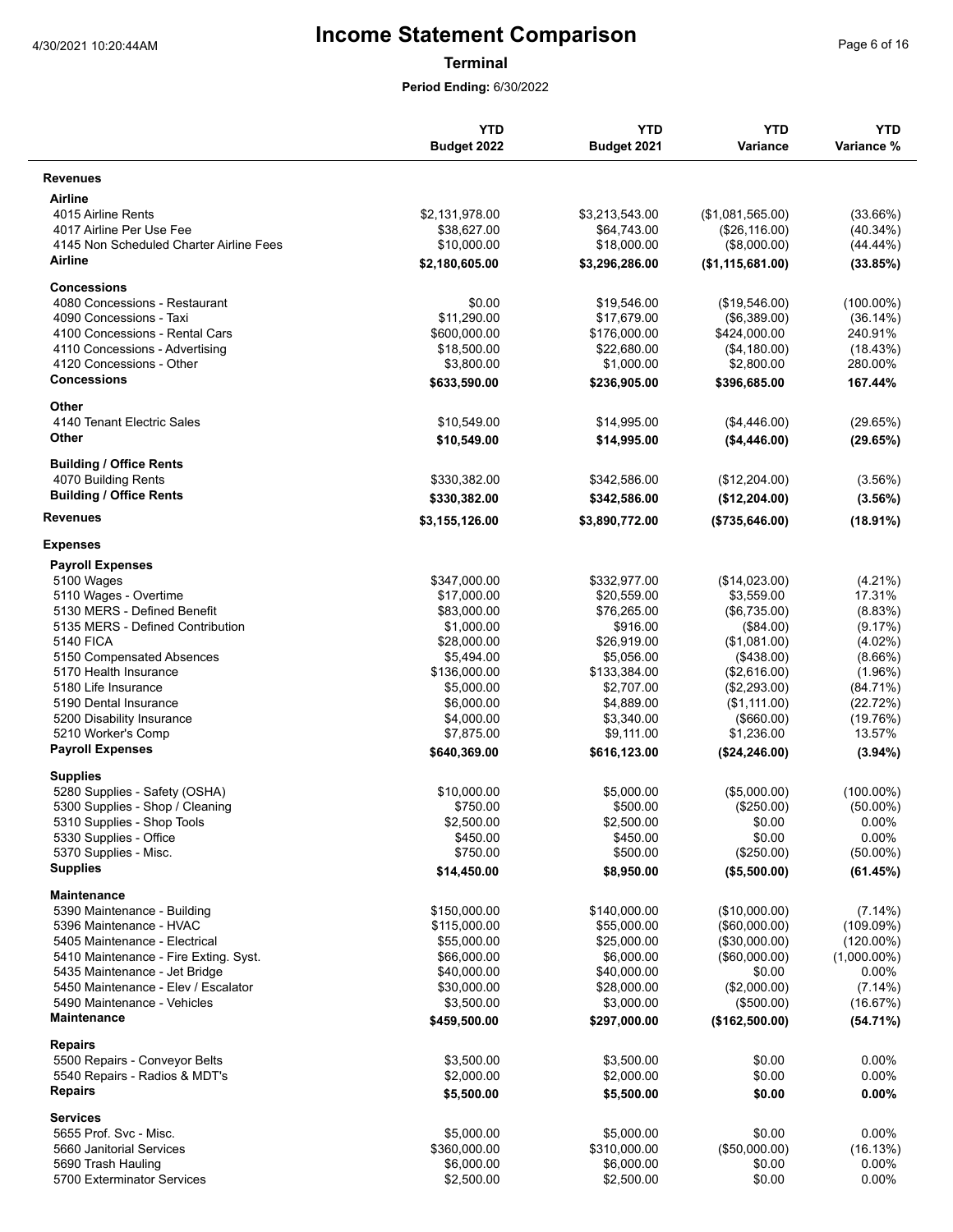**Terminal**

| Page 7 of 16 |  |  |
|--------------|--|--|
|              |  |  |

|                                   | <b>YTD</b>     | <b>YTD</b>     | <b>YTD</b>       | <b>YTD</b>   |
|-----------------------------------|----------------|----------------|------------------|--------------|
|                                   | Budget 2022    | Budget 2021    | Variance         | Variance %   |
| <b>Services</b>                   | \$373,500.00   | \$323,500.00   | (\$50,000.00)    | (15.46%)     |
| Insurance                         |                |                |                  |              |
| 5720 Insurance - Auto             | \$11,000.00    | \$8.600.00     | (\$2,400.00)     | (27.91%)     |
| 5730 Insurance - Liability        | \$14,101.00    | \$12,246.00    | (\$1,855.00)     | (15.15%)     |
| 5760 Insurance - Property         | \$43,548.00    | \$28,500.00    | (\$15,048.00)    | (52.80%)     |
| <b>Insurance</b>                  | \$68,649.00    | \$49,346.00    | (\$19,303.00)    | (39.12%)     |
| <b>Employee Development</b>       |                |                |                  |              |
| 5780 Education & Training         | \$10,000.00    | \$1,000.00     | (\$9,000.00)     | $(900.00\%)$ |
| 5790 Dues & Subscriptions         | \$625.00       | \$603.00       | (\$22.00)        | (3.65%)      |
| 5820 Medical Evaluation           | \$500.00       | \$500.00       | \$0.00           | $0.00\%$     |
| 5830 Uniforms                     | \$6,000.00     | \$5,000.00     | (\$1,000.00)     | $(20.00\%)$  |
| <b>Employee Development</b>       | \$17,125.00    | \$7,103.00     | (\$10,022.00)    | (141.10%)    |
| Utilities, Fuel, Communications   |                |                |                  |              |
| 5845 Environmental Testing        | \$1,000.00     | \$1,000.00     | \$0.00           | $0.00\%$     |
| 5860 Telephone                    | \$7,500.00     | \$6,300.00     | (\$1,200.00)     | (19.05%)     |
| 5865 Cell Phones                  | \$3,000.00     | \$2,800.00     | (\$200.00)       | $(7.14\%)$   |
| 5880 Utilities - Electricity      | \$445,000.00   | \$445,000.00   | \$0.00           | $0.00\%$     |
| 5885 Utilities - H20, Sewer       | \$45,000.00    | \$45,000.00    | \$0.00           | $0.00\%$     |
| 5890 Utilities - Natural Gas      | \$80,000.00    | \$80,000.00    | \$0.00           | 0.00%        |
| 5900 Waste Disposal               | \$4,500.00     | \$4,500.00     | \$0.00           | 0.00%        |
|                                   |                |                |                  |              |
| Utilities, Fuel, Communications   | \$586,000.00   | \$584,600.00   | (\$1,400.00)     | $(0.24\%)$   |
| <b>Equipment</b>                  |                |                |                  |              |
| 5910 Computer - Hardware          | \$1,500.00     | \$0.00         | (\$1,500.00)     | $0.00\%$     |
| 5920 Computer - Software          | \$26,000.00    | \$21,900.00    | (\$4,100.00)     | (18.72%)     |
| 5940 Leased / Rental Equipment    | \$5,000.00     | \$5,000.00     | \$0.00           | $0.00\%$     |
| 5960 Licenses/Registration Fees   | \$300.00       | \$300.00       | \$0.00           | 0.00%        |
| <b>Equipment</b>                  | \$32,800.00    | \$27,200.00    | (\$5,600.00)     | (20.59%)     |
| <b>Customer Service</b>           |                |                |                  |              |
| 5658 Porter Service               | \$48,000.00    | \$0.00         | (\$48,000.00)    | 0.00%        |
| <b>Customer Service</b>           | \$48,000.00    | \$0.00         | (\$48,000.00)    | 0.00%        |
| Other                             |                |                |                  |              |
| 6040 Signage                      | \$3,500.00     | \$3.000.00     | (\$500.00)       | (16.67%)     |
| 6070 Wildlife Management          | \$2,500.00     | \$2,500.00     | \$0.00           | 0.00%        |
| Other                             | \$6,000.00     | \$5,500.00     | (\$500.00)       | $(9.09\%)$   |
| <b>Expenses</b>                   | \$2,251,893.00 | \$1,924,822.00 | (\$327,071.00)   | (16.99%)     |
| <b>Operating Income</b>           | \$903,233.00   | \$1,965,950.00 | (\$1,062,717.00) | (54.06%)     |
| <b>Other Income/Expense</b>       |                |                |                  |              |
| <b>CFC Collections</b>            |                |                |                  |              |
| 4315 CFC Revenue                  | \$216,000.00   | \$92,400.00    | \$123,600.00     | 133.77%      |
| <b>CFC Collections</b>            | \$216,000.00   | \$92,400.00    | \$123,600.00     | 133.77%      |
| <b>Other Income/Expense</b>       | \$216,000.00   | \$92,400.00    | \$123,600.00     | 133.77%      |
|                                   |                |                |                  | (45.62%)     |
| N.I. Before Capital Contributions | \$1,119,233.00 | \$2,058,350.00 | (\$939,117.00)   |              |
| <b>Net Income</b>                 | \$1,119,233.00 | \$2,058,350.00 | (\$939,117.00)   | (45.62%)     |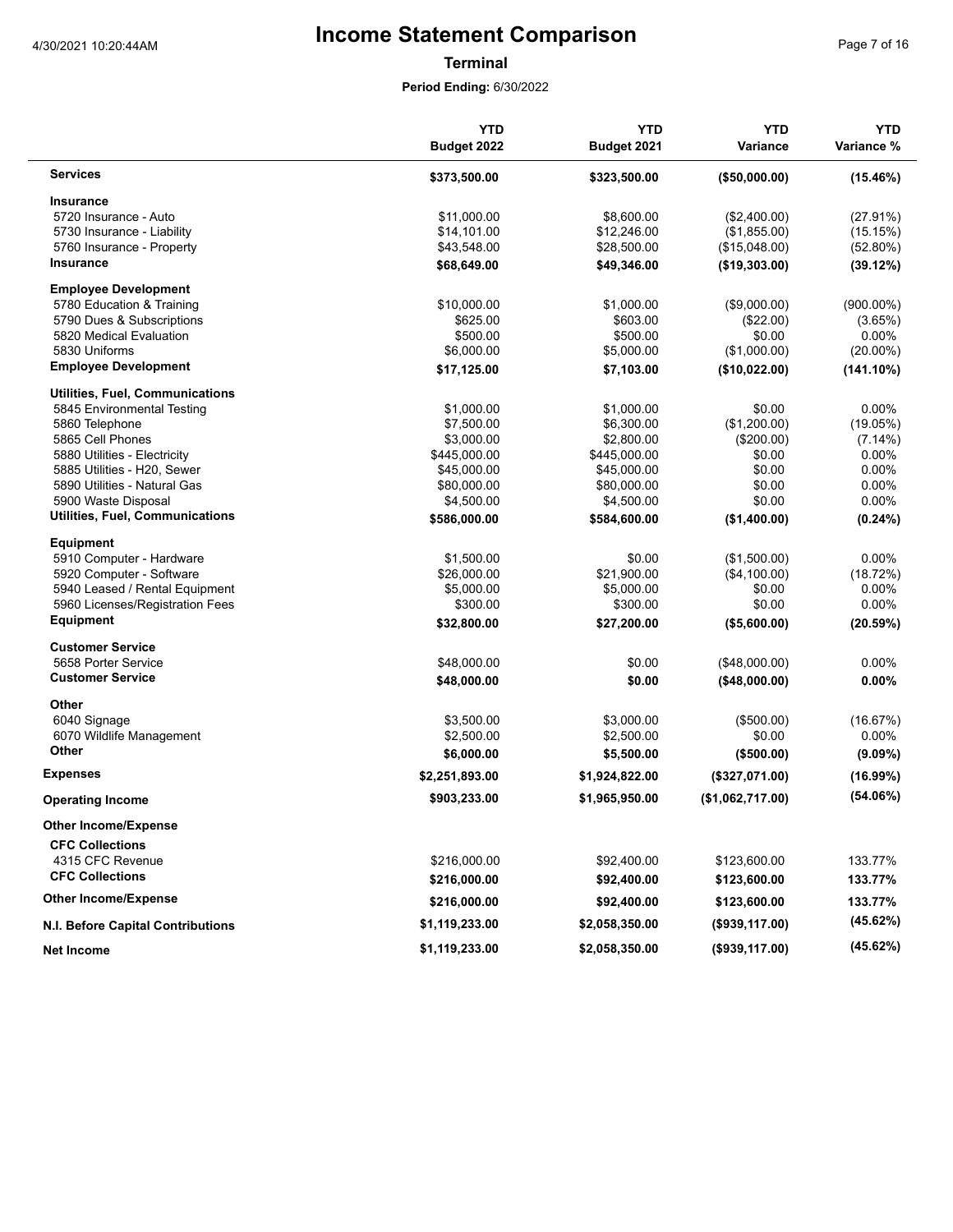**Terminal** 

**2022**

|         | <b>Posting Account Account Description</b> | <b>Footnote</b>                                                                                  |
|---------|--------------------------------------------|--------------------------------------------------------------------------------------------------|
| 4015.30 | <b>Airline Rents</b>                       | Reduced activity due to COVID plus changes to Rates & Charges                                    |
| 4017.30 | Airline Per Use Fee                        | Reduced activity due to COVID plus changes to Rates & Charges                                    |
| 4070.30 | <b>Building Rents</b>                      | Expired leases not renewed                                                                       |
| 4080.30 | Concessions - Restaurant                   | No contract                                                                                      |
| 4090.30 | Concessions - Taxi                         | Reduced activity due to COVID                                                                    |
| 4100.30 | <b>Concessions - Rental Cars</b>           | Adjusted to the actual activity level in FY2021                                                  |
| 4110.30 | <b>Concessions - Advertising</b>           | <b>Revised contracts</b>                                                                         |
| 4120.30 | Concessions - Other                        | Market Twenty 4 Seven concession fees.                                                           |
| 4145.30 |                                            | Non Scheduled Charter Airline Fe Reduced activity due to COVID and changes to Rates & Charges    |
| 4315.30 | <b>CFC Revenue</b>                         | Adjusted to the projected activity level                                                         |
| 5280.30 | Supplies - Safety (OSHA)                   | Increased \$5,000 to cover COVID 19 supplies, masks, cleaners,<br>etc                            |
| 5390.30 | Maintenance - Building                     | Increased \$10,000 to replace window gaskets and caulking<br>around tower cab                    |
| 5396.30 | Maintenance - HVAC                         | Increased \$60,000 to rebuild HVAC pumps and motors and hot<br>water heating system on 3rd floor |
| 5405.30 | Maintenance - Electrical                   | \$30,000 increase to install LED fixtures in the 2nd floor concourse                             |
| 5410.30 | Maintenance - Fire Exting. Syst.           | Increased account \$60,000 to replace the obsolete Fire Alarm<br><b>Field Devices</b>            |
| 5658.30 | <b>Porter Service</b>                      | Re-established porter services                                                                   |
| 5660.30 | <b>Janitorial Services</b>                 | Increased \$50,000 to cover for specialty cleaning due to Covid-19                               |
| 5760.30 | Insurance - Property                       | Increased insurance rates                                                                        |
| 5780.30 | <b>Education &amp; Training</b>            | Reinstated education and training budget                                                         |
| 5920.30 | Computer - Software                        | MS 365 email migration                                                                           |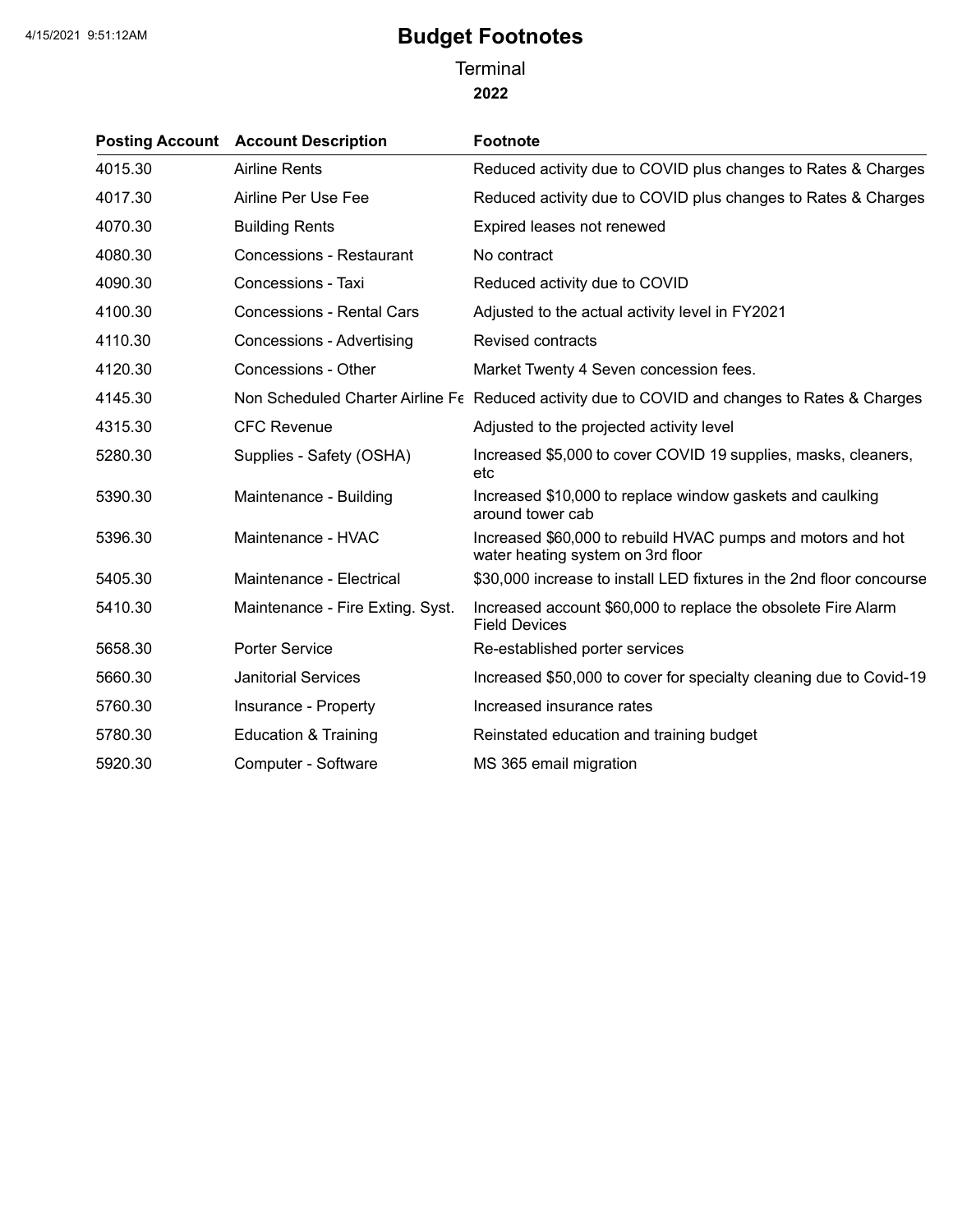### **Building & Grounds**

|                                                 | <b>YTD</b><br>Budget 2022  | <b>YTD</b><br>Budget 2021  | <b>YTD</b><br><b>Variance</b> | <b>YTD</b><br>Variance % |
|-------------------------------------------------|----------------------------|----------------------------|-------------------------------|--------------------------|
| <b>Revenues</b>                                 |                            |                            |                               |                          |
| <b>Parking Lot</b>                              |                            |                            |                               |                          |
| 4040 Parking Lot Fees                           | \$855,893.00               | \$250,000.00               | \$605,893.00                  | 242.36%                  |
| <b>Parking Lot</b>                              | \$855,893.00               | \$250,000.00               | \$605,893.00                  | 242.36%                  |
| Other                                           |                            |                            |                               |                          |
| 4050 Tie Downs/Parking<br>Other                 | \$6,908.00<br>\$6,908.00   | \$11,229.00<br>\$11,229.00 | (\$4,321.00)<br>(\$4,321.00)  | (38.48%)<br>(38.48%)     |
| <b>Building / Office Rents</b>                  |                            |                            |                               |                          |
| 4070 Building Rents                             | \$225,780.00               | \$259,116.00               | (\$33,336.00)                 | (12.87%)                 |
| <b>Building / Office Rents</b>                  | \$225,780.00               | \$259,116.00               | (\$33,336.00)                 | (12.87%)                 |
| <b>Land Rent</b>                                |                            |                            |                               |                          |
| 4020 Land Rent                                  | \$780,886.00               | \$794,994.00               | (\$14,108.00)                 | $(1.77\%)$               |
| 4060 Wireless Tower                             | \$59,232.00                | \$58,488.00                | \$744.00                      | 1.27%                    |
| <b>Land Rent</b>                                | \$840,118.00               | \$853,482.00               | (\$13,364.00)                 | (1.57%)                  |
| <b>Revenues</b>                                 | \$1,928,699.00             | \$1,373,827.00             | \$554,872.00                  | 40.39%                   |
| <b>Expenses</b>                                 |                            |                            |                               |                          |
| <b>Supplies</b><br>5320 Supplies - Snow Removal | \$10,000.00                | \$10,000.00                | \$0.00                        | $0.00\%$                 |
| <b>Supplies</b>                                 | \$10,000.00                | \$10,000.00                | \$0.00                        | $0.00\%$                 |
| Maintenance                                     |                            |                            |                               |                          |
| 5390 Maintenance - Building                     | \$10,000.00                | \$5.000.00                 | (\$5,000.00)                  | $(100.00\%)$             |
| 5392 Maintenance - Bldg - Global Logistics      | \$5,000.00                 | \$5,000.00                 | \$0.00                        | $0.00\%$                 |
| 5405 Maintenance - Electrical                   | \$15,000.00                | \$15,000.00                | \$0.00                        | $0.00\%$                 |
| 5410 Maintenance - Fire Exting. Syst.           | \$3,500.00                 | \$3,500.00                 | \$0.00                        | 0.00%                    |
| 5460 Maintenance - Pavement                     | \$75,000.00                | \$30,000.00                | (\$45,000.00)                 | $(150.00\%)$             |
| <b>Maintenance</b>                              | \$108,500.00               | \$58,500.00                | (\$50,000.00)                 | (85.47%)                 |
| Repairs<br>5550 Repairs - Rental Car Facilities | \$2,500.00                 | \$2,500.00                 | \$0.00                        | $0.00\%$                 |
| <b>Repairs</b>                                  | \$2,500.00                 | \$2,500.00                 | \$0.00                        | $0.00\%$                 |
| <b>Services</b>                                 |                            |                            |                               |                          |
| 5655 Prof. Svc - Misc.                          | \$5,000.00                 | \$5.000.00                 | \$0.00                        | $0.00\%$                 |
| 5670 Lawn Care/Snow Removal                     | \$35,000.00                | \$20,000.00                | (\$15,000.00)                 | $(75.00\%)$              |
| 5685 Services - Parking Lot Mgmt                | \$332,673.00               | \$0.00                     | (\$332,673.00)                | $0.00\%$                 |
| 5690 Trash Hauling                              | \$3,000.00                 | \$2,000.00                 | (\$1,000.00)                  | $(50.00\%)$              |
| 5700 Exterminator Services                      | \$1,000.00                 | \$1,000.00                 | \$0.00                        | $0.00\%$                 |
| <b>Services</b>                                 | \$376,673.00               | \$28,000.00                | (\$348,673.00)                | (1,245.26%)              |
| <b>Insurance</b><br>5760 Insurance - Property   | \$13,064.00                | \$8,550.00                 | (\$4,514.00)                  | (52.80%)                 |
| Insurance                                       | \$13,064.00                | \$8,550.00                 | (\$4,514.00)                  | (52.80%)                 |
| <b>Utilities, Fuel, Communications</b>          |                            |                            |                               |                          |
| 5845 Environmental Testing                      | \$2,000.00                 | \$0.00                     | (\$2,000.00)                  | 0.00%                    |
| 5880 Utilities - Electricity                    | \$45,000.00                | \$30,000.00                | (\$15,000.00)                 | $(50.00\%)$              |
| 5885 Utilities - H20, Sewer                     | \$55,000.00                | \$55,000.00                | \$0.00                        | $0.00\%$                 |
| 5890 Utilities - Natural Gas                    | \$10,000.00                | \$8,000.00                 | (\$2,000.00)                  | $(25.00\%)$              |
| 5900 Waste Disposal                             | \$1,500.00                 | \$1,500.00                 | \$0.00                        | $0.00\%$                 |
| Utilities, Fuel, Communications                 | \$113,500.00               | \$94,500.00                | (\$19,000.00)                 | $(20.11\%)$              |
| Equipment<br>5940 Leased / Rental Equipment     |                            | \$3,000.00                 |                               | $(300.00\%)$             |
| Equipment                                       | \$12,000.00<br>\$12,000.00 | \$3,000.00                 | (\$9,000.00)<br>(\$9,000.00)  | $(300.00\%)$             |
| Other                                           |                            |                            |                               |                          |
| 6040 Signage                                    | \$7,000.00                 | \$5,000.00                 | (\$2,000.00)                  | $(40.00\%)$              |
| Other                                           | \$7,000.00                 | \$5,000.00                 | (\$2,000.00)                  | $(40.00\%)$              |
| <b>Expenses</b>                                 | \$643,237.00               | \$210,050.00               | (\$433,187.00)                | (206.23%)                |
| <b>Operating Income</b>                         | \$1,285,462.00             | \$1,163,777.00             | \$121,685.00                  | 10.46%                   |
| N.I. Before Capital Contributions               | \$1,285,462.00             | \$1,163,777.00             | \$121,685.00                  | 10.46%                   |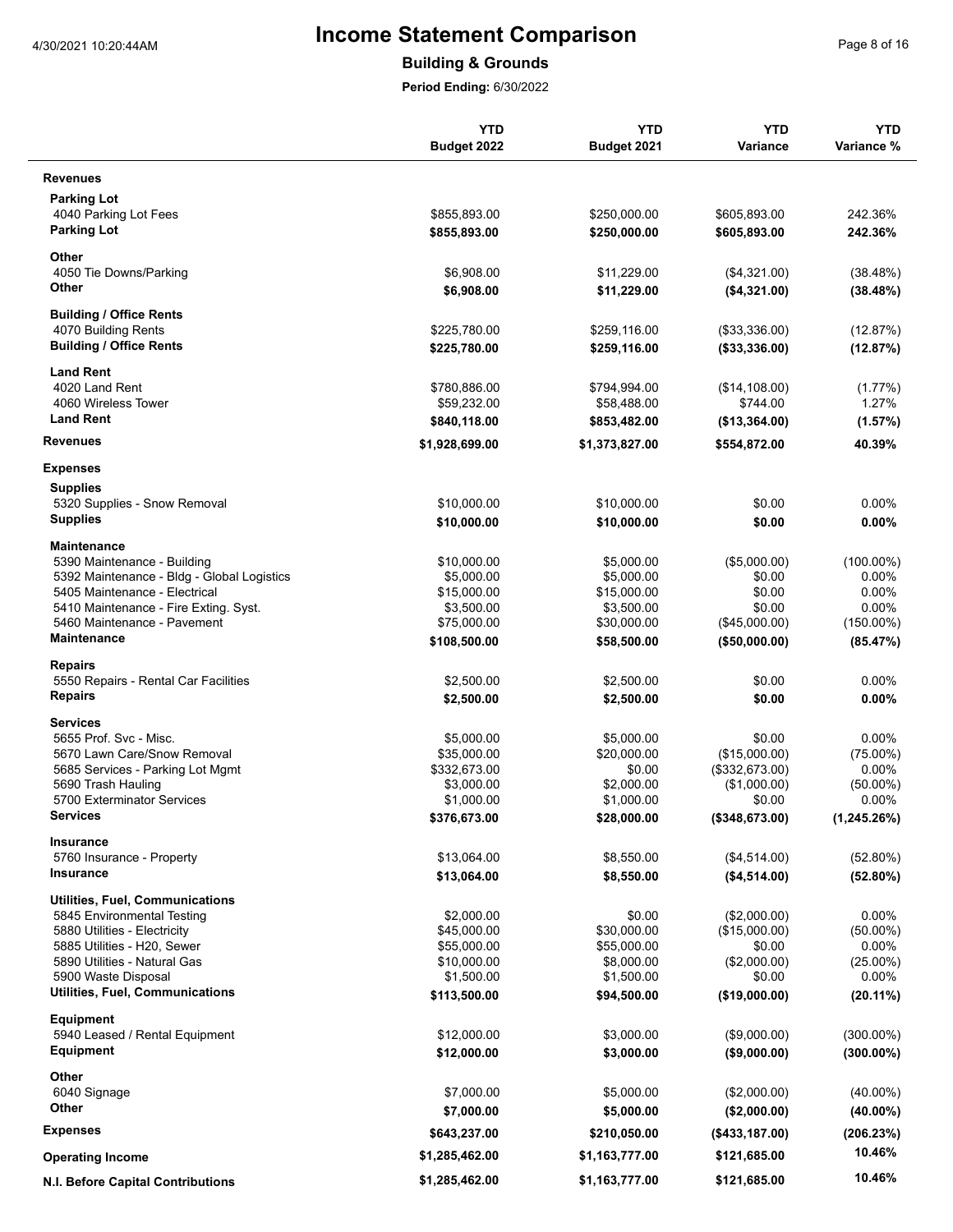**Building & Grounds**

|            | YTD            | YTD            | YTD          | <b>YTD</b> |
|------------|----------------|----------------|--------------|------------|
|            | Budget 2022    | Budget 2021    | Variance     | Variance % |
| Net Income | \$1,285,462.00 | \$1,163,777.00 | \$121,685.00 | 10.46%     |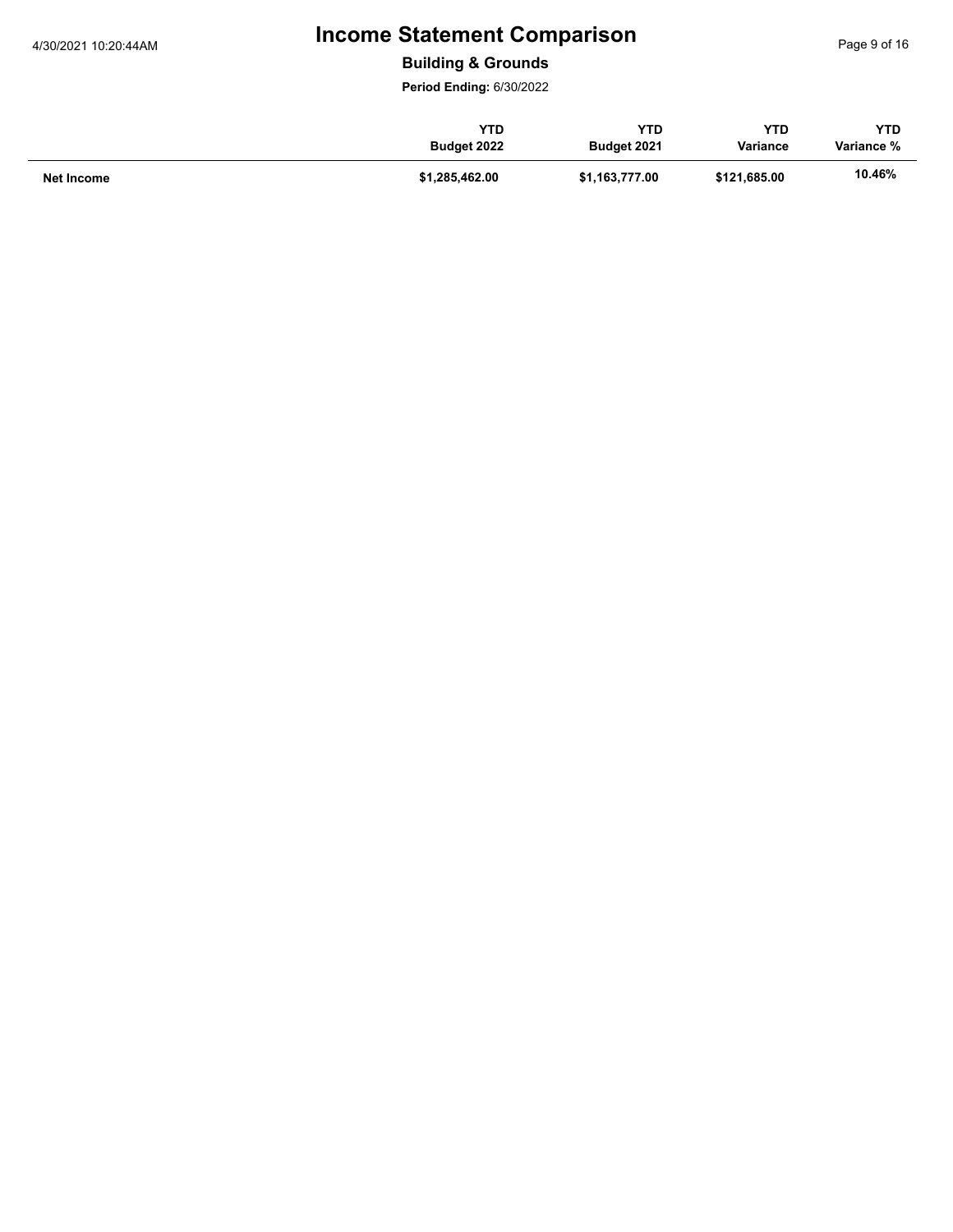### **2022** Building & Grounds

|         | <b>Posting Account Account Description</b> | <b>Footnote</b>                                                                                                        |
|---------|--------------------------------------------|------------------------------------------------------------------------------------------------------------------------|
| 4040.40 | Parking Lot Fees                           | New management agreement with SP+ (Authority receives 100%<br>of revenue vs. former concession agreement). See 5685.40 |
| 4050.40 | Tie Downs/Parking                          | Adjusted to the reduced activity due to COVID                                                                          |
| 4070.40 | <b>Building Rents</b>                      | Expired leases not renewed                                                                                             |
| 5390.40 | Maintenance - Building                     | Increased \$5,000 to cover the Authority owned hangar not being<br>leased                                              |
| 5460.40 | Maintenance - Pavement                     | Increased \$45,000 to replace 4 manhole structures / Port Lansing<br>Repairs                                           |
| 5670.40 | Lawn Care/Snow Removal                     | Increased \$15,000 to cover flowers, fertilizer application for trees<br>and replace sprinkler system clocks           |
| 5685.40 | Services - Parking Lot Mgmt                | New management agreement with SP+ (was formerly a<br>concession agreement).                                            |
| 5760.40 | Insurance - Property                       | Increased insurance rates plus purchased equipment                                                                     |
| 5845.40 | <b>Environmental Testing</b>               | Added \$2,000 budget due to environmental testing - storm water -<br>etc                                               |
| 5880.40 | Utilities - Electricity                    | Increased \$15,000 to support the Authority owned Hangar                                                               |
| 5890.40 | Utilities - Natural Gas                    | Increased to support the Authority owned Hangar                                                                        |
| 5940.40 | Leased / Rental Equipment                  | Increased \$9,000 to cover the Loader rental for landside snow<br>removal                                              |
| 6040.40 | Signage                                    | Increased \$2,000 for Blvd Signage                                                                                     |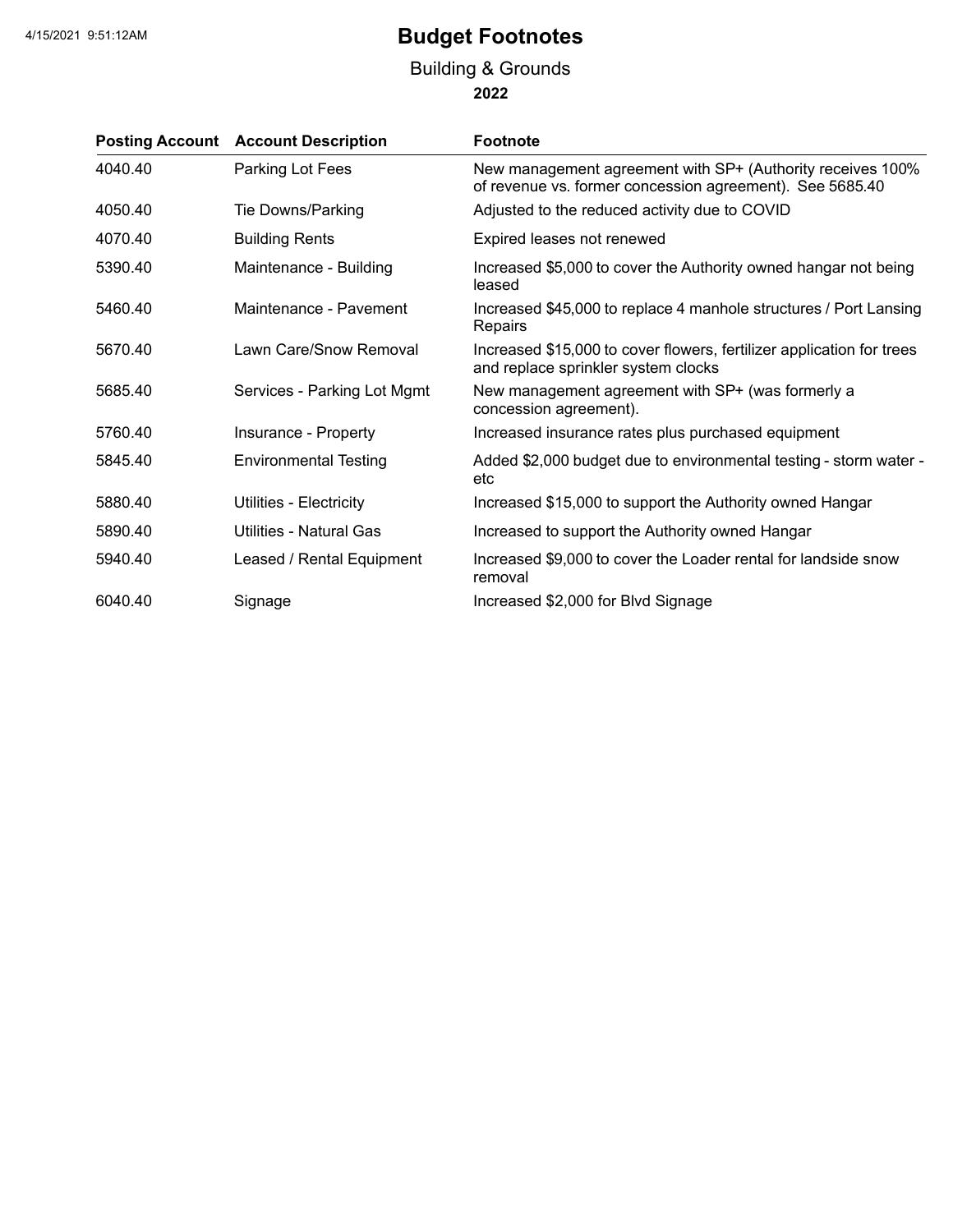**Operations**

|                                        | <b>YTD</b><br>Budget 2022 | <b>YTD</b><br>Budget 2021 | <b>YTD</b><br>Variance | <b>YTD</b><br>Variance % |
|----------------------------------------|---------------------------|---------------------------|------------------------|--------------------------|
| <b>Revenues</b>                        |                           |                           |                        |                          |
| Other                                  |                           |                           |                        |                          |
| 4190 Security/Fingerprints             | \$5,000.00                | \$10,000.00               | (\$5,000.00)           | $(50.00\%)$              |
| Other                                  | \$5,000.00                | \$10,000.00               | (\$5,000.00)           | $(50.00\%)$              |
| <b>Revenues</b>                        | \$5,000.00                | \$10,000.00               | (\$5,000.00)           | $(50.00\%)$              |
| <b>Expenses</b>                        |                           |                           |                        |                          |
| <b>Payroll Expenses</b>                |                           |                           |                        |                          |
| 5100 Wages                             | \$346,000.00              | \$353,735.00              | \$7,735.00             | 2.19%                    |
| 5110 Wages - Overtime                  | \$24,000.00               | \$19,632.00               | (\$4,368.00)           | (22.25%)                 |
| 5130 MERS - Defined Benefit            | \$92,000.00               | \$102,297.00              | \$10,297.00            | 10.07%                   |
| 5135 MERS - Defined Contribution       | \$3,000.00                | \$2,609.00                | (\$391.00)             | (14.99%)                 |
| 5137 MERS - Health Care Svgs Plan      | \$14,000.00               | \$10,000.00               | (\$4,000.00)           | $(40.00\%)$              |
| <b>5140 FICA</b>                       | \$28,000.00               | \$27,804.00               | (\$196.00)             | $(0.70\%)$               |
| 5150 Compensated Absences              | \$5,505.00                | \$5,712.00                | \$207.00               | 3.62%                    |
| 5170 Health Insurance                  | \$64,000.00               | \$57,852.00               | (\$6,148.00)           | (10.63%)                 |
| 5180 Life Insurance                    | \$4,000.00                | \$2,666.00                | (\$1,334.00)           | $(50.04\%)$              |
| 5190 Dental Insurance                  | \$4,000.00                | \$2,930.00                | (\$1,070.00)           | (36.52%)                 |
| 5200 Disability Insurance              | \$500.00                  | \$1,557.00                | \$1,057.00             | 67.89%                   |
| 5210 Worker's Comp                     | \$6,300.00                | \$7,289.00                | \$989.00               | 13.57%                   |
| <b>Payroll Expenses</b>                | \$591,305.00              | \$594,083.00              | \$2,778.00             | 0.47%                    |
| <b>Supplies</b>                        |                           |                           |                        |                          |
| 5290 Supplies - Security System        | \$10,000.00               | \$8,579.00                | (\$1,421.00)           | (16.56%)                 |
| 5330 Supplies - Office                 | \$4,200.00                | \$5,300.00                | \$1,100.00             | 20.75%                   |
| 5370 Supplies - Misc.                  | \$1,000.00                | \$1,000.00                | \$0.00                 | 0.00%                    |
| <b>Supplies</b>                        | \$15,200.00               | \$14,879.00               | (\$321.00)             | (2.16%)                  |
| Maintenance                            |                           |                           |                        |                          |
| 5440 Maintenance - Office Equipment    | \$3,100.00                | \$3,100.00                | \$0.00                 | 0.00%                    |
| 5470 Maintenance - Security System     | \$10,000.00               | \$20,000.00               | \$10,000.00            | 50.00%                   |
| 5490 Maintenance - Vehicles            | \$6,900.00                | \$5,000.00                | (\$1,900.00)           | $(38.00\%)$              |
| <b>Maintenance</b>                     | \$20,000.00               | \$28,100.00               | \$8,100.00             | 28.83%                   |
| <b>Repairs</b>                         |                           |                           |                        |                          |
| 5540 Repairs - Radios & MDT's          | \$500.00                  | \$500.00                  | \$0.00                 | 0.00%                    |
| <b>Repairs</b>                         | \$500.00                  | \$500.00                  | \$0.00                 | 0.00%                    |
| <b>Insurance</b>                       |                           |                           |                        |                          |
| 5720 Insurance - Auto                  | \$5,500.00                | \$4,300.00                | (\$1,200.00)           | $(27.91\%)$              |
| 5730 Insurance - Liability             | \$6,611.00                | \$5,952.00                | (\$659.00)             | (11.07%)                 |
| Insurance                              | \$12,111.00               | \$10,252.00               | (\$1,859.00)           | (18.13%)                 |
| <b>Employee Development</b>            |                           |                           |                        |                          |
| 5780 Education & Training              | \$23,000.00               | \$10,625.00               | (\$12,375.00)          | (116.47%)                |
| 5790 Dues & Subscriptions              | \$300.00                  | \$295.00                  | (\$5.00)               | (1.69%)                  |
| 5820 Medical Evaluation                | \$500.00                  | \$0.00                    | (\$500.00)             | 0.00%                    |
| 5830 Uniforms                          | \$4,000.00                | \$3,000.00                | (\$1,000.00)           | (33.33%)                 |
| <b>Employee Development</b>            | \$27,800.00               | \$13,920.00               | (\$13,880.00)          | (99.71%)                 |
| <b>Utilities, Fuel, Communications</b> |                           |                           |                        |                          |
| 5850 Fuel & Oil                        | \$5,500.00                | \$5,500.00                | \$0.00                 | $0.00\%$                 |
| 5860 Telephone                         | \$7,000.00                | \$6,300.00                | (\$700.00)             | $(11.11\%)$              |
| 5865 Cell Phones                       | \$4,000.00                | \$3,670.00                | (\$330.00)             | $(8.99\%)$               |
| <b>Utilities, Fuel, Communications</b> | \$16,500.00               | \$15,470.00               | (\$1,030.00)           | (6.66%)                  |
| Equipment                              |                           |                           |                        |                          |
| 5910 Computer - Hardware               | \$2,000.00                | \$1,000.00                | (\$1,000.00)           | $(100.00\%)$             |
| 5920 Computer - Software               | \$40,000.00               | \$36,719.00               | (\$3,281.00)           | $(8.94\%)$               |
| 5940 Leased / Rental Equipment         | \$2,000.00                | \$2,000.00                | \$0.00                 | $0.00\%$                 |
| 5960 Licenses/Registration Fees        | \$6,000.00                | \$6,000.00                | \$0.00                 | 0.00%                    |
| Equipment                              | \$50,000.00               | \$45,719.00               | (\$4,281.00)           | (9.36%)                  |
| Other                                  |                           |                           |                        |                          |
| 6070 Wildlife Management               | \$6,000.00                | \$4,222.00                | (\$1,778.00)           | (42.11%)                 |
| Other                                  | \$6,000.00                | \$4,222.00                | (\$1,778.00)           | $(42.11\%)$              |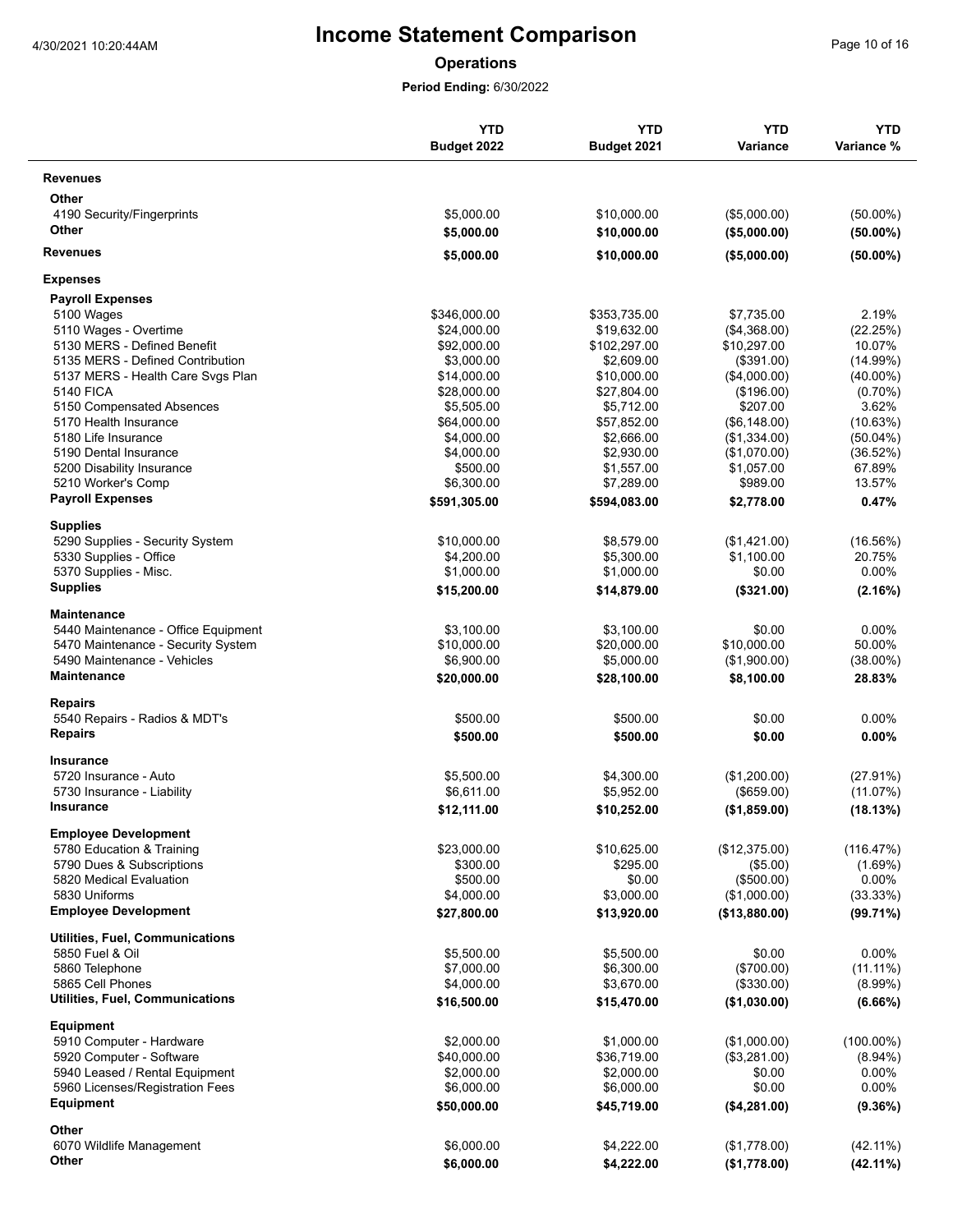Page 11 of 16

### **Operations**

|                                   | YTD<br>Budget 2022 | YTD<br>Budget 2021 | YTD<br>Variance | <b>YTD</b><br>Variance % |
|-----------------------------------|--------------------|--------------------|-----------------|--------------------------|
| <b>Expenses</b>                   | \$739,416.00       | \$727,145.00       | (\$12,271.00)   | $(1.69\%)$               |
| <b>Operating Income</b>           | (\$734,416.00)     | (\$717, 145.00)    | (\$17,271.00)   | $(2.41\%)$               |
| N.I. Before Capital Contributions | (\$734,416.00)     | (\$717, 145.00)    | (\$17,271.00)   | $(2.41\%)$               |
| Net Income                        | (\$734,416.00)     | (\$717, 145.00)    | (\$17,271.00)   | $(2.41\%)$               |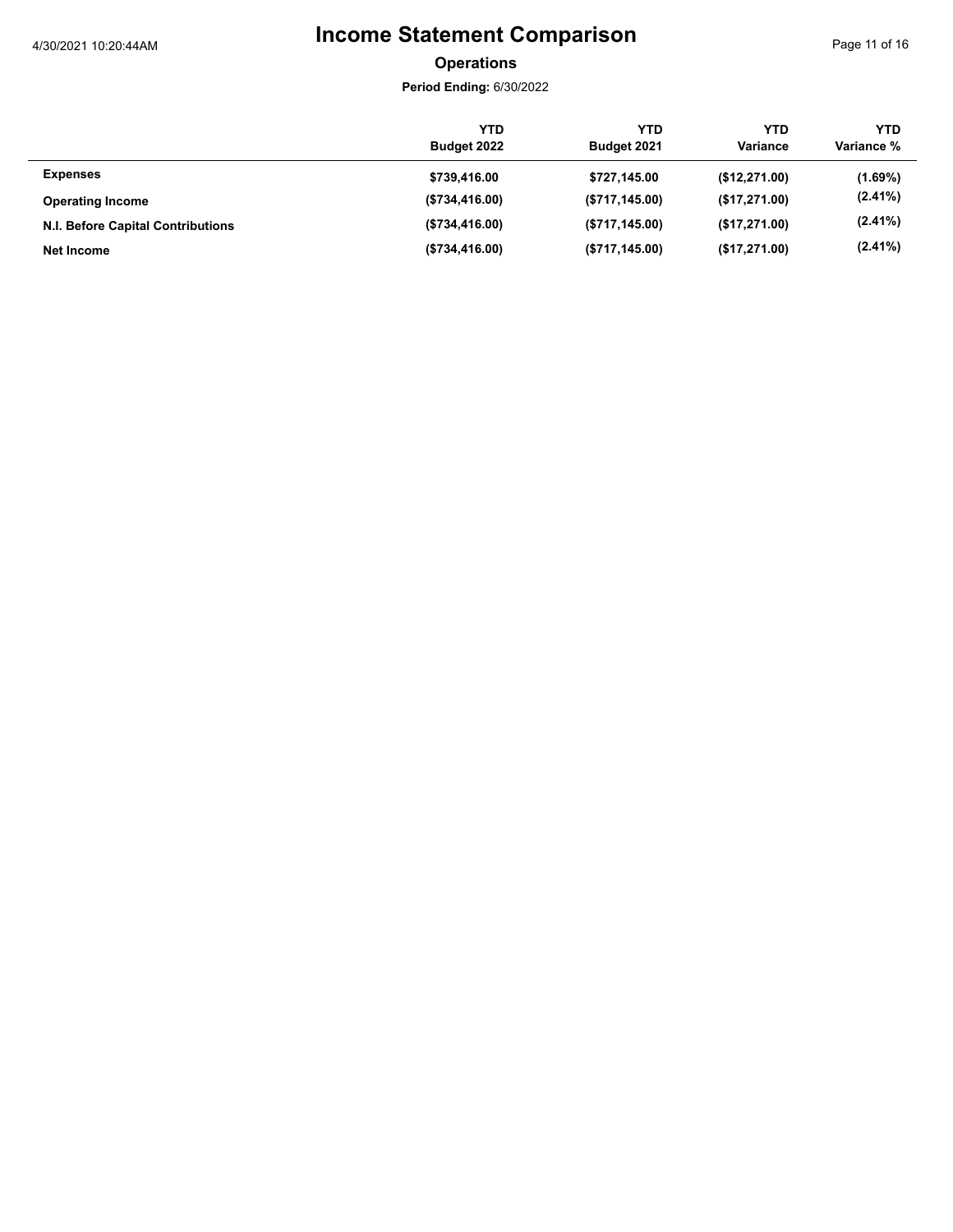**Operations** 

**2022**

|         | <b>Posting Account Account Description</b> | <b>Footnote</b>                                                                                                                   |
|---------|--------------------------------------------|-----------------------------------------------------------------------------------------------------------------------------------|
| 4190.50 | Security/Fingerprints                      | Reduced activity due to COVID                                                                                                     |
| 5470.50 | Maintenance - Security System              | Reduced due to security system upgrade phase 1 scheduled to<br>be completed this summer reducing anticipated maintenance<br>costs |
| 5780.50 | Education & Training                       | Increased to address training opportunities as mentioned in the<br>survey                                                         |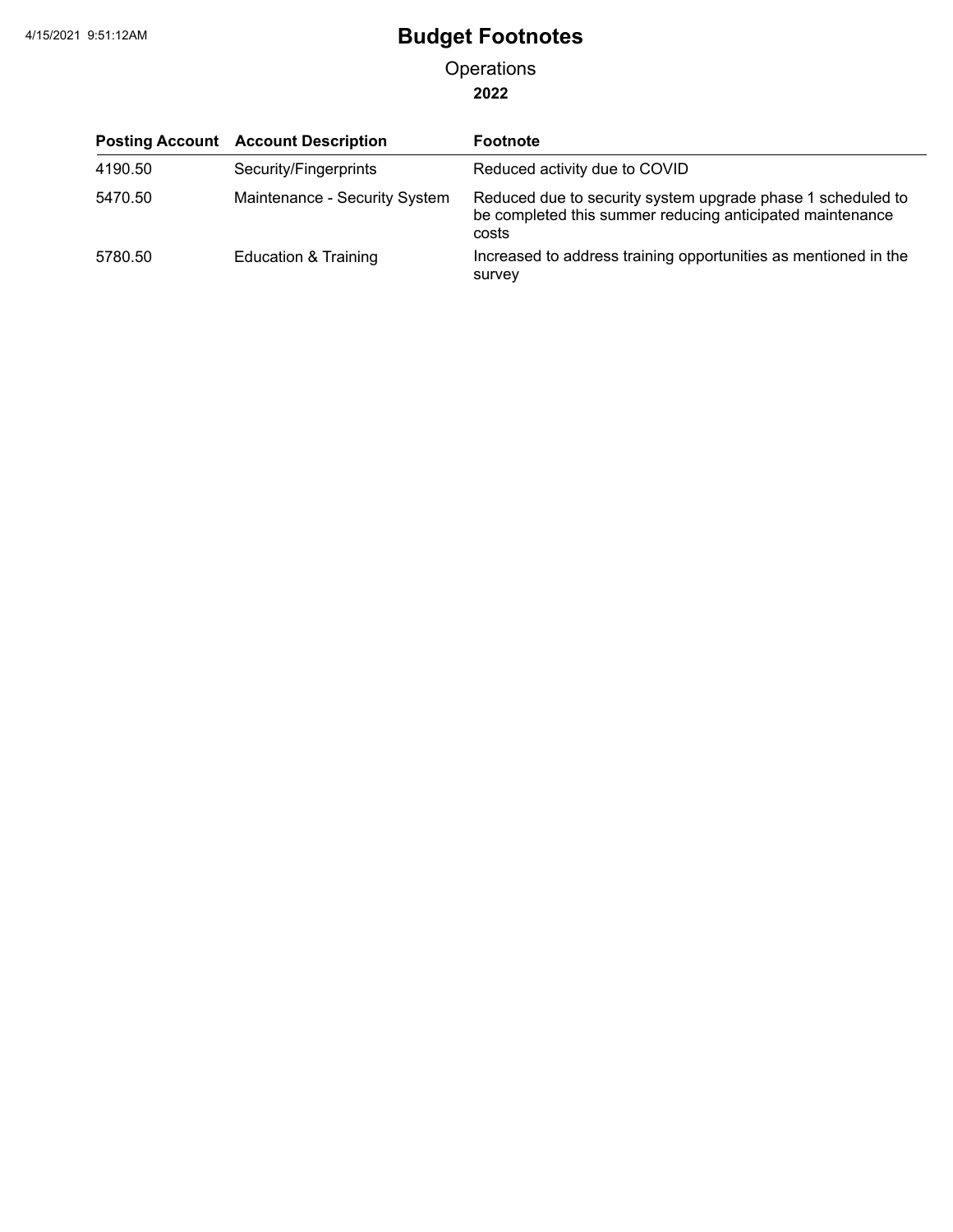**Public Safety**

|                                                    | <b>YTD</b><br>Budget 2022 | <b>YTD</b><br>Budget 2021 | <b>YTD</b><br>Variance | <b>YTD</b><br>Variance % |
|----------------------------------------------------|---------------------------|---------------------------|------------------------|--------------------------|
| <b>Expenses</b>                                    |                           |                           |                        |                          |
| <b>Payroll Expenses</b>                            |                           |                           |                        |                          |
| 5100 Wages                                         | \$580,000.00              | \$558,491.00              | (\$21,509.00)          | (3.85%)                  |
| 5110 Wages - Overtime                              | \$64,000.00               | \$76,131.00               | \$12,131.00            | 15.93%                   |
| 5130 MERS - Defined Benefit                        | \$275,000.00              | \$227,334.00              | (\$47,666.00)          | (20.97%)                 |
| 5135 MERS - Defined Contribution                   | \$3,000.00                | \$2,701.00                | (\$299.00)             | (11.07%)                 |
| 5137 MERS - Health Care Svgs Plan                  | \$8,000.00                | \$8,000.00                | \$0.00                 | $0.00\%$                 |
| <b>5140 FICA</b>                                   | \$48,000.00               | \$47,315.00               | (\$685.00)             | (1.45%)                  |
| 5150 Compensated Absences                          | \$9.157.00                | \$8,647.00                | (\$510.00)             | $(5.90\%)$               |
| 5170 Health Insurance                              | \$155,000.00              | \$155,212.00              | \$212.00               | 0.14%                    |
| 5180 Life Insurance                                | \$8,000.00                | \$4,936.00                | (\$3,064.00)           | (62.07%)                 |
| 5190 Dental Insurance                              | \$10,000.00               | \$7,013.00                | (\$2,987.00)           | (42.59%)                 |
| 5200 Disability Insurance                          | \$4,000.00                | \$3,601.00                | (\$399.00)             | $(11.08\%)$              |
| 5210 Worker's Comp                                 | \$7,200.00                | \$8,330.00                | \$1,130.00             | 13.57%                   |
| <b>Payroll Expenses</b>                            | \$1,171,357.00            | \$1,107,711.00            | (\$63,646.00)          | (5.75%)                  |
| <b>Supplies</b>                                    |                           |                           |                        |                          |
| 5230 Supplies - Firearms                           | \$5,000.00                | \$2,814.00                | (\$2,186.00)           | (77.68%)                 |
| 5240 Supplies - Firefighting                       | \$5,000.00                | \$1,395.00                | (\$3,605.00)           | (258.42%)                |
| 5245 Supplies - LEO<br>5260 Supplies - MCI Trailer | \$1,500.00<br>\$300.00    | \$1,500.00<br>\$250.00    | \$0.00<br>(\$50.00)    | $0.00\%$<br>$(20.00\%)$  |
| 5270 Supplies - Medical                            | \$4,000.00                | \$3,400.00                | (\$600.00)             | (17.65%)                 |
| 5310 Supplies - Shop Tools                         | \$500.00                  | \$0.00                    | (\$500.00)             | 0.00%                    |
| 5330 Supplies - Office                             | \$500.00                  | \$250.00                  | (\$250.00)             | $(100.00\%)$             |
| 5350 Supplies - Building                           | \$1,000.00                | \$0.00                    | (\$1,000.00)           | 0.00%                    |
| <b>Supplies</b>                                    | \$17,800.00               | \$9,609.00                | (\$8,191.00)           | (85.24%)                 |
| Maintenance                                        |                           |                           |                        |                          |
| 5390 Maintenance - Building                        | \$10,000.00               | \$5,000.00                | (\$5,000.00)           | $(100.00\%)$             |
| 5405 Maintenance - Electrical                      | \$5,000.00                | \$0.00                    | (\$5,000.00)           | $0.00\%$                 |
| 5410 Maintenance - Fire Exting. Syst.              | \$3,500.00                | \$0.00                    | (\$3,500.00)           | 0.00%                    |
| 5440 Maintenance - Office Equipment                | \$1,000.00                | \$500.00                  | (\$500.00)             | $(100.00\%)$             |
| 5490 Maintenance - Vehicles                        | \$5,500.00                | \$5,000.00                | (\$500.00)             | $(10.00\%)$              |
| Maintenance                                        | \$25,000.00               | \$10,500.00               | (\$14,500.00)          | $(138.10\%)$             |
| <b>Repairs</b>                                     |                           |                           |                        |                          |
| 5540 Repairs - Radios & MDT's                      | \$500.00                  | \$300.00                  | (\$200.00)             | (66.67%)                 |
| <b>Repairs</b>                                     | \$500.00                  | \$300.00                  | (\$200.00)             | (66.67%)                 |
| <b>Services</b>                                    |                           |                           |                        |                          |
| 5680 Security Services                             | \$35,000.00               | \$32.000.00               | (\$3,000.00)           | (9.38%)                  |
| 5700 Exterminator Services                         | \$500.00                  | \$400.00                  | (\$100.00)             | $(25.00\%)$              |
| Services                                           | \$35,500.00               | \$32,400.00               | (\$3,100.00)           | (9.57%)                  |
| <b>Insurance</b>                                   |                           |                           |                        |                          |
| 5720 Insurance - Auto                              | \$5,500.00                | \$4,300.00                | (\$1,200.00)           | (27.91%)                 |
| 5730 Insurance - Liability                         | \$2,832.00                | \$2,523.00                | (\$309.00)             | (12.25%)                 |
| 5740 Insurance - Police Liability                  | \$20,806.00               | \$22,750.00               | \$1,944.00             | 8.55%                    |
| <b>Insurance</b>                                   | \$29,138.00               | \$29,573.00               | \$435.00               | 1.47%                    |
| <b>Employee Development</b>                        |                           |                           |                        |                          |
| 5780 Education & Training                          | \$25,000.00               | \$9,940.00                | (\$15,060.00)          | (151.51%)                |
| 5790 Dues & Subscriptions                          | \$3,058.00                | \$820.00                  | (\$2,238.00)           | (272.93%)                |
| 5820 Medical Evaluation                            | \$2,500.00                | \$2,000.00                | (\$500.00)             | $(25.00\%)$              |
| 5830 Uniforms                                      | \$7,500.00                | \$5,000.00                | (\$2,500.00)           | $(50.00\%)$              |
| <b>Employee Development</b>                        | \$38,058.00               | \$17,760.00               | (\$20,298.00)          | (114.29%)                |
| <b>Utilities, Fuel, Communications</b>             |                           |                           |                        |                          |
| 5850 Fuel & Oil                                    | \$6,000.00                | \$6,000.00                | \$0.00                 | $0.00\%$                 |
| 5860 Telephone                                     | \$6,500.00                | \$6,300.00                | (\$200.00)             | (3.17%)                  |
| 5865 Cell Phones                                   | \$5,100.00                | \$5,100.00                | \$0.00                 | 0.00%                    |
| 5880 Utilities - Electricity                       | \$18,000.00               | \$16,474.00               | (\$1,526.00)           | (9.26%)                  |
| 5885 Utilities - H20, Sewer                        | \$600.00                  | \$600.00                  | \$0.00                 | 0.00%                    |
| 5890 Utilities - Natural Gas                       | \$5,000.00                | \$3,500.00                | (\$1,500.00)           | (42.86%)                 |
| <b>Utilities, Fuel, Communications</b>             | \$41,200.00               | \$37,974.00               | (\$3,226.00)           | $(8.50\%)$               |
| Equipment                                          |                           |                           |                        |                          |
| 5920 Computer - Software                           | \$4,500.00                | \$3,890.00                | (\$610.00)             | (15.68%)                 |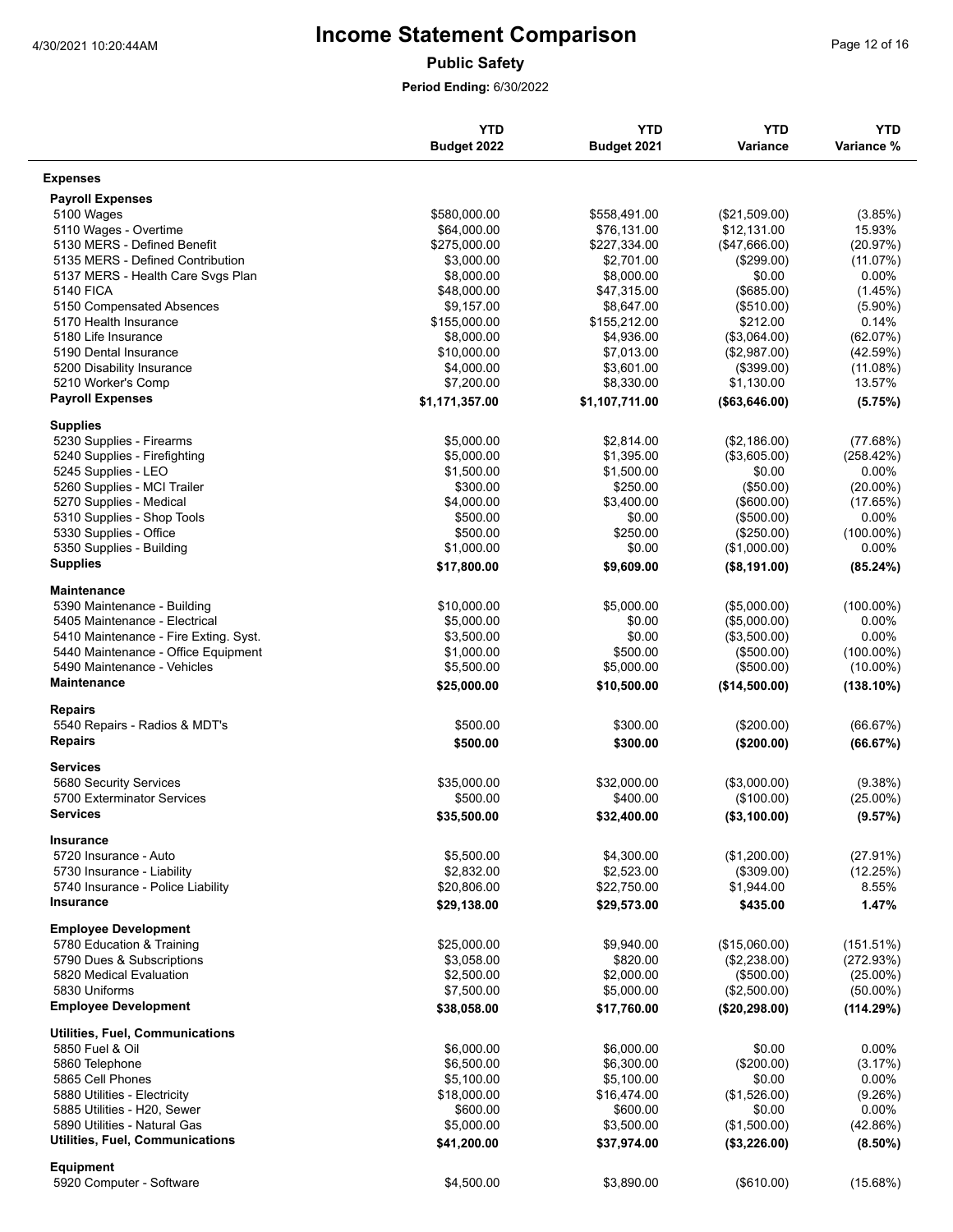Page 13 of 16

### **Public Safety**

|                                                                    | <b>YTD</b><br>Budget 2022 | YTD<br>Budget 2021         | <b>YTD</b><br>Variance         | YTD.<br>Variance %           |
|--------------------------------------------------------------------|---------------------------|----------------------------|--------------------------------|------------------------------|
| 5960 Licenses/Registration Fees<br>Equipment                       | \$140.00<br>\$4,640.00    | \$132.00<br>\$4,022.00     | (\$8.00)<br>( \$618.00)        | $(6.06\%)$<br>(15.37%)       |
| <b>Expenses</b>                                                    | \$1,363,193.00            | \$1,249,849.00             | (\$113,344.00)                 | (9.07%)                      |
| <b>Operating Income</b>                                            | (\$1,363,193.00)          | (\$1,249,849.00)           | (\$113,344.00)                 | (9.07%)                      |
| <b>Other Income/Expense</b>                                        |                           |                            |                                |                              |
| <b>Grant Revenue</b><br>6000 Grant Revenue<br><b>Grant Revenue</b> | \$0.00<br>\$0.00          | \$32,500.00<br>\$32,500.00 | (\$32,500.00)<br>(\$32,500.00) | $(100.00\%)$<br>$(100.00\%)$ |
| <b>Other Income/Expense</b>                                        | \$0.00                    | \$32,500.00                | (\$32,500.00)                  | $(100.00\%)$                 |
| <b>N.I. Before Capital Contributions</b>                           | (\$1,363,193.00)          | (\$1,217,349.00)           | (\$145,844.00)                 | $(11.98\%)$                  |
| <b>Net Income</b>                                                  | (\$1,363,193.00)          | (\$1,217,349.00)           | (\$145,844.00)                 | $(11.98\%)$                  |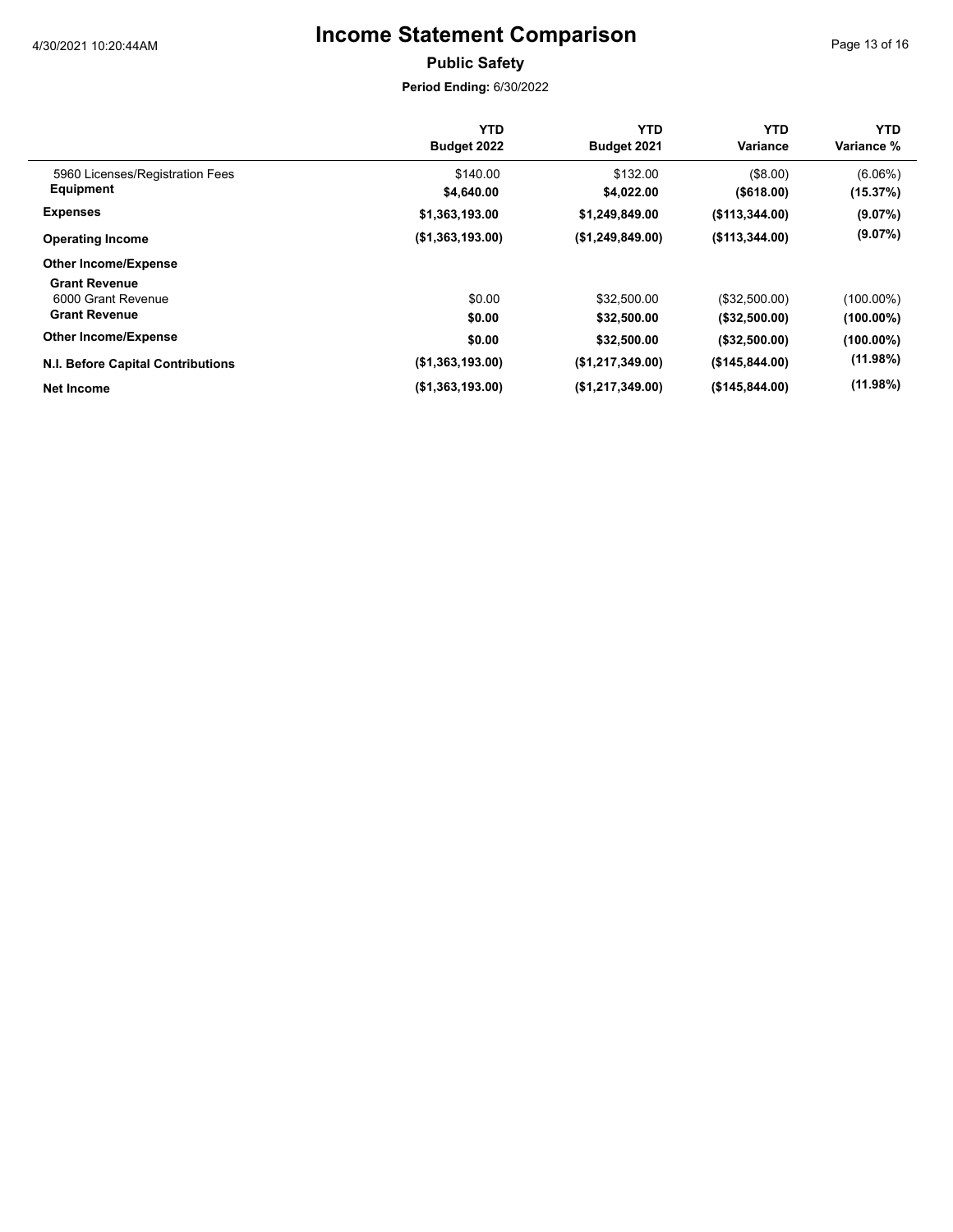**2022** Public Safety

|         | <b>Posting Account Account Description</b> | <b>Footnote</b>                                                                                                                             |
|---------|--------------------------------------------|---------------------------------------------------------------------------------------------------------------------------------------------|
| 5240.55 | Supplies - Firefighting                    | 2 sets of bunker gear for new hires                                                                                                         |
| 5390.55 | Maintenance - Building                     | Scott pack and air compressor maintenance. Plus FY2021<br>number was decreased when we reduced the overall budget for<br>COVID.             |
| 5405.55 | Maintenance - Electrical                   | Increased budget by \$5,000 to cover misc. electrical repairs,<br>additional electrical for ARFF and upgrades to the range target<br>system |
| 5780.55 | Education & Training                       | Increase employee development opportunities                                                                                                 |
| 5790.55 | Dues & Subscriptions                       | Increased due to body worn camera subscription                                                                                              |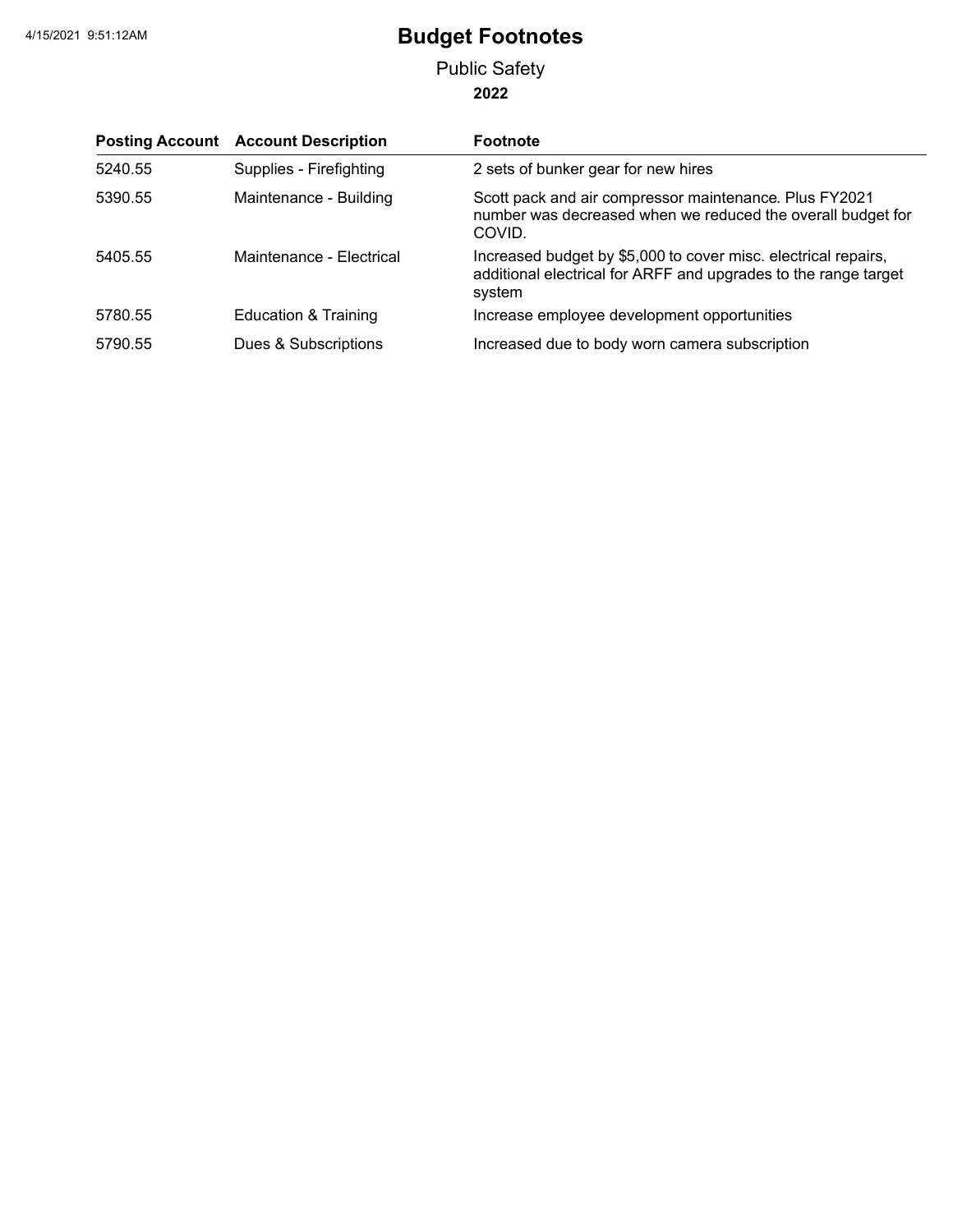#### **Mason Jewett Field**

|                                        | <b>YTD</b><br>Budget 2022 | <b>YTD</b><br>Budget 2021 | <b>YTD</b><br><b>Variance</b> | <b>YTD</b><br>Variance % |
|----------------------------------------|---------------------------|---------------------------|-------------------------------|--------------------------|
| <b>Revenues</b>                        |                           |                           |                               |                          |
| <b>Building / Office Rents</b>         |                           |                           |                               |                          |
| 4070 Building Rents                    | \$24,450.00               | \$24,264.00               | \$186.00                      | 0.77%                    |
| <b>Building / Office Rents</b>         | \$24,450.00               | \$24,264.00               | \$186.00                      | 0.77%                    |
| <b>Land Rent</b>                       |                           |                           |                               |                          |
| 4020 Land Rent                         | \$90,780.00               | \$89,961.00               | \$819.00                      | 0.91%                    |
| <b>Land Rent</b>                       | \$90,780.00               | \$89,961.00               | \$819.00                      | 0.91%                    |
| <b>Fuel Revenue</b>                    |                           |                           |                               |                          |
| 4035 Fuel Sales                        | \$137.255.00              | \$213,286.00              | (\$76,031.00)                 | (35.65%)                 |
| 5000 Aviation fuel - Cost of sales     | (\$109,383.00)            | (\$201,326.00)            | \$91,943.00                   | 45.67%                   |
| <b>Fuel Revenue</b>                    | \$27,872.00               | \$11,960.00               | \$15,912.00                   | 133.04%                  |
| <b>Revenues</b>                        | \$143,102.00              | \$126,185.00              | \$16,917.00                   | 13.41%                   |
| <b>Expenses</b>                        |                           |                           |                               |                          |
| <b>Payroll Expenses</b>                |                           |                           |                               |                          |
| 5120 Outside Labor                     | \$37,000.00               | \$35,000.00               | (\$2,000.00)                  | $(5.71\%)$               |
| 5170 Health Insurance                  | \$3,000.00                | \$3,638.00                | \$638.00                      | 17.54%                   |
| 5180 Life Insurance                    | \$140.00                  | \$83.00                   | (\$57.00)                     | (68.67%)                 |
| <b>Payroll Expenses</b>                | \$40,140.00               | \$38,721.00               | (\$1,419.00)                  | $(3.66\%)$               |
| <b>Supplies</b>                        |                           |                           |                               |                          |
| 5220 Supplies - Restroom               | \$500.00                  | \$500.00                  | \$0.00                        | 0.00%                    |
| 5310 Supplies - Shop Tools             | \$4,500.00                | \$250.00                  | (\$4,250.00)                  | $(1,700.00\%)$           |
| 5320 Supplies - Snow Removal           | \$2,500.00                | \$2,500.00                | \$0.00                        | $0.00\%$                 |
| 5330 Supplies - Office                 | \$250.00                  | \$250.00                  | \$0.00                        | 0.00%                    |
| 5370 Supplies - Misc.                  | \$500.00                  | \$200.00                  | (\$300.00)                    | $(150.00\%)$             |
| <b>Supplies</b>                        | \$8,250.00                | \$3,700.00                | (\$4,550.00)                  | (122.97%)                |
| Maintenance                            |                           |                           |                               |                          |
| 5390 Maintenance - Building            | \$4,000.00                | \$4,000.00                | \$0.00                        | $0.00\%$                 |
| 5397 Maintenance - AWOS                | \$2,500.00                | \$0.00                    | (\$2,500.00)                  | $0.00\%$                 |
| 5405 Maintenance - Electrical          | \$4,000.00                | \$4,000.00                | \$0.00                        | $0.00\%$                 |
| 5430 Maintenance - Fuel System         | \$5,000.00                | \$10,000.00               | \$5,000.00                    | 50.00%                   |
| 5460 Maintenance - Pavement            | \$10,000.00               | \$10,000.00               | \$0.00                        | 0.00%                    |
| 5490 Maintenance - Vehicles            | \$2,000.00                | \$2,000.00                | \$0.00                        | $0.00\%$                 |
| <b>Maintenance</b>                     | \$27,500.00               | \$30,000.00               | \$2,500.00                    | 8.33%                    |
| <b>Repairs</b>                         |                           |                           |                               |                          |
| 5510 Repairs - Fence                   | \$1,000.00                | \$1,000.00                | \$0.00                        | $0.00\%$                 |
| 5520 Repairs - Hangars                 | \$5,000.00                | \$4,000.00                | (\$1,000.00)                  | $(25.00\%)$              |
| Repairs                                | \$6,000.00                | \$5,000.00                | (\$1,000.00)                  | $(20.00\%)$              |
| <b>Services</b>                        |                           |                           |                               |                          |
| 5654 Prof. Svc - Engineering           | \$1,000.00                | \$1,000.00                | \$0.00                        | 0.00%                    |
| 5690 Trash Hauling                     | \$1,200.00                | \$1,200.00                | \$0.00                        | $0.00\%$                 |
| 5700 Exterminator Services             | \$450.00                  | \$450.00                  | \$0.00                        | 0.00%                    |
| Services                               | \$2,650.00                | \$2,650.00                | \$0.00                        | 0.00%                    |
| <b>Insurance</b>                       |                           |                           |                               |                          |
| 5720 Insurance - Auto                  | \$2,750.00                | \$2,150.00                | (\$600.00)                    | (27.91%)                 |
| 5760 Insurance - Property              | \$4,355.00                | \$2,850.00                | (\$1,505.00)                  | (52.81%)                 |
| Insurance                              | \$7,105.00                | \$5,000.00                | (\$2,105.00)                  | $(42.10\%)$              |
| <b>Utilities, Fuel, Communications</b> |                           |                           |                               |                          |
| 5850 Fuel & Oil                        | \$3,000.00                | \$1,500.00                | (\$1,500.00)                  | (100.00%)                |
| 5860 Telephone                         | \$2,500.00                | \$3,000.00                | \$500.00                      | 16.67%                   |
| 5880 Utilities - Electricity           | \$8,000.00                | \$8,000.00                | \$0.00                        | $0.00\%$                 |
| 5885 Utilities - H20, Sewer            | \$750.00                  | \$750.00                  | \$0.00                        | 0.00%                    |
| 5890 Utilities - Natural Gas           | \$5,000.00                | \$5,000.00                | \$0.00                        | 0.00%                    |
| 5900 Waste Disposal                    | \$3,000.00                | \$3,000.00                | \$0.00                        | 0.00%                    |
| Utilities, Fuel, Communications        | \$22,250.00               | \$21,250.00               | (\$1,000.00)                  | $(4.71\%)$               |
| <b>Equipment</b>                       |                           |                           |                               |                          |
| 5910 Computer - Hardware               | \$500.00                  | \$500.00                  | \$0.00                        | $0.00\%$                 |
| 5920 Computer - Software               | \$500.00                  | \$500.00                  | \$0.00                        | $0.00\%$                 |
| 5940 Leased / Rental Equipment         | \$1,500.00                | \$1,500.00                | \$0.00                        | 0.00%                    |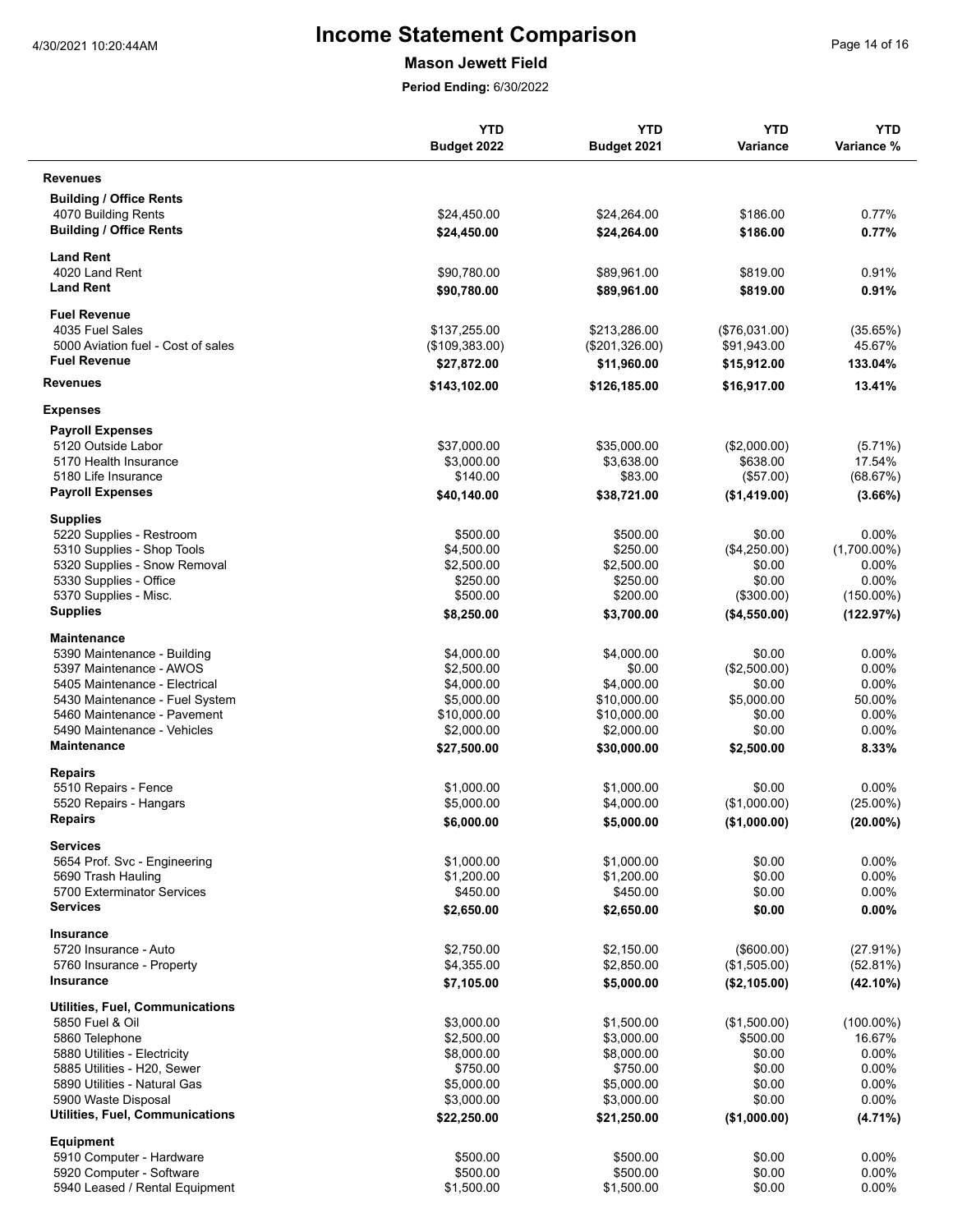**Mason Jewett Field**

|                                      | YTD<br>Budget 2022 | YTD<br>Budget 2021 | YTD<br>Variance | YTD.<br>Variance % |
|--------------------------------------|--------------------|--------------------|-----------------|--------------------|
| 5960 Licenses/Registration Fees      | \$2,000.00         | \$1,900.00         | (\$100.00)      | (5.26%)            |
| Equipment                            | \$4,500.00         | \$4,400.00         | (\$100.00)      | (2.27%)            |
| Other                                |                    |                    |                 |                    |
| 6015 Memberships - Aviation Industry | \$0.00             | \$2,500.00         | \$2,500.00      | 100.00%            |
| 6030 Property Tax / Assessments      | \$10,000.00        | \$8,000.00         | (\$2,000.00)    | $(25.00\%)$        |
| 6040 Signage                         | \$2,000.00         | \$1,000.00         | (\$1,000.00)    | (100.00%)          |
| 6070 Wildlife Management             | \$500.00           | \$500.00           | \$0.00          | $0.00\%$           |
| Other                                | \$12,500.00        | \$12,000.00        | $($ \$500.00)   | (4.17%)            |
| <b>Expenses</b>                      | \$130,895.00       | \$122,721.00       | (\$8,174.00)    | (6.66%)            |
| <b>Operating Income</b>              | \$12,207.00        | \$3,464.00         | \$8,743.00      | 252.40%            |
| N.I. Before Capital Contributions    | \$12,207.00        | \$3,464.00         | \$8,743.00      | 252.40%            |
| Net Income                           | \$12,207.00        | \$3,464.00         | \$8,743.00      | 252.40%            |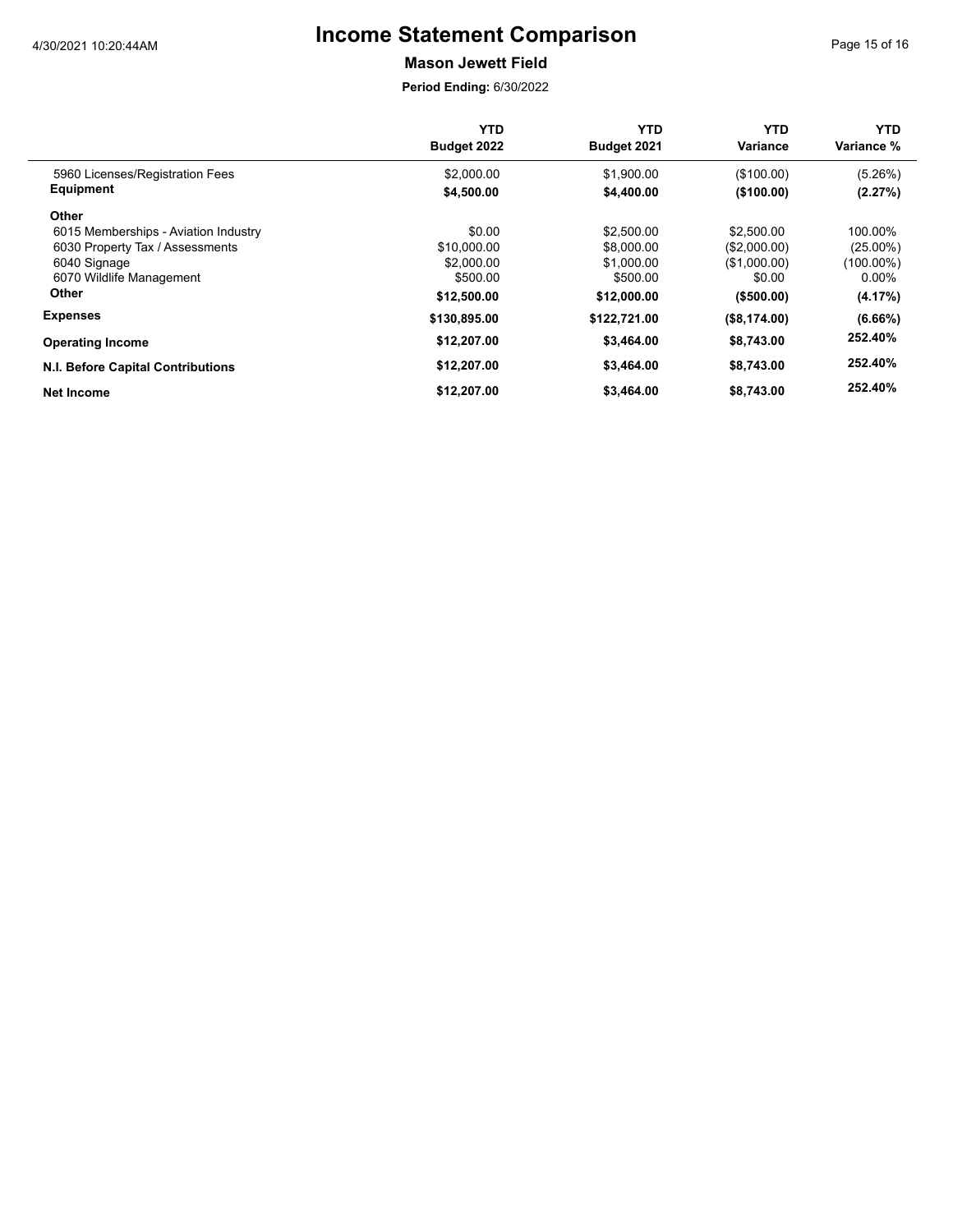### **2022** Mason Jewett Field

|         | <b>Posting Account Account Description</b> | <b>Footnote</b>                                                                     |
|---------|--------------------------------------------|-------------------------------------------------------------------------------------|
| 4035.60 | <b>Fuel Sales</b>                          | Reduced activity due to COVID                                                       |
| 5000.60 | Aviation fuel - Cost of sales              | Reduced activity due to COVID                                                       |
| 5310.60 | Supplies - Shop Tools                      | Increased budget to purchase necessary tools rather than<br>borrowing from Lansing. |
| 5397.60 | Maintenance - AWOS                         | Transfered AWOS membership from account 6015.                                       |
| 5430.60 | Maintenance - Fuel System                  | Decrease due to the removal of the underground fuel tanks                           |
| 5760.60 | Insurance - Property                       | Increased insurance rates                                                           |
| 5850.60 | Fuel & Oil                                 | Set a diesel tank for Mason                                                         |
| 6015.60 | Memberships - Aviation Industry            | Moved expense to account 5397                                                       |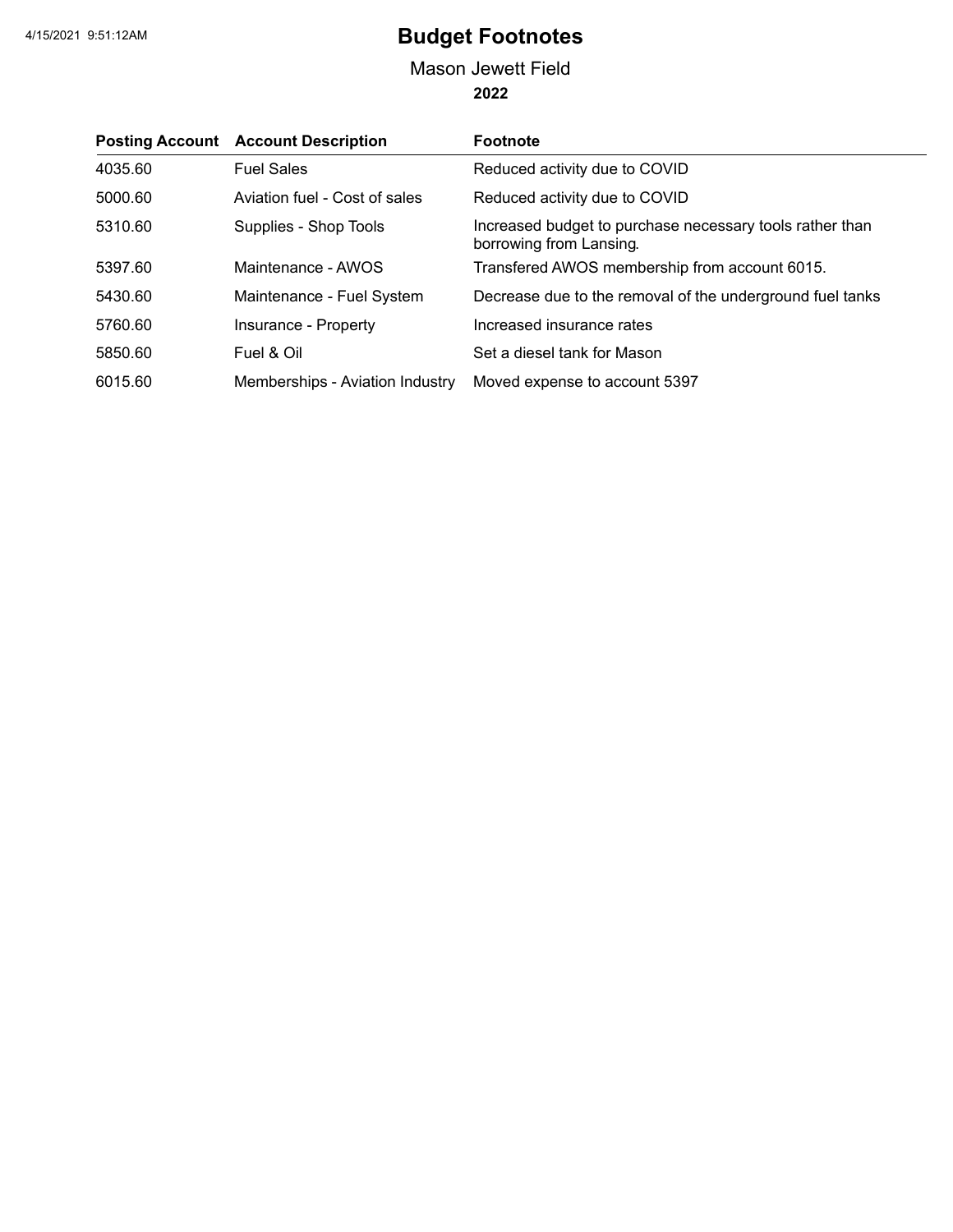#### **International Services**

|                                          | <b>YTD</b><br>Budget 2022 | <b>YTD</b><br>Budget 2021 | <b>YTD</b><br>Variance | <b>YTD</b><br>Variance % |
|------------------------------------------|---------------------------|---------------------------|------------------------|--------------------------|
| <b>Revenues</b>                          |                           |                           |                        |                          |
| Other                                    |                           |                           |                        |                          |
| 4200 FTZ / F.I.S. Fees                   | \$3,000.00                | \$12,000.00               | (\$9,000.00)           | $(75.00\%)$              |
| 4340 Miscellaneous                       | \$6,000.00                | \$10,000.00               | (\$4,000.00)           | $(40.00\%)$              |
| Other                                    | \$9,000.00                | \$22,000.00               | (\$13,000.00)          | (59.09%)                 |
| <b>Revenues</b>                          | \$9,000.00                | \$22,000.00               | (\$13,000.00)          | $(59.09\%)$              |
| <b>Expenses</b>                          |                           |                           |                        |                          |
| <b>Maintenance</b>                       |                           |                           |                        |                          |
| 5390 Maintenance - Building              | \$5,000.00                | \$2,500.00                | (\$2,500.00)           | $(100.00\%)$             |
| <b>Maintenance</b>                       | \$5,000.00                | \$2,500.00                | (\$2,500.00)           | $(100.00\%)$             |
| <b>Services</b>                          |                           |                           |                        |                          |
| 5652 Prof. Svc - Customs                 | \$570,000.00              | \$700,000.00              | \$130,000.00           | 18.57%                   |
| 5660 Janitorial Services                 | \$13,000.00               | \$13,000.00               | \$0.00                 | 0.00%                    |
| 5700 Exterminator Services               | \$150.00                  | \$150.00                  | \$0.00                 | 0.00%                    |
| <b>Services</b>                          | \$583,150.00              | \$713,150.00              | \$130,000.00           | 18.23%                   |
| <b>Insurance</b>                         |                           |                           |                        |                          |
| 5770 Insurance - Bond                    | \$500.00                  | \$500.00                  | \$0.00                 | 0.00%                    |
| <b>Insurance</b>                         | \$500.00                  | \$500.00                  | \$0.00                 | 0.00%                    |
| Utilities, Fuel, Communications          |                           |                           |                        |                          |
| 5860 Telephone                           | \$5,000.00                | \$4,500.00                | (\$500.00)             | $(11.11\%)$              |
| 5880 Utilities - Electricity             | \$600.00                  | \$500.00                  | (\$100.00)             | $(20.00\%)$              |
| 5890 Utilities - Natural Gas             | \$4,000.00                | \$3,500.00                | (\$500.00)             | (14.29%)                 |
| 5900 Waste Disposal                      | \$300.00                  | \$300.00                  | \$0.00                 | $0.00\%$                 |
| <b>Utilities, Fuel, Communications</b>   | \$9,900.00                | \$8,800.00                | (\$1,100.00)           | $(12.50\%)$              |
| Equipment                                |                           |                           |                        |                          |
| 5930 Computer - Network/Internet         | \$7,500.00                | \$4,500.00                | (\$3,000.00)           | (66.67%)                 |
| Equipment                                | \$7,500.00                | \$4,500.00                | (\$3,000.00)           | (66.67%)                 |
| <b>Marketing &amp; Advertising</b>       |                           |                           |                        |                          |
| 5980 Advertising                         | \$40,000.00               | \$40,000.00               | \$0.00                 | 0.00%                    |
| <b>Marketing &amp; Advertising</b>       | \$40,000.00               | \$40,000.00               | \$0.00                 | 0.00%                    |
| <b>Airport Development</b>               |                           |                           |                        |                          |
| 6016 Memberships - Regional / Local      | \$700.00                  | \$2,000.00                | \$1,300.00             | 65.00%                   |
| <b>Airport Development</b>               | \$700.00                  | \$2,000.00                | \$1,300.00             | 65.00%                   |
| <b>Expenses</b>                          | \$646,750.00              | \$771,450.00              | \$124,700.00           | 16.16%                   |
| <b>Operating Income</b>                  | (\$637,750.00)            | (\$749, 450.00)           | \$111,700.00           | 14.90%                   |
| <b>N.I. Before Capital Contributions</b> | (\$637,750.00)            | (\$749, 450.00)           | \$111,700.00           | 14.90%                   |
| <b>Net Income</b>                        | (\$637,750.00)            | (\$749,450.00)            | \$111,700.00           | 14.90%                   |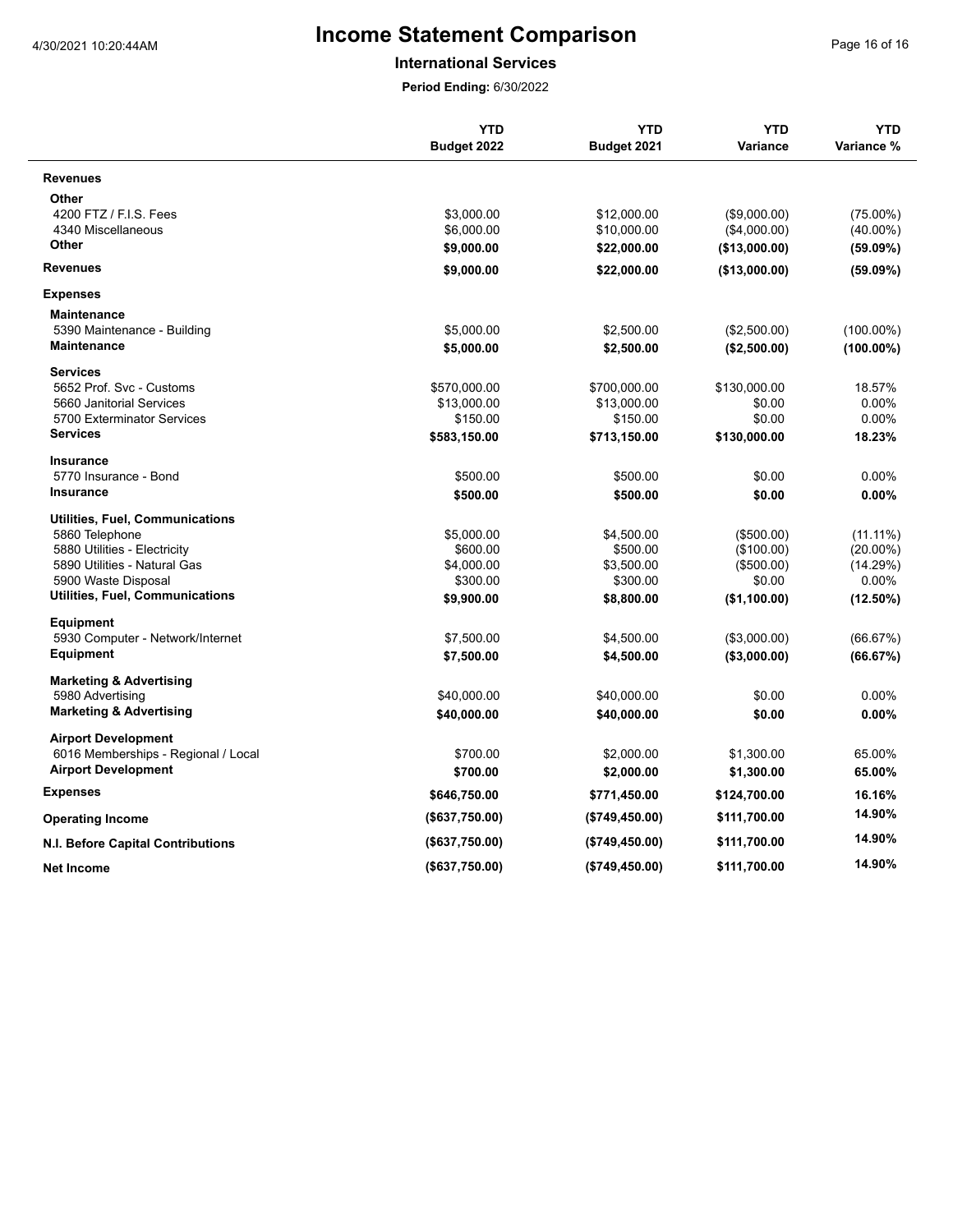**2022** International Services

|         | <b>Posting Account Account Description</b> | <b>Footnote</b>                                            |
|---------|--------------------------------------------|------------------------------------------------------------|
| 4200.70 | FTZ / F.I.S. Fees                          | Reduced activity due to COVID                              |
| 5390.70 | Maintenance - Building                     | Increased \$2,500 for incinerator maintenance              |
| 5652.70 | Prof. Svc - Customs                        | Reduced due to adjusted staffing levels per new agreement. |

L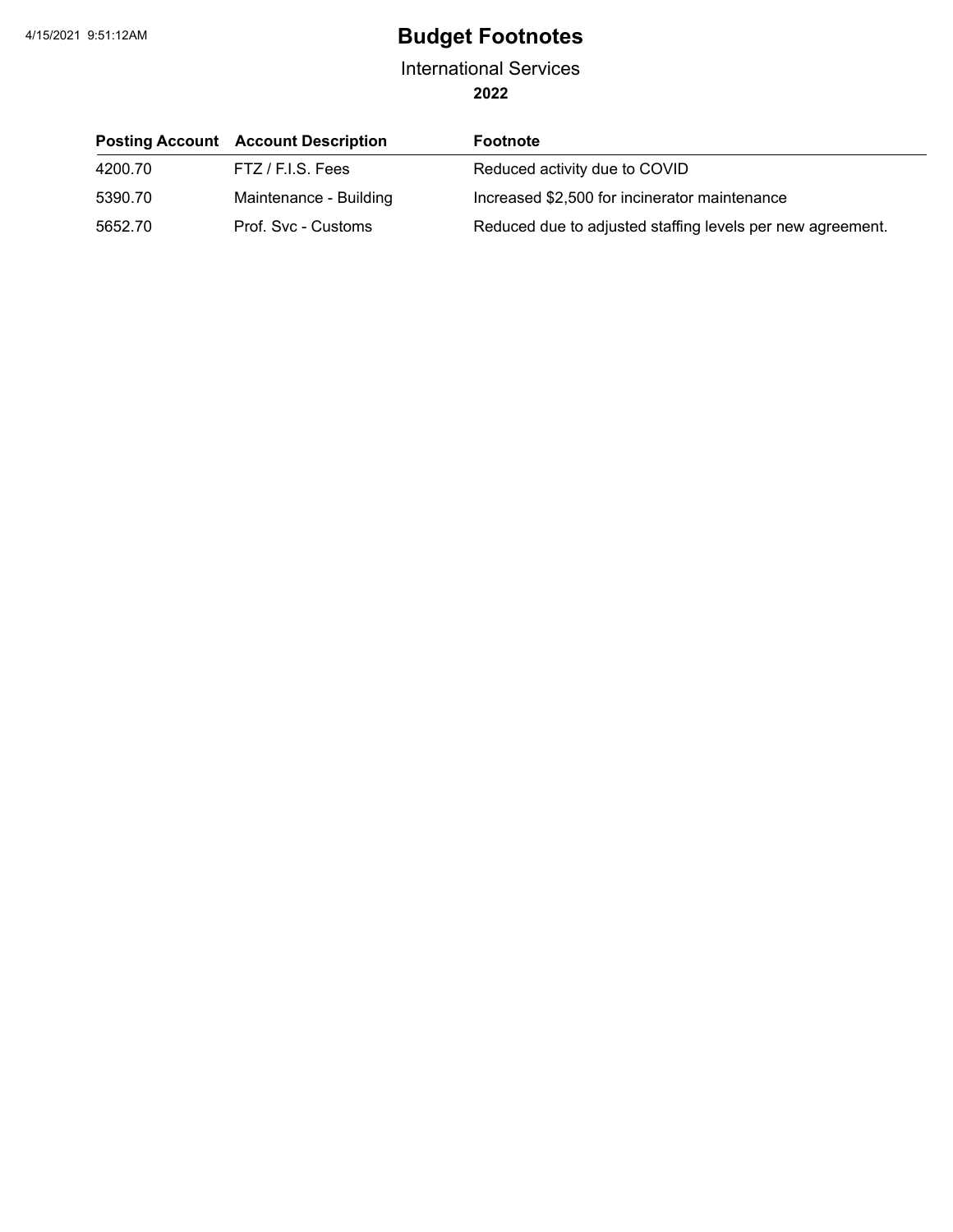#### **Capital Region Airport Authority 2022 Capital Budget**

|              |                                                                                  |               |                               | <b>Funding Sources</b> |                                        |          |                  |                  |          |
|--------------|----------------------------------------------------------------------------------|---------------|-------------------------------|------------------------|----------------------------------------|----------|------------------|------------------|----------|
|              | # Project Description                                                            |               | <b>FY22</b><br><b>Funding</b> |                        | <b>Federal/State</b><br>Grant (Note A) |          | <b>Mill Levy</b> | Other            | (Note B) |
|              | Airfield                                                                         |               |                               |                        |                                        |          |                  |                  |          |
| $\mathbf{1}$ | Rehabilitate Taxiway Charlie - Design                                            | \$            | 112,000                       | \$                     | 106,400                                | \$       | 5,600            |                  |          |
|              | 2 Musco Light Fixture installed on taxistreet from Cargo ramp to Taxiway Juliet  | \$            | 45,000                        |                        |                                        | \$       | 45,000           |                  |          |
|              | <b>Fleet &amp; Equipment</b>                                                     |               |                               |                        |                                        |          |                  |                  |          |
|              | 3 John Deere Tractor Replacement                                                 | \$            | 70,000                        |                        |                                        | \$       | 70,000           |                  |          |
| 4            | John Deere Tractor Replacement                                                   | \$            | 285,000                       |                        |                                        | \$       | 285,000          |                  |          |
|              | 5 30' Batwing Mower - to replace existing 20' Batwing mower                      | \$            | 61,000                        |                        |                                        | \$       | 61,000           |                  |          |
| 6            | Ztrak Zero-Turn Mower                                                            | \$            | 17,000                        |                        |                                        | \$       | 17,000           |                  |          |
|              | 7 MB2 Multi-Tasking Vehicle -Plow                                                | \$            | 857,000                       |                        |                                        |          |                  | \$<br>857,000 P  |          |
|              | <b>Mason Jewett Field</b>                                                        |               |                               |                        |                                        |          |                  |                  |          |
| 8            | Rehabilitate Taxilane 1,2,4,6, and 7 - Design                                    | \$<br>\$      | 50,000                        | \$                     | 47,500                                 | \$<br>\$ | 2,500            |                  |          |
|              | 9 Hangar Door Replacement                                                        |               | 50,000                        |                        |                                        |          | 50,000           |                  |          |
|              | <b>Parking and Roads</b>                                                         |               |                               |                        |                                        |          |                  |                  |          |
|              | 10 Long Term Parking Lot Rehab. Phase 1                                          | \$            | 900.000                       |                        |                                        |          |                  | \$<br>900.000 CA |          |
|              | 11 Car Rental Parking Lot Rehab                                                  | \$            | 185,000                       |                        |                                        | \$       |                  | \$<br>185,000 C  |          |
|              | Planning                                                                         |               |                               |                        |                                        |          |                  |                  |          |
|              | <b>Support Facilities</b>                                                        |               |                               |                        |                                        |          |                  |                  |          |
|              | 12 SRE Maintenance Shop Expansion                                                | \$            | 1,200,000                     |                        |                                        | \$       | 1,200,000        |                  |          |
|              | 13 Moving Training Target System - Gun Range                                     | \$            | 45,000                        |                        |                                        | \$       | 45,000           |                  |          |
|              | Technology                                                                       |               |                               |                        |                                        |          |                  |                  |          |
|              | 14 CCTV Upgrade Phase II - Design                                                | \$            | 175,000                       |                        |                                        | \$       | 175,000          |                  |          |
|              | 15 CCTV Upgrade Phase II - Construct                                             | \$            | 445,716                       |                        |                                        | \$       | 445,716          |                  |          |
|              | 16 Airfield Lighting Regulators x2<br>17 Airfield Lighting Control Panel         | \$<br>\$      | 31,000<br>25,000              |                        |                                        | \$<br>\$ | 31,000<br>25,000 |                  |          |
|              | 18 Refresh Server VS-02                                                          | \$            | 20,000                        |                        |                                        | \$       | 20,000           |                  |          |
|              |                                                                                  |               |                               |                        |                                        |          |                  |                  |          |
|              | <b>Terminal Improvements</b><br>19 HVAC Air Handler Rehab - AHU's 1,2,9,10,11,12 | \$            | 95,000                        |                        |                                        | \$       | 95,000           |                  |          |
|              | 20 Terminal Interior Improvements                                                | \$            | 100,000                       |                        |                                        | \$       | 100,000          |                  |          |
|              | 21 Jetbridge 9 Replacement                                                       | \$            | 750,000                       |                        |                                        |          |                  | \$<br>750,000 P  |          |
|              |                                                                                  |               |                               |                        |                                        |          |                  |                  |          |
|              |                                                                                  |               |                               |                        |                                        |          |                  |                  |          |
|              |                                                                                  |               |                               |                        |                                        |          |                  |                  |          |
|              |                                                                                  |               |                               |                        |                                        |          |                  |                  |          |
|              |                                                                                  | <b>Totals</b> | \$5,518,716                   | \$                     | 153,900                                | \$       | 2,672,816        | \$<br>2,692,000  |          |

*Note B:*<br>Other Funding Sources Key: A - Airline; P - Passenger Facility Charges (PFC); C - Customer Facility Charges (CFC); E - External Contributions<br>CA - CARES ACT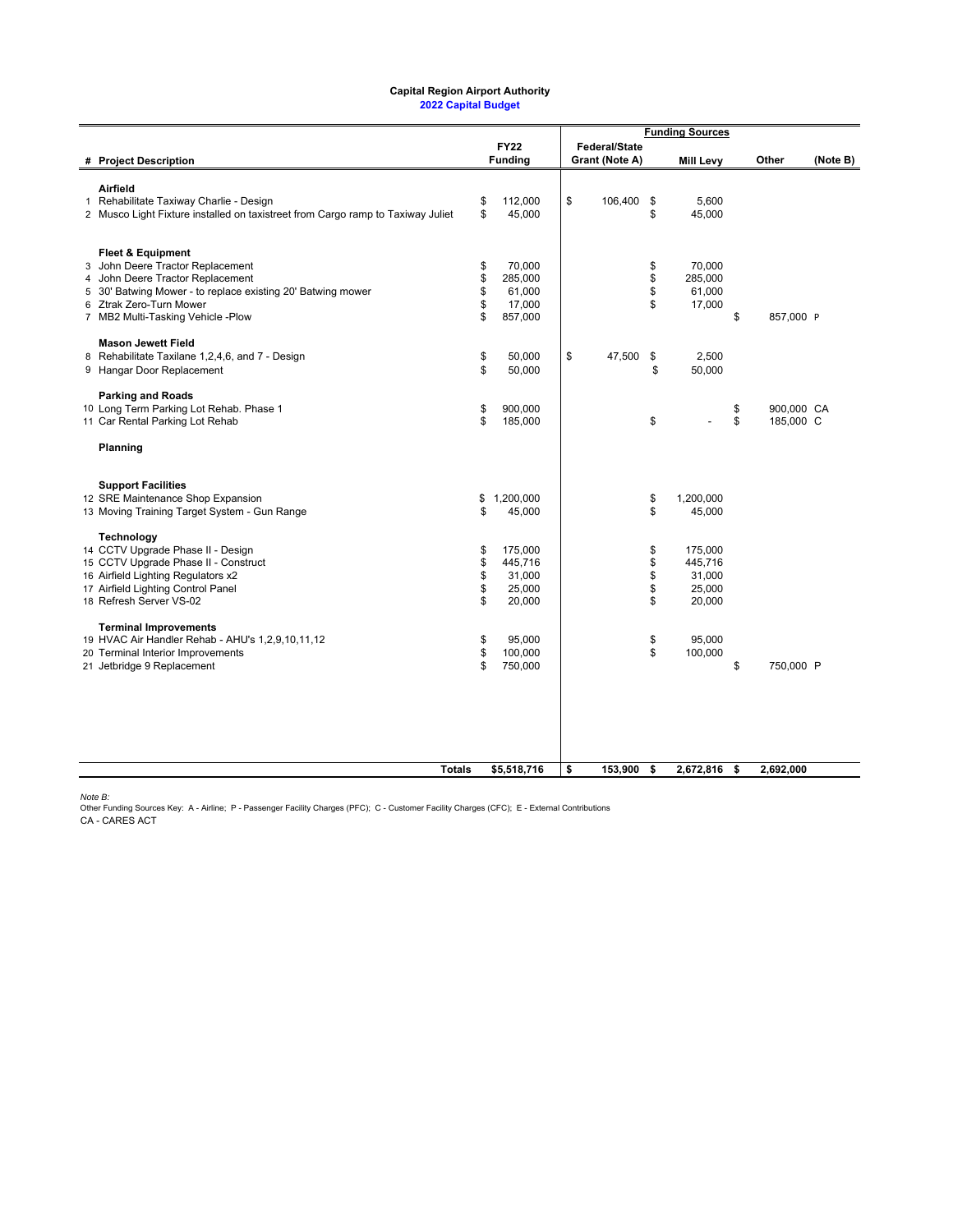#### **Capital Region Airport Authority 2022 Capital Funds Summary**

#### **Airline / Mill Levy Capital Fund**

| Estimated Beginning Balance @ July 1, 2021<br>Contributions: | \$       | 4,926,606   |
|--------------------------------------------------------------|----------|-------------|
| Mill Levy                                                    | \$       | 2,672,816   |
| Airlines                                                     |          |             |
| Expenditures                                                 | \$<br>\$ | (2,672,816) |
| Fund Balance At June 30, 2022                                | \$       | 4,926,606   |
|                                                              |          |             |
| Passenger Facility Charge (PFC) Fund                         |          |             |
| Estimated Beginning Balance @ July 1, 2021                   | \$       | 4,442,422   |
| Contributions:                                               |          | 400,000     |
| Less Expenditures                                            | \$\$     | 1,607,000   |
| Fund Balance At June 30, 2022                                | \$       | 3,235,422   |
|                                                              |          |             |
| <b>Customer Facility Charge (CFC) Fund</b>                   |          |             |
| Estimated Beginning Balance @ July 1, 2021                   | \$       | 480,715     |
| Contributions:                                               |          | 216,000     |
| Less Expenditures                                            | \$       |             |
| Fund Balance At June 30, 2022                                | \$       | 696,715     |

\* FY20 Funding amount represents only a portion of funding required to complete project/item.

Note A: Amounts for Potential FAA Supplemental and Discretionary AIP Funding for Terminal Improvements are not included.

Note B: Amounts for Potential External Contributions by Corporate Sponsorship for Terminal Improvements are not included.

Other Funding Sources Key: A - Airline; P - Passenger Facility Charges (PFC); C - Customer Facility Charges (CFC); E - External Contributions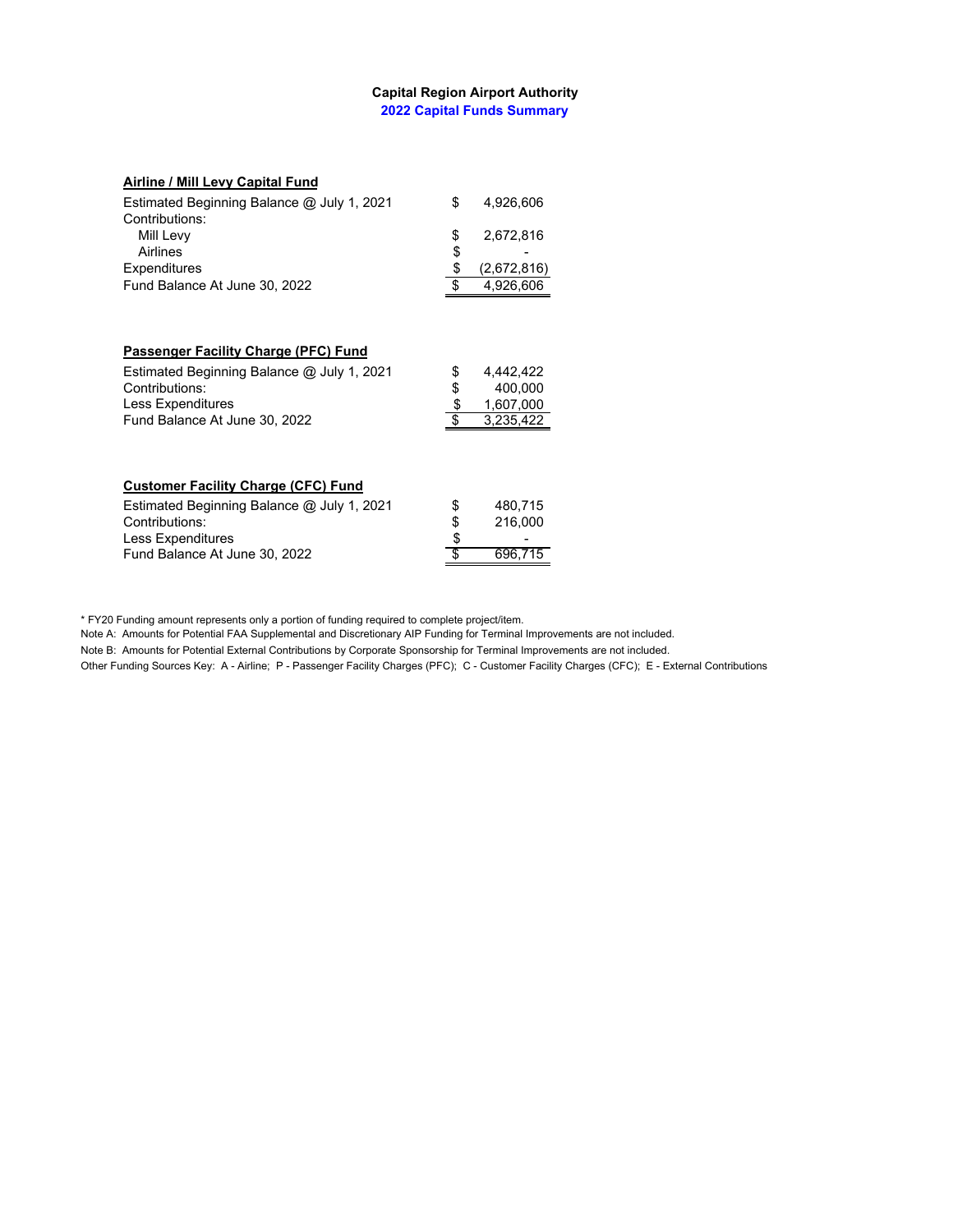### **Capital Region Airport Authority Capital Projects**

### **2022 Budget Summary**

### **1. Rehabilitate Taxiway Charlie - Design – \$5,600**

The total project cost is \$112,000; 90% will be funded by FAA (Airport Improvement Program grant), 5% by MDOT, and 5% by CRAA. This section of Taxiway C is between the approach end of Runway 6 and Taxiway C-1. In addition, the entrance into AvFlight will be changed to a 90-degree intersection in order to meet current FAA design standards. Mead & Hunt will be providing the design services for this project.

### **2. Musco Light Fixture Installed on Taxilane Between Cargo Ramp and Taxiway Juliet - \$45,000**

This project will add a light pole/fixture along the taxilane to improve visibility for aircraft leaving the cargo ramp. This fixture will be installed by maintenance department staff.

#### **3. John Deere Tractor Replacement - \$70,000**

This tractor will replace our 1997 John Deere 5300 series utility tractor for mowing on the airfield. Included with this tractor purchase is a brush hog, loader, and landscape powered rake.

#### **4. John Deere Tractor - New – \$285,000**

This tractor is a 6230 series John Deere designed to plow the cargo ramp and pull our new 30' batwing mower. The purchase of this tractor will enhance efficiencies regarding cargo ramp snow removal and airfield mowing. Included with this tractor is a 14' belly plow with power angle.

#### **5. 30' Batwing Mower - \$61,000**

This 30' batwing mower will replace our 2007 20' batwing mower.

#### **6. Zero-Turn Mower – \$17,000**

This mower will replace our 2013 John Deere zero turn mower.

#### **7. MB2 Multi Tasking Vehicle with Plow - \$857,000**

This Multi-Tasking Vehicle will replace our 2003 Oshkosh front mount broom truck. The multi-tasking vehicles are more efficient due to having a plow and broom within the same piece of equipment, while increasing clearing speeds by 12 mph. This project will be funded with Passenger Facility Charge (PFC) revenues.

#### **8. Rehabilitate Taxilanes 1,2,4,6, and 7 at Mason Jewett Field – Design- \$2,500**

The total project cost \$50,000; 90% will be funded by FAA (Airport Improvement Program grant), 5% by MDOT, and 5% by CRAA. Taxilanes 3 and 5 were completed in 2017; this project will rehabilitate the remainder of the taxilanes.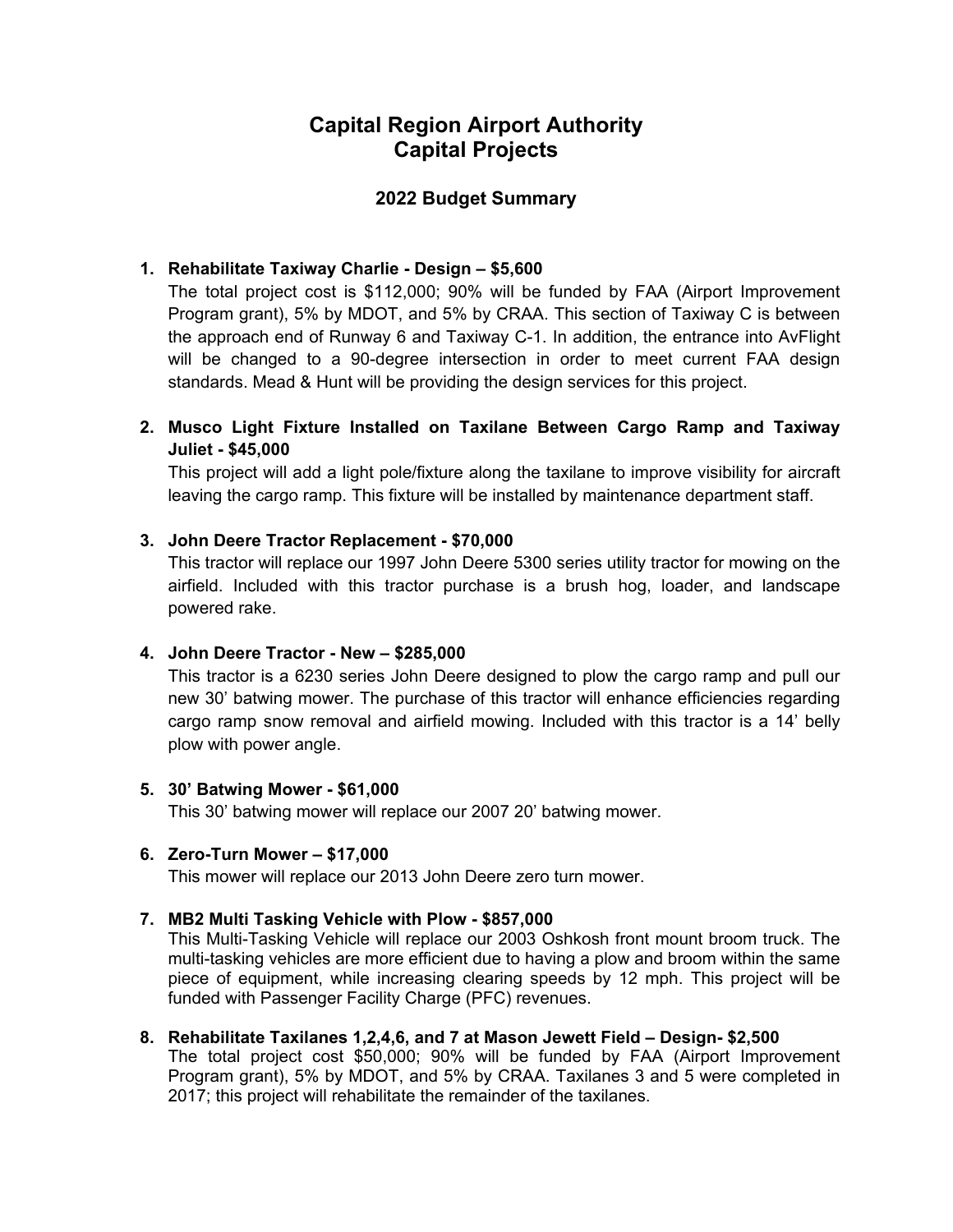#### **9. Hangar Door Replacement – Mason - \$50,000**

The current hangar door is extremely heavy, old and a liability to operate. The maintenance department has repaired this door several times over the years. The cost to keep this door operational is \$3k-\$4k per year.

#### **10. Long Term Parking Lot Rehabilitation Phase 1 - \$900,000**

This is phase one of a two phase project. The long-term parking lot has not had any rehabilitation work done in several years. The lot is deteriorating and becoming a safety hazard in some areas. The maintenance department has crack sealed the lot and replaced areas over the years to achieve as many useful years as possible out of this asset. This project will be funded with the Cares Act grant.

#### **11. Rehabilitate Car Rental Service Center Lots - \$185,000**

The parking lots of the four service centers have deteriorated over the years and are not repairable any longer. This project to be funded with Customer Facility Charge (CFC) funds.

#### **12. Snow Removal Equipment (SRE) Maintenance Shop Expansion - \$1,200,000**

The current SRE Maintenance Shop is no longer large enough to store all of our SRE inside out of the weather. The newer equipment is much more efficient due to its size and traveling speeds, but with this, additional space is needed. With the overall plan to purchase two additional MB2 Multi-Tasking Vehicles. The maintenance department will need additional storage space. Along with additional equipment storage space we will add space to the mechanics shop in order to fit our MB2 snow removal equipment and our new Panther 6x6 firefighting vehicle in the service bays.

#### **13. Moving Target System for Training – Gun Range - \$45,000**

This target system will aide with the proficiency in our public safety officers situational shooting training. The department had a moving target system in the past, but it became obsolete. While shooting stationary targets may meet the requirements expected out of each officer annually it does not teach shoot do not shoot techniques.

#### **14. CCTV Upgrade Phase II – Design - \$175,000**

The current system was installed in 2006 and is obsolete. This is phase II of a multi-year project to design the replacement of the existing closed-circuit television system. This phase will upgrade existing analog cameras with new IP cameras throughout the terminal and on the airfield.

#### **15. CCTV Upgrade Phase II – Construction - \$445,716**

This is the phase II installation/construction phase for the replacement of the existing cameras.

#### **16. Airfield Lighting Regulators x2 - \$31,000**

Replacement of existing regulators that were installed in the early 80's that are obsolete and parts are no longer available. These regulators are the heart of our airfield lighting system.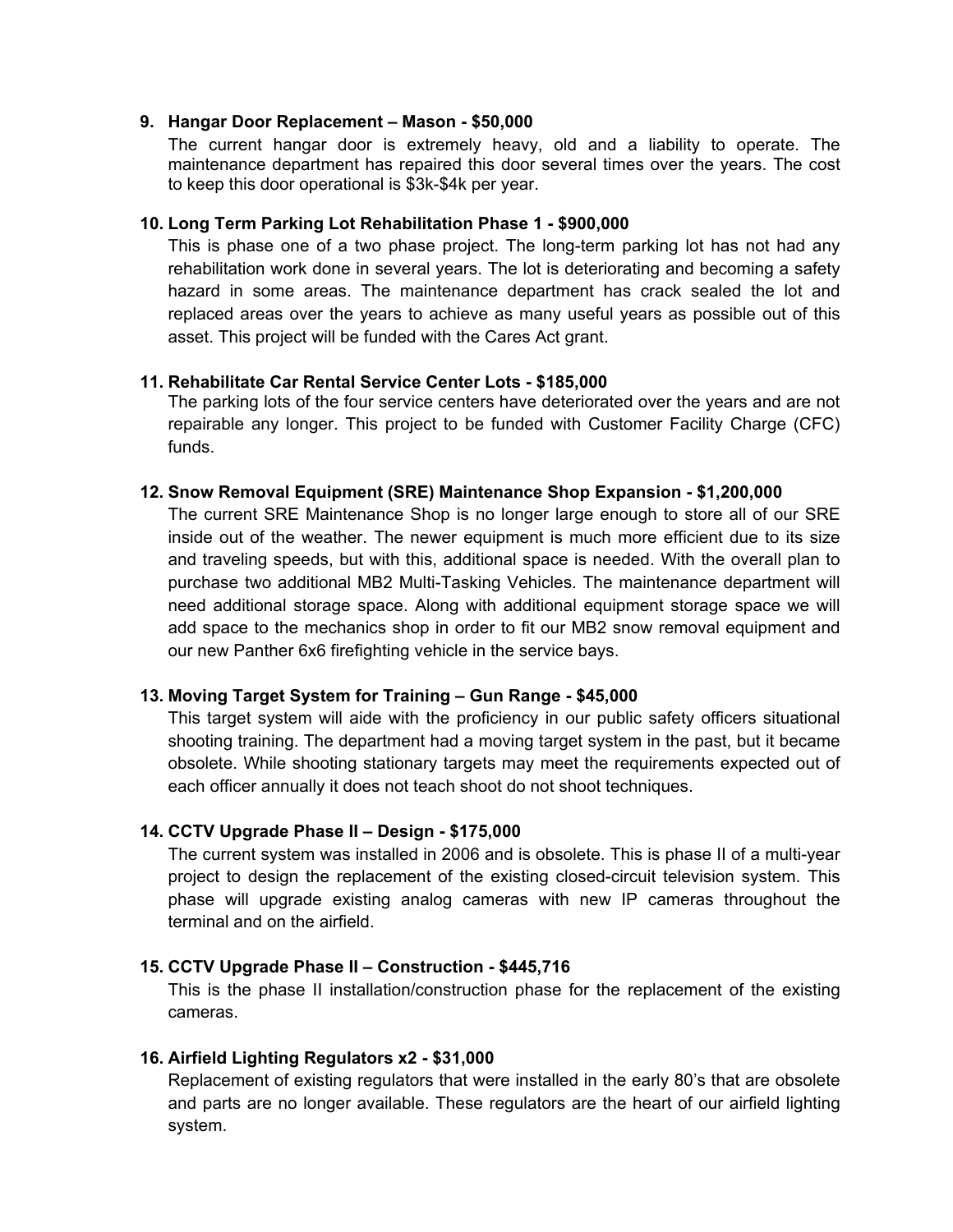#### **17. Airfield Lighting Control Panel - \$25,000**

The airfield lighting panel is located in the tower cab and operated by the FAA air traffic controller. This control panel allows the tower controller to operate and change the intensity of the airfield lighting when necessary (e.g. during inclement weather). This panel failed this last fall and CRAA maintenance was able to order a few parts to get the panel operating once again. The parts are no longer manufactured for our current system, the parts we ordered came from the vendor who installed the system that had parts on the shelf.

#### **18. Refresh Server VS-02 - \$20,000**

CRAA-VS02 is one of two Microsoft Windows Hyper-V servers that hosts virtual servers. It was purchased in 2015. NuWave recommends replacing servers every 5 years. Dell will not warranty a server past 7 years of its purchase date. For those reasons we are replacing that server with a new host server.

#### **19. HVAC Air Handler Rehabilitation, AHU Units 1,2,9,10,11 & 12 - \$95,000**

The rehabilitation consists of applying an epoxy coating over the entire sump of each air handler listed above. This epoxy coating extends the life cycle by 10-15 years with a 10 year warranty. The replacement cost of each air handler would be \$150,000 each.

#### **20. Terminal Interior Improvements - \$100,000**

This is an allowance to cover the replacement of doors, floor covering, ceiling panels, etc. throughout the terminal, as necessary. This allowance can also be used for furniture for hold rooms etc.

#### **21. Jetbridge 9 Replacement - \$750,000**

Jetbridge 9 is our second oldest passenger loading bridge. This bridge was installed in the early 2000's as a refurbished bridge. Due to the phenomenal maintenance programs on our equipment CRAA is able to extend the useful life of our equipment several years beyond manufacturer recommendations. However, the time has come to replace this bridge.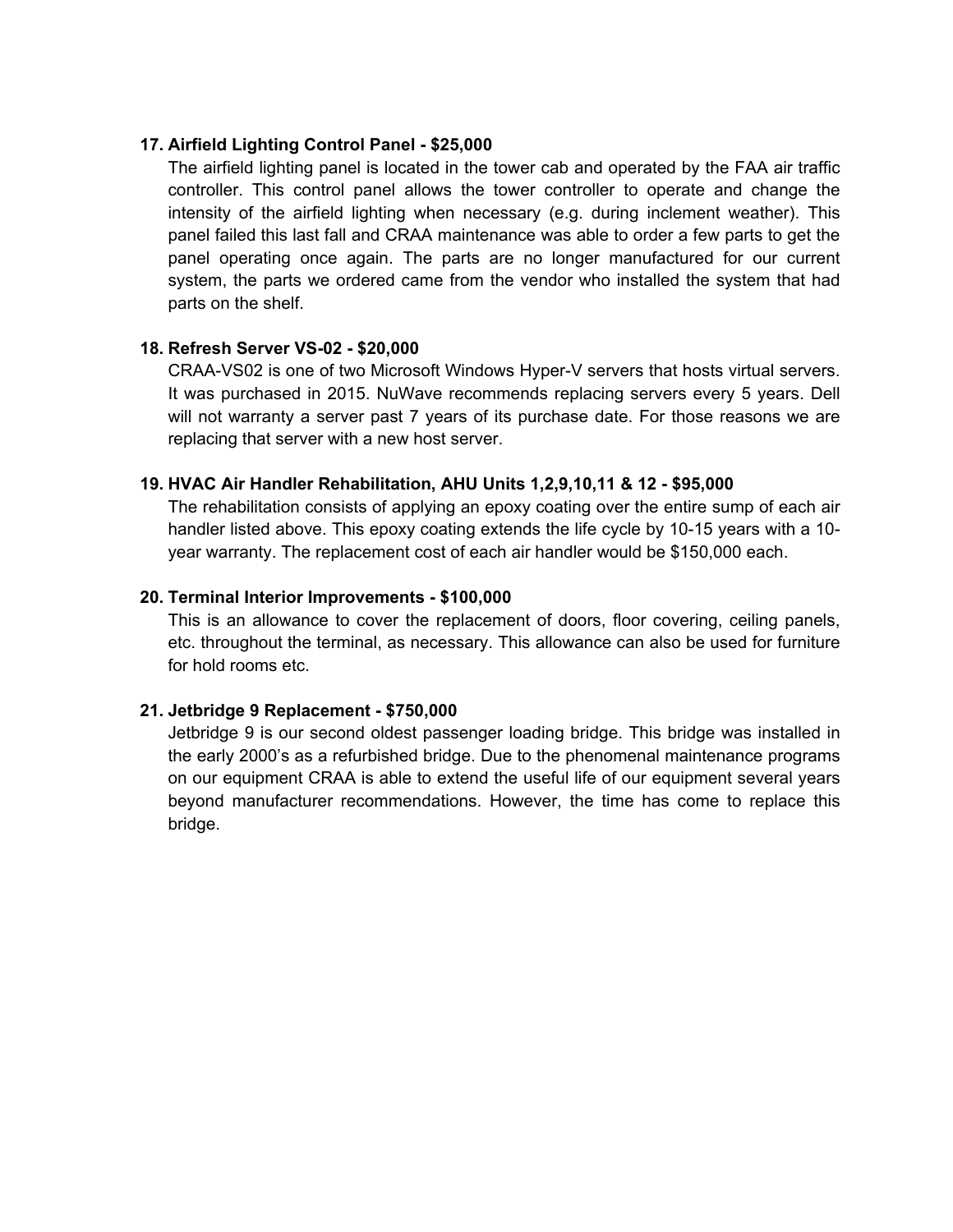#### **Resolution Revising Consolidated Rates & Charges for 12 Months Ended June 30, 2022**

**WHEREAS** the Capital Region Airport Authority (the Authority) is authorized and empowered to establish the rates and charges as stated below, and

**WHEREAS** the Authority has adopted ordinance **# 21-11** setting forth the methodology used to establish Airline Rates and Charges and Operating Requirements. Said Ordinance requires the fees be calculated on an annual basis, and are to reflect changes in Authority's costs; and

**WHEREAS** the Capital Region Airport Authority has reviewed its projected operating expenses for the Fiscal Year commencing July 1, 2021; and

**WHEREAS** said fee calculations have been adjusted in accordance with ordinance requirements.

**THEREFORE, BE IT RESOLVED** that effective July 1, 2021 for the 12 months thereafter, constituting Fiscal Year 2022, the following Airport rates and charges shall be in effect:

|                                                                       | <b>Capital Region International Airport</b>                                                                                                      | <b>Mason Jewett Field</b>                |
|-----------------------------------------------------------------------|--------------------------------------------------------------------------------------------------------------------------------------------------|------------------------------------------|
| <b>Landing Fees</b>                                                   | \$1.96 per 1,000 lbs.                                                                                                                            | n/a                                      |
| <b>Apron Fees</b>                                                     | \$1.72 per 1,000 lbs.                                                                                                                            | n/a                                      |
| <b>General Aviation Parking Fees</b>                                  | <6500 lbs.: \$10.00/day after initial 8<br>hours or \$250.00/month                                                                               | \$5.00/24 hours<br>\$50.00/month         |
|                                                                       | >/= 6500 lbs.: \$1.44/1000 lbs./day after<br>initial 8 hours                                                                                     |                                          |
|                                                                       | (Day=24-hour period or any portion thereof)                                                                                                      |                                          |
| <b>RON Aircraft Parking Fee</b><br>(Remain Over Night)                | \$150/night after initial RON                                                                                                                    | n/a                                      |
| <b>Terminal Building Rental Rates</b>                                 | Type 1 Space: \$49.95 per sq ft/annum<br>Type 2 Space: \$34.96 per sq ft/annum<br>Terminal $2 - $568.05$ per turn                                |                                          |
| <b>Fuel Flowage Rates</b>                                             | \$.10/gallon                                                                                                                                     | n/a                                      |
| <b>Federal Inspection Services Fees</b><br>(per flight)               | General Aviation (>/= 6,500 lbs.) \$125<br>Cargo Airline (>/= 12,500 lbs.) \$250<br>Passenger Airline \$375                                      | n/a                                      |
| <b>Incinerator Fees</b>                                               | 1-4 bags: \$90<br>5-8 bags: \$180<br>9-12 bags: \$270<br>13 or more bags: \$22.50 per bag                                                        | n/a                                      |
| <b>Commercial Operators Fee</b><br>(% of gross receipts)              | On-Airport operators - 2.5%<br>Off-Airport operators - 5.0%                                                                                      | 2.5%<br>5.0%                             |
| <b>Commercial Aeronautical</b><br><b>Activities Fee</b>               | \$100 per occurrence                                                                                                                             | \$100 per occurrence                     |
| <b>Ground Site Lease Rate</b>                                         | Airfield Access \$0.28 per square ft.<br>Non-Airfield Access \$0.14 per square ft.                                                               | Airfield Access \$0.23<br>per square ft. |
| <b>Terminal Parking Lot Rates</b><br>Short Term Grace Period: 15 min. | Short Term: First Hour \$2.00<br>Each Additional Hour \$3.00<br>Short Term Daily Max \$14.00<br>Long Term: Per Hour \$2.00<br>Daily Max: \$10.00 | n/a                                      |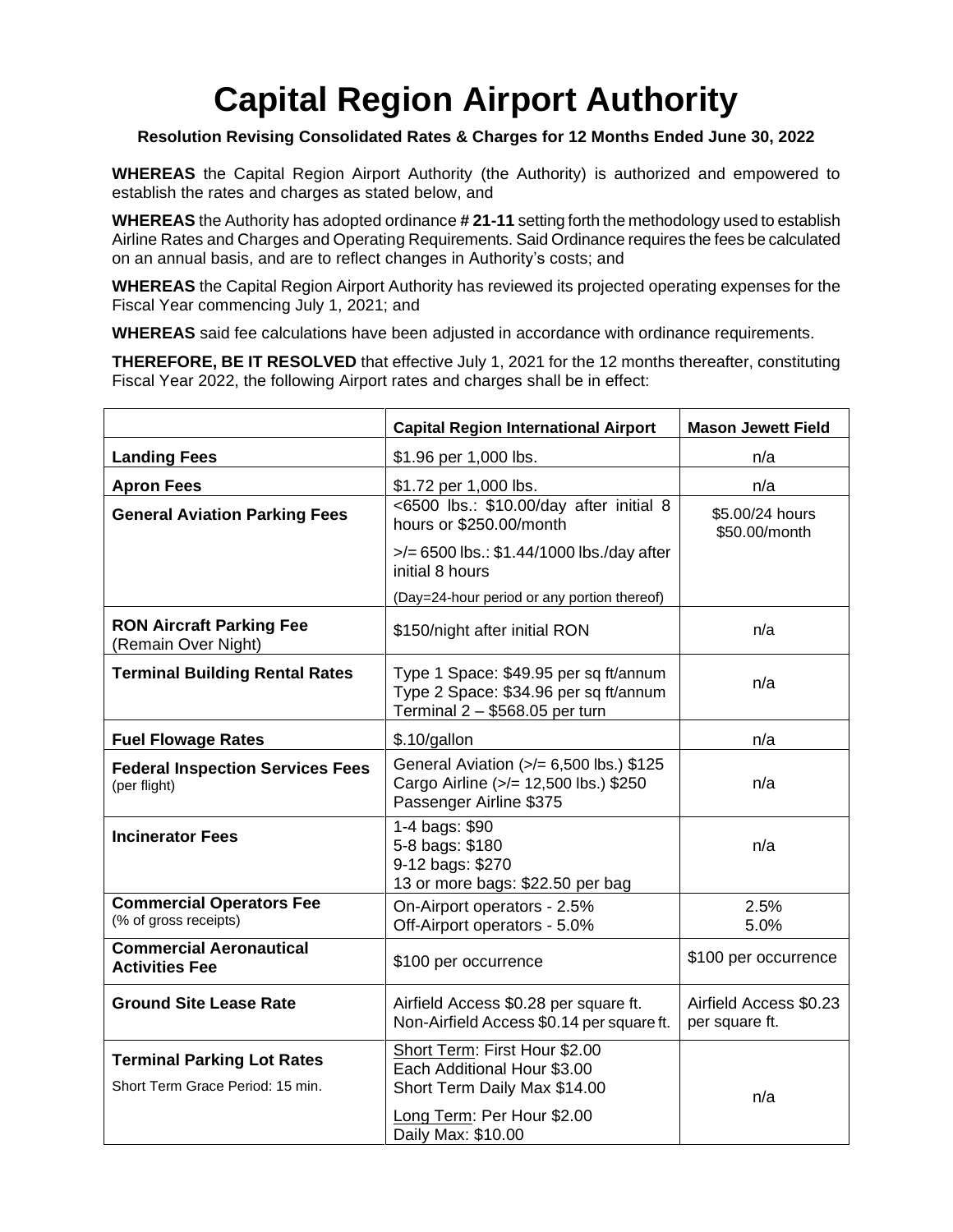| <b>Room Rental Rates</b><br>(no charge for airport tenants)       | <b>Community Room</b><br>\$40/hour; \$100/half day (4 hours);<br>\$200/full day                                                                                                                                                                                            |     |
|-------------------------------------------------------------------|----------------------------------------------------------------------------------------------------------------------------------------------------------------------------------------------------------------------------------------------------------------------------|-----|
|                                                                   | <b>Friendship Room</b><br>\$100/half day (4 hours); \$200/full day<br>Conference Room B                                                                                                                                                                                    | n/a |
|                                                                   | \$25/half day (4 hours); \$50/full day                                                                                                                                                                                                                                     |     |
| <b>Public Safety Fees</b>                                         | Law Enforcement Call Out<br>\$300/officer (first 3 hours)<br>\$100/officer (each hour thereafter)                                                                                                                                                                          |     |
|                                                                   | <b>ARFF Index Increase</b><br>\$250/hour (2 hour minimum per truck)                                                                                                                                                                                                        | n/a |
|                                                                   | Range Fee \$75/hour (2 hour minimum)<br>ARFF Classroom \$12/hour (2 hr. min)                                                                                                                                                                                               |     |
| <b>Crew Member Parking</b>                                        | \$120/year<br>\$10/month                                                                                                                                                                                                                                                   | n/a |
| <b>Badge &amp; Related Fees</b>                                   | Fingerprint Fee \$15.00<br><b>Criminal History Record Check</b><br>\$27.00<br>Security Threat Assessment \$7.00<br>Badge Fee \$20.00 (new & renewal)<br>Lost Badge (1st) \$25.00<br>Lost Badge (2nd) \$50.00<br>Lost Badge (3rd) \$150.00<br>Badge Non-Return Fee \$250.00 | n/a |
| <b>Aircraft Deicing Fluid</b><br><b>Collection/Processing Fee</b> | \$.90/gallon applied<br>(general aviation and charter aircraft)                                                                                                                                                                                                            | n/a |
| <b>Rental Car Facilities</b>                                      | Ready/Return Space<br>\$10/parking space/month                                                                                                                                                                                                                             | n/a |
|                                                                   | Service Building \$24.70/square foot                                                                                                                                                                                                                                       |     |

**BE IT FURTHER RESOLVED** that: a) the fees set forth herein apply, and may be charged to all service providers, users, vendors, contractors, employees & tenants located on, or utilizing Airport facilities, infrastructure, or property; b) the fees set forth herein, are standard fees and/or typical and may not be applicable to fees set by agreement, and/or fees for unique situations.

**BE IT FURTHER RESOLVED** that all prior resolutions are repealed to the extent they are inconsistent herewith.

\_\_\_\_\_\_\_\_\_\_\_\_\_\_\_\_\_\_\_\_\_\_\_\_\_\_\_\_ \_\_\_\_\_\_\_\_\_\_\_\_\_\_\_\_\_\_\_\_\_\_\_\_\_\_\_\_ John Shaski, Chair **Bonnie Wohlfert**, Secretary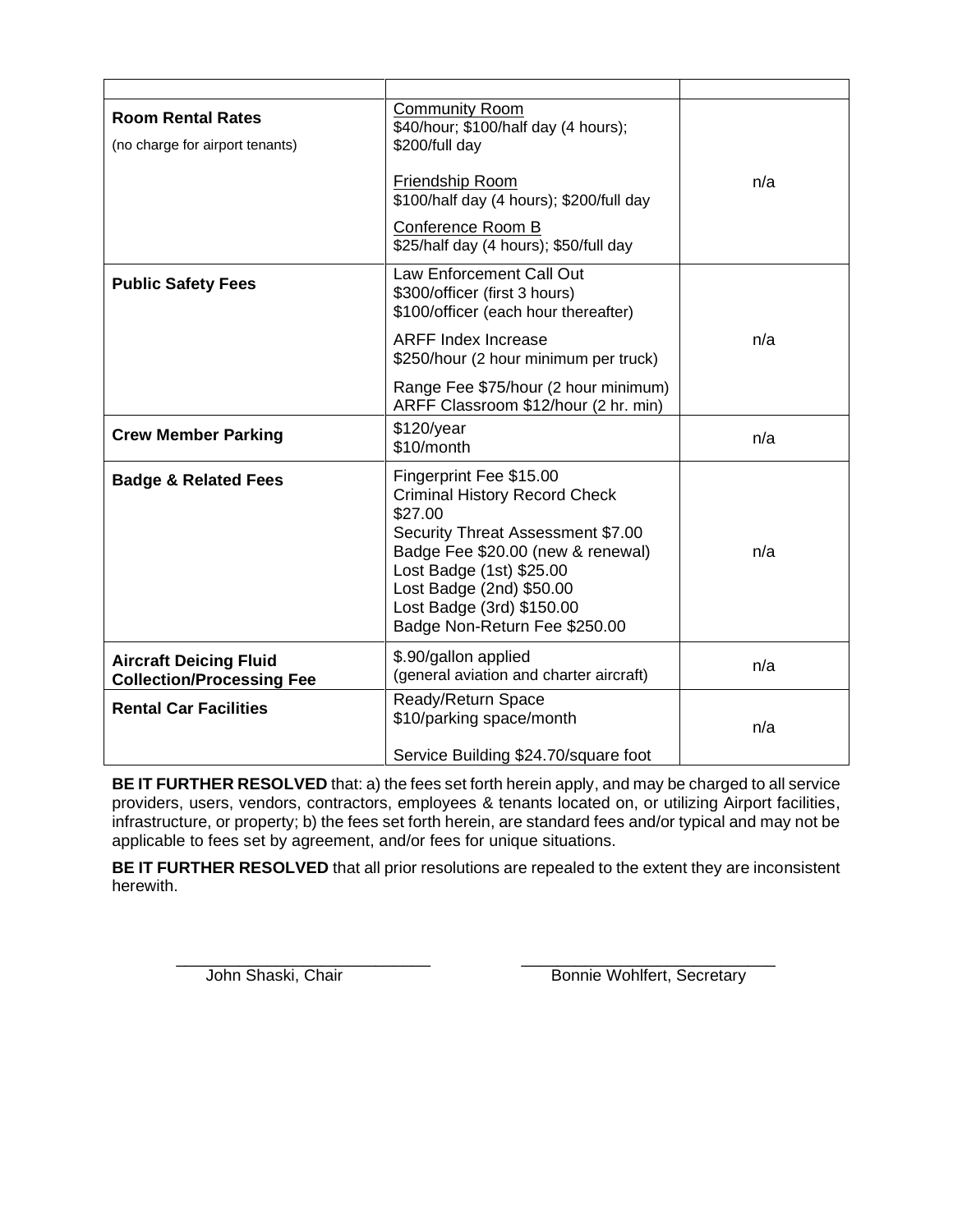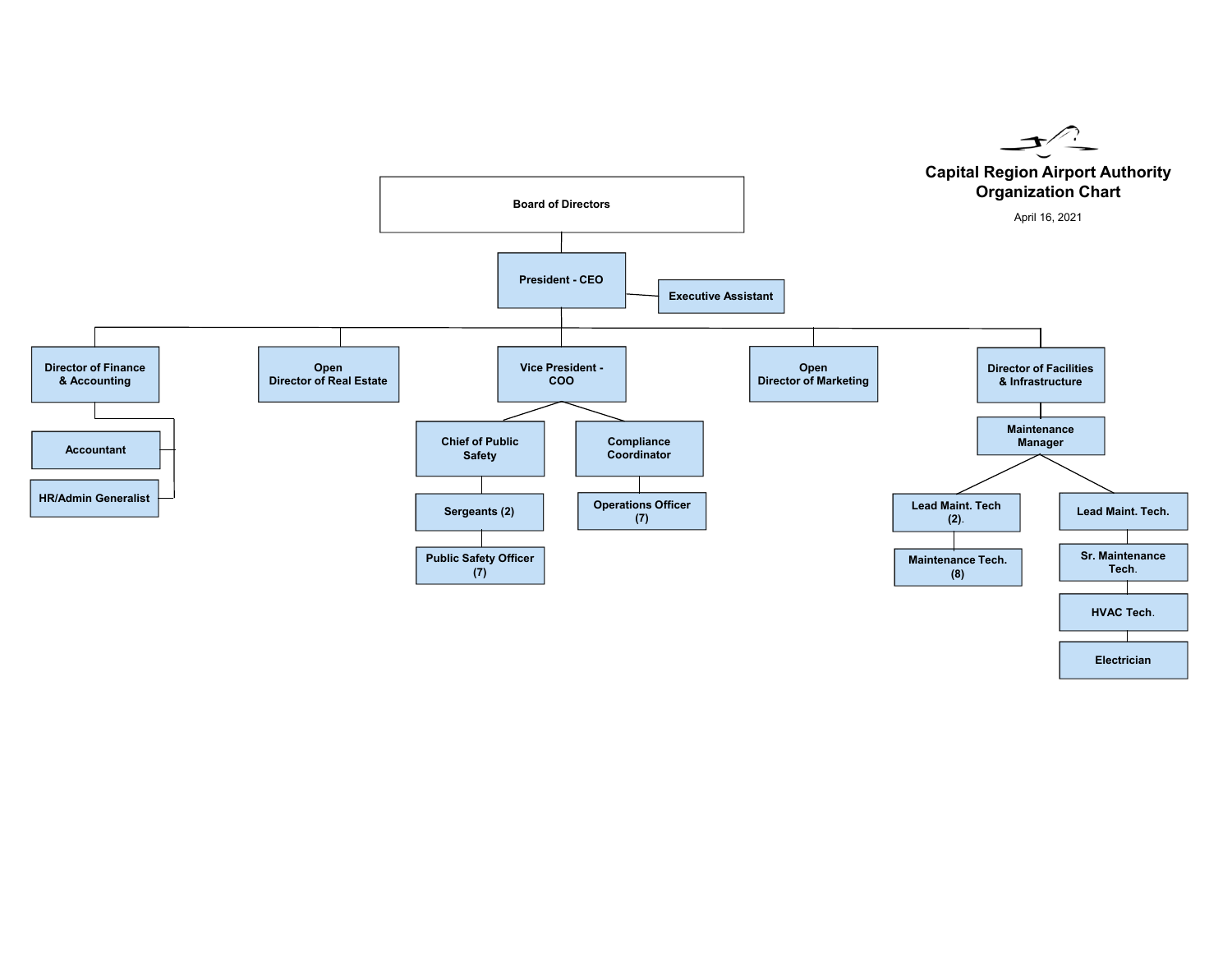### **Capital Region Airport Authority Authorized Positions FY2022 Budget**

| <b>Title</b>                            | <b>Authorized Positions</b> | <b>Salary Range</b> |
|-----------------------------------------|-----------------------------|---------------------|
| <b>Operations Officer</b>               | 7                           | $37,708 - 48,933$   |
| Maintenance Technician                  | 7                           | $40,641 - 51,911$   |
| <b>Executive Assistant</b>              | 1                           | $33,650 - 52,796$   |
| <b>HR/Admin Generalist</b>              | 1                           | $43,000 - 53,000$   |
| <b>Public Safety Officer</b>            | 7                           | $40,384 - 53,881$   |
| Airport Compliance Coordinator          | 1                           | $43,492 - 54,450$   |
| Accountant                              | 1                           | $34,625 - 54,475$   |
| Lead Maintenance Technician             | 3                           | $51,867 - 58,616$   |
| Sr. Maintenance Technician              | 1                           | 60,737              |
| Mechanic                                | $\mathbf{1}$                | $47,732 - 60,951$   |
| <b>HVAC Technician</b>                  | 1                           | $47,732 - 60,951$   |
| Sergeant                                | 2                           | $50,024 - 63,000$   |
| Electrician                             | 1                           | $51,632 - 65,944$   |
| Maintenance Manager                     | 1                           | $58,417 - 73,021$   |
| Chief of Public Safety                  | 1                           | $70,287 - 87,859$   |
| Director of Marketing                   | 1                           | 72,689 - 90,861     |
| Director of Facilities & Infrastructure | 1                           | $73,247 - 91,559$   |
| Director of Real Estate                 | 1                           | 75,939 - 94,924     |
| Director of Finance & Accounting        | 1                           | 73,000 - 107,100    |
| Vice President - COO                    | 1                           | $100,775 - 125,969$ |
| President - CEO                         | 1                           | Contract            |

 **Total 42**